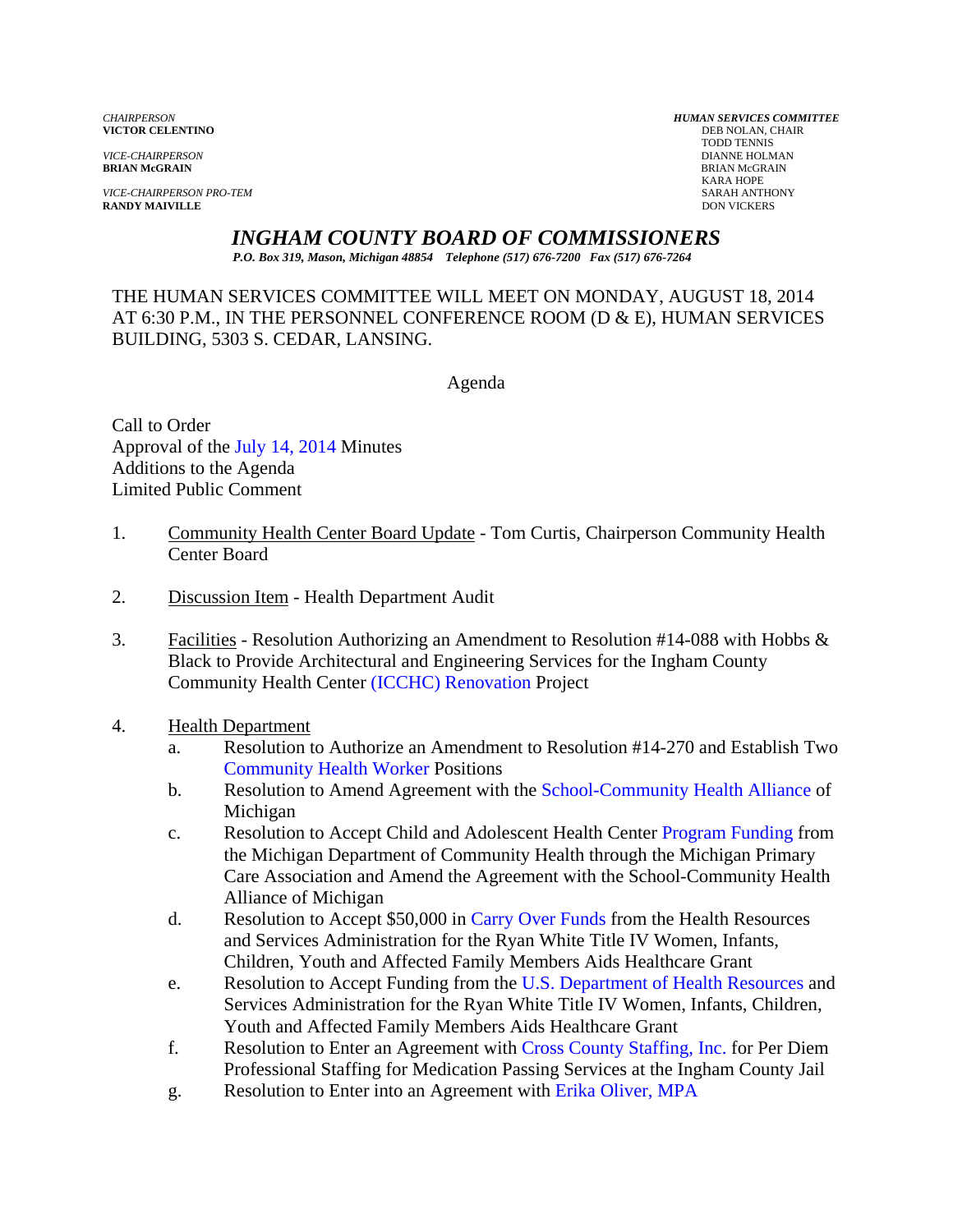- h. Resolution to Authorize an Agreement [with Health Stream, Inc. for an Onlin](#page-33-0)e Learning Management System
- i. Resolution to Authorize [a 2014-2015 AmeriCorps Grant](#page-35-0)
- j. Resolution to Authorize Subcontract t[o GAMALIEL of Michigan](#page-37-0) with Funds from the National Association of County and City Health Officials (NACCHO)
- k. Resolution Hon[oring Kelly Cline](#page-40-0)
- 5. Controller's Office
	- a. Resolution Authorizing the Fourth Amendment to the Agreement with the Capital Ar[ea Transportation Authority date](#page-41-0)d January 1, 2011 through December 31, 2015
	- b. Resolution Approving Tri-County Office on Agin[g's Annual Implementation Plan](#page-44-0) for Fiscal Year 2015
- 6. Board of Commissioners
	- a. Resolution Recognizing September, 2014 [as Childhood Cancer Awareness Month](#page-46-0)  in Ingham County
	- b. Resolution Congratulating the Community Mental Health Authority of Clinton, Eaton and Ingham Counties on the Event of Their  $50<sup>th</sup>$  Anniversary
- 7. Board Referral Letter [from Mid-State Health Networ](#page-48-0)[k Regarding Substance Use](#page-47-0)  Disorder (SUD) County Agreements - PA 2 Funds

Announcements Public Comment Adjournment

#### **PLEASE TURN OFF CELL PHONES OR OTHER ELECTRONIC DEVICES OR SET TO MUTE OR VIBRATE TO AVOID DISRUPTION DURING THE MEETING**

The County of Ingham will provide necessary reasonable auxiliary aids and services, such as interpreters for the hearing impaired and audio tapes of printed materials being considered at the meeting for the visually impaired, for individuals with disabilities at the meeting upon five (5) working days notice to the County of Ingham. Individuals with disabilities requiring auxiliary aids or services should contact the County of Ingham in writing or by calling the following: Ingham County Board of Commissioners, P.O. Box 319, Mason, MI 48854 Phone: (517) 676-7200. A quorum of the Board of Commissioners may be in attendance at this meeting. Meeting information is also available on line at www.ingham.org.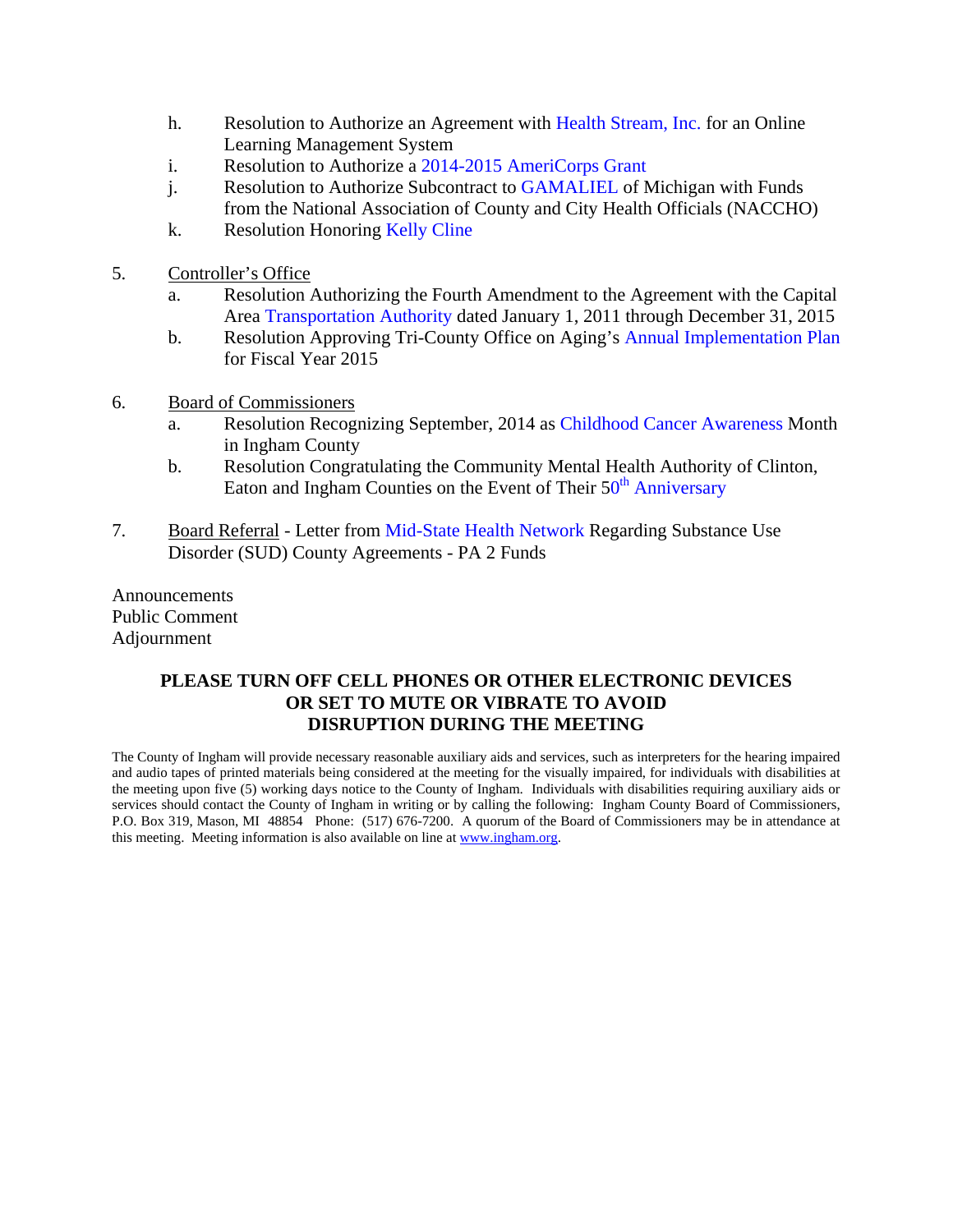#### HUMAN SERVICES COMMITTEE July 14, 2014 Draft - Minutes

<span id="page-2-0"></span>

| <b>Members Present:</b> | Deb Nolan, Sarah Anthony (arrived at 6:35 p.m.), Dianne Holman, Kara<br>Hope, Brian McGrain, Todd Tennis, and Don Vickers. |
|-------------------------|----------------------------------------------------------------------------------------------------------------------------|
| <b>Members Absent:</b>  | None.                                                                                                                      |

Others Present: Jared Cypher, Barb Mastin, Debbie Edokpolo, Robin Reynolds, Kelly Young, Tonia Olson, Edith L Gibson, Demetria Jackson, Missy Challiss, Ryan Buck, and others.

The meeting was called to order by Chairperson Nolan at 6:30 p.m. in the Personnel Conference Room "D & E" of the Human Services Building, 5303 S. Cedar Street, Lansing, Michigan.

#### Approval of the June 16, 2014 Minutes

MOVED BY COMM. MCGRAIN, SUPPORTED BY COMM. HOLMAN, TO APPROVE THE MINUTES OF THE JUNE 16, 2014 MEETING AS PRESENTED.

Chairperson Nolan amended the minutes as follows:

Ms. **Mr.** Bell presented on the history of the County cooperative extension with Michigan State University.

MOTION TO APPROVE THE MINUTES, AS AMENDED, CARRIED UNANIMOUSLY. Absent: Commissioner Anthony.

Additions to the Agenda

None.

Limited Public Comment

None.

1. Interviews - Youth Commission

There were no candidates present at the meeting for the Committee to interview.

Chairperson Nolan renumbered Agenda Item #4, the resolution to submit to the electorate a special millage for continuing health services for low income uninsured families and adults living in Ingham County, as Agenda Item #2 and renumbered all subsequent Agenda Items as stated below: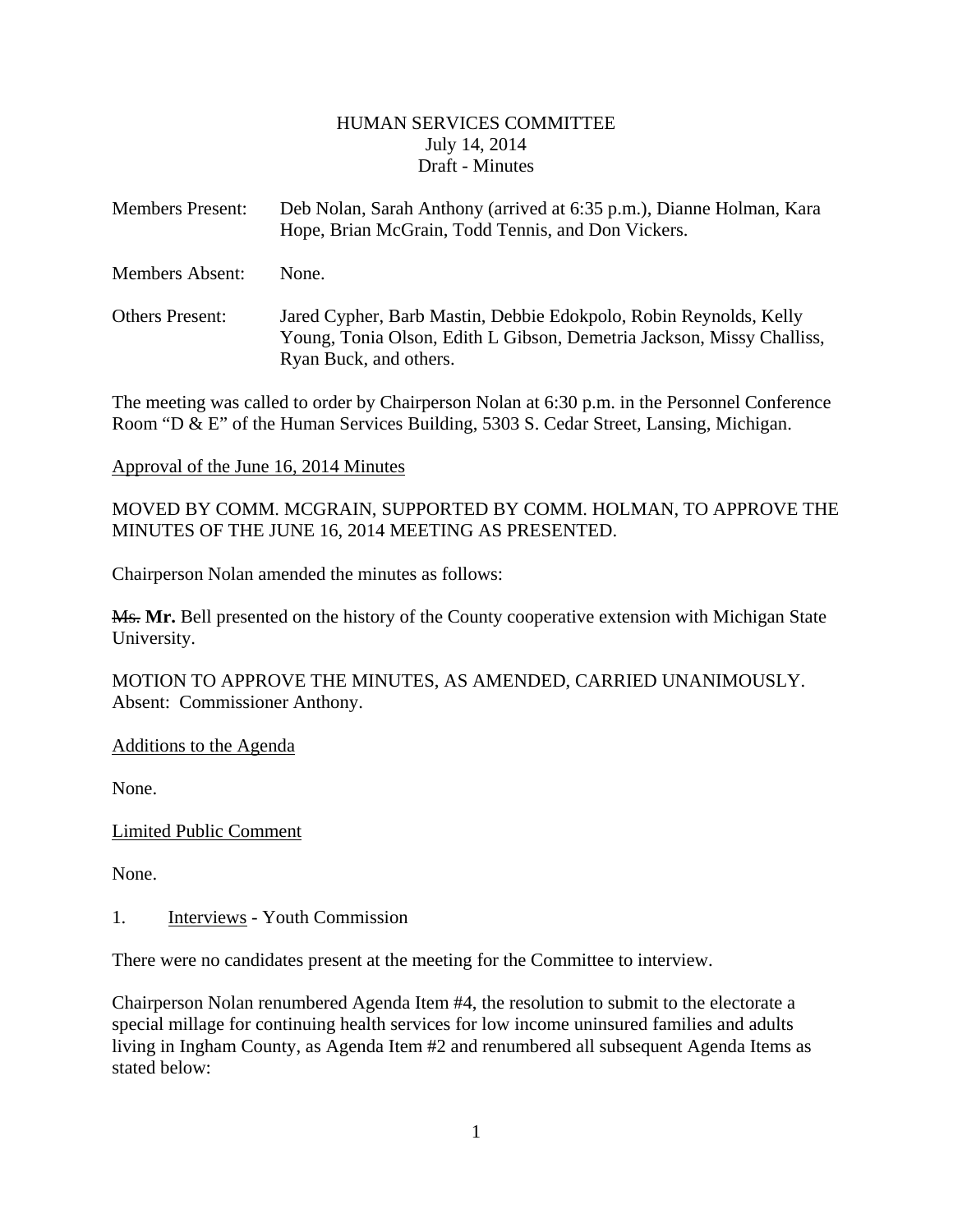- 2. Ingham Health Plan Resolution to Submit to the Electorate a Special Millage for Continuing Health Services for Low Income Uninsured Families and Adults Living in Ingham County
- 3. Big Brothers Big Sisters Resolution to Authorize a Contract with Big Brothers Big Sisters Michigan Capital Region to Provide Administrative Oversight and Programming Leadership to the Community Coalition for Youth Capital Area Mentoring Partnership Program for 2014
- 4. Health Department
	- a. Resolution to Authorize a 2014-2015 Agreement with the City of Lansing
	- b. Resolution to Renew the Lease Agreement for the WIC Satellite Clinic Located at the Head Start Site at 1107 East Grand River Avenue
	- c. Resolution to Authorize an Agreement with Ingham Health Plan Corporation to Provide Outreach and Enrollment to the Uninsured through the Registration and Enrollment Unit
	- d. Resolution to Authorize an Amendment to the Healthy Start Grant
	- e. Resolution in Support of the Granger Waste Management Company's Proposal to Construct a Type III Solid Waste Landfill at the Granger Wood Street Landfill
	- f. Resolution Honoring Jim Wilson
- 5. Ingham Health Plan Resolution to Submit to the Electorate a Special Millage for Continuing Health Services for Low Income Uninsured Families and Adults Living in Ingham County
- 6. Board Referral Letter from Mid-State Health Network and Community Mental Health Authority of Clinton, Eaton and Ingham Counties Regarding the Formation of a Substance Use Disorder Oversight Policy Board

MOVED BY COMM. VICKERS, SUPPORTED BY COMM. MCGRAIN, TO APPROVE A CONSENT AGENDA FOR THE FOLLOWING ITEMS:

- 3. Big Brothers Big Sisters Resolution to Authorize a Contract with Big Brothers Big Sisters Michigan Capital Region to Provide Administrative Oversight and Programming Leadership to the Community Coalition for Youth Capital Area Mentoring Partnership Program for 2014
- 4. Health Department
	- e. Resolution in Support of the Granger Waste Management Company's Proposal to Construct a Type III Solid Waste Landfill at the Granger Wood Street Landfill

MOTION CARRIED UNANIMOUSLY. Absent: Commissioner Anthony.

THE MOTION TO APPROVE THE ITEMS ON THE CONSENT AGENDA CARRIED UNANIMOUSLY. Absent: Commissioner Anthony.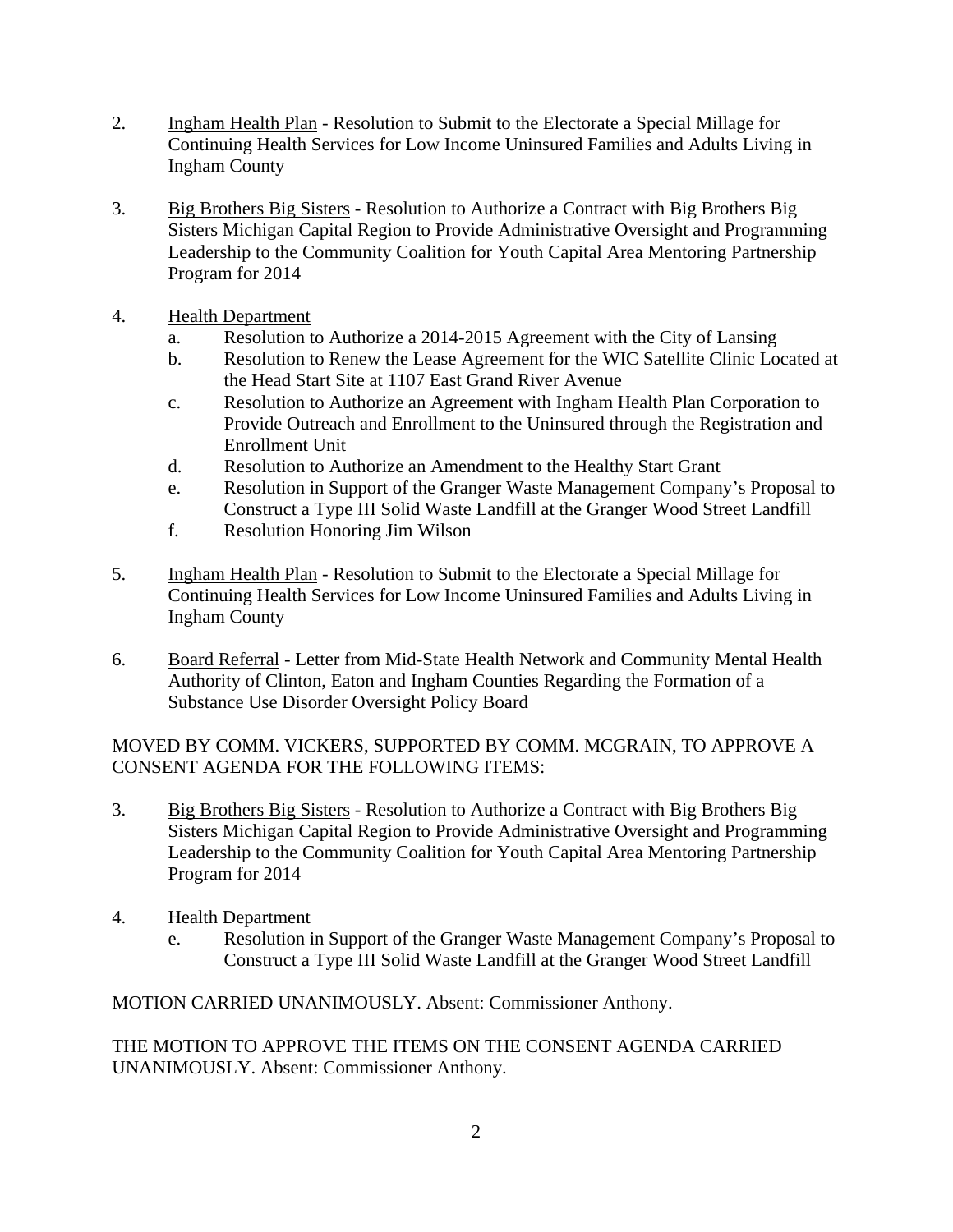Commissioner Anthony arrived at 6:35 p.m.

2. Ingham Health Plan - Resolution to Submit to the Electorate a Special Millage for Continuing Health Services for Low Income Uninsured Families and Adults Living in Ingham County

MOVED BY COMM. MCGRAIN, SUPPORTED BY COMM. TENNIS, TO APPROVE THE RESOLUTION TO SUBMIT TO THE ELECTORATE A SPECIAL MILLAGE FOR CONTINUING HEALTH SERVICES FOR LOW INCOME UNINSURED FAMILIES AND ADULTS LIVING IN INGHAM COUNTY.

Robin Reynolds, Ingham Health Plan Executive Director, presented on the resolution for a special millage. She further stated that the County Attorney reviewed and approved the proposed millage language.

Commissioner McGrain asked for clarification on the use of redundant wording in the millage language.

Ms. Reynolds stated that they were limited in what they could change from the prior millage. She further stated that the only change in the millage language from the prior year was that this millage would be five years instead of three years.

There was a discussion as to the length of the millage and how it would fall on the election calendar.

Commissioner Vickers asked for clarification about the interplay between the Federal Affordable Care Act, the Act's eligibility requirements, and the proposed \$28,000 income threshold.

Ms. Reynolds gave an overview of how it was possible that people living at 200% of poverty could face challenges due to the Federal Affordable Care Act and other coverage-related issues.

There was a discussion regarding the poverty guidelines and eligibility criteria.

Commissioner Vickers stated that this millage would add to the tax bills that Leslie residents are already paying. He further stated that all these health programs were good things, however we needed to look at how we funded these programs. Commissioner Vickers stated that it may be time to reduce the amount of funding.

Commissioner McGrain asked if the fund balance was decreasing. He further stated that he supported this millage.

Ms. Reynolds stated that the balance was decreasing.

Commissioner Holman stated this millage involved a core function of county government.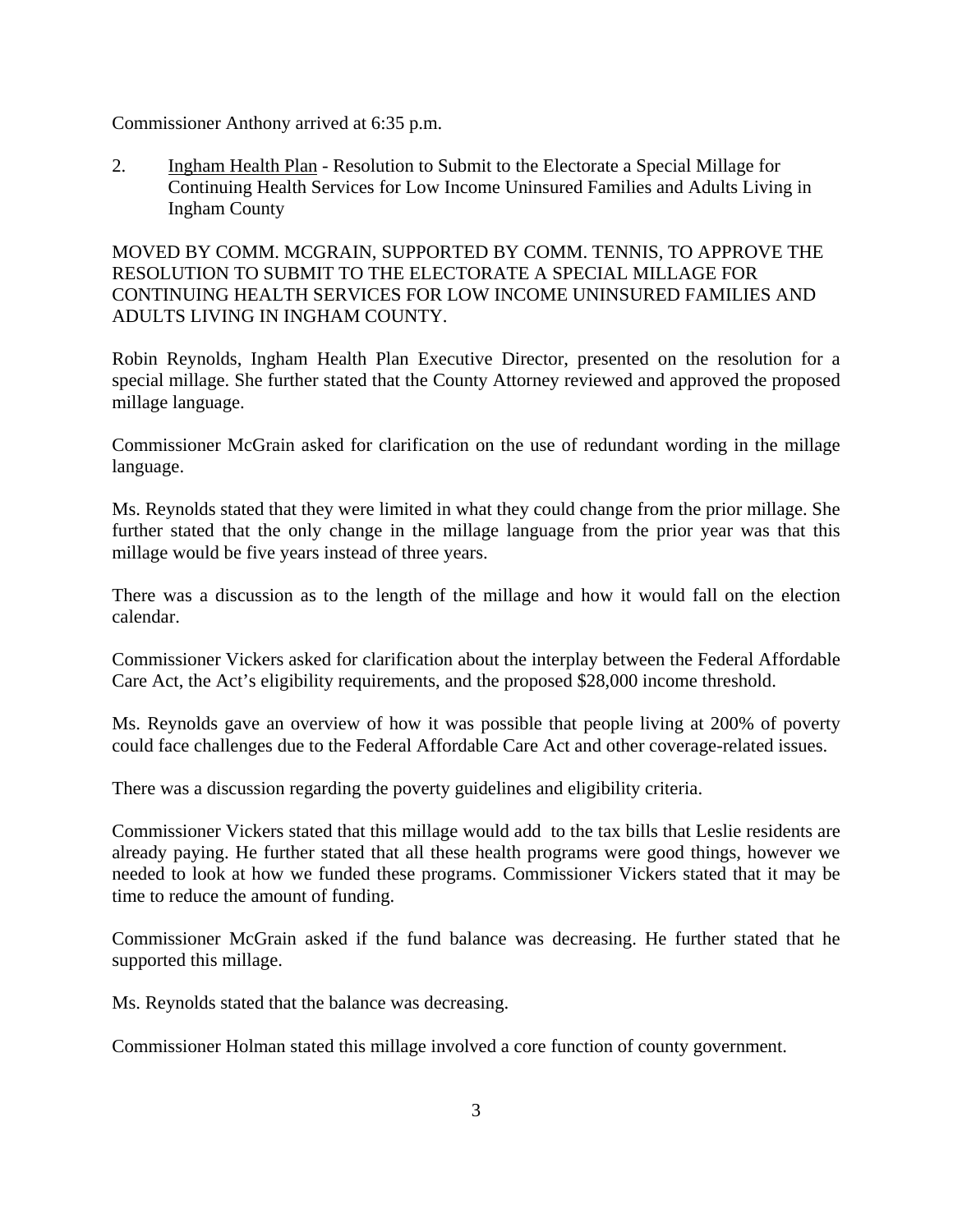There was a discussion about whether the County could levy a smaller amount of tax than what the millage would provide for.

MOTION CARRIED. **Yeas**: Nolan, Holman, Hope, McGrain, and Tennis. **Nays**: Vickers **Absent**: Anthony

MOVED BY COMM. HOPE, SUPPORTED BY COMM. TENNIS, TO SUSPEND THE RULES AND ALLOW COMM. ANTHONY TO VOTE ON THE FOLLOWING ACTION ITEMS THAT SHE WAS ABSENT FOR: THE CONSENT AGENDA AND AGENDA ITEM  $#2.$ 

MOTION CARRIED UNANIMOUSLY.

Commissioner Anthony voted "yea" on both the consent agenda and agenda item #2.

- 4. Health Department
	- a. Resolution to Authorize a 2014-2015 Agreement with the City of Lansing

COMM. MCGRAIN MOVED, SUPPORTED BY COMM. HOPE, TO APPROVE THE RESOLUTION TO AUTHORIZE A 2014-2015 AGREEMENT WITH THE CITY OF LANSING.

Chairperson Nolan asked whether each item was reevaluated from year to year to determine whether we were covering costs.

Debbie Edokpolo, Deputy Health Officer, state that we have been reevaluating, however we were not covering costs.

There was a discussion about funding sources and recipients in the context of the County, Lansing, and the programs in the resolution.

Commissioner Tennis asked if any other cities supported the County such as Lansing was in this resolution.

Ms Edokpolo stated that she was not aware of any other cities.

Commissioner Holman asked how long Lansing had been doing this.

Ms. Edokpolo stated that it has been occurring for at least the last eight years.

#### MOTION PASSED UNANIMOUSLY.

- 4. Health Department
	- b. Resolution to Renew the Lease Agreement for the WIC Satellite Clinic Located at the Head Start Site at 1107 East Grand River Avenue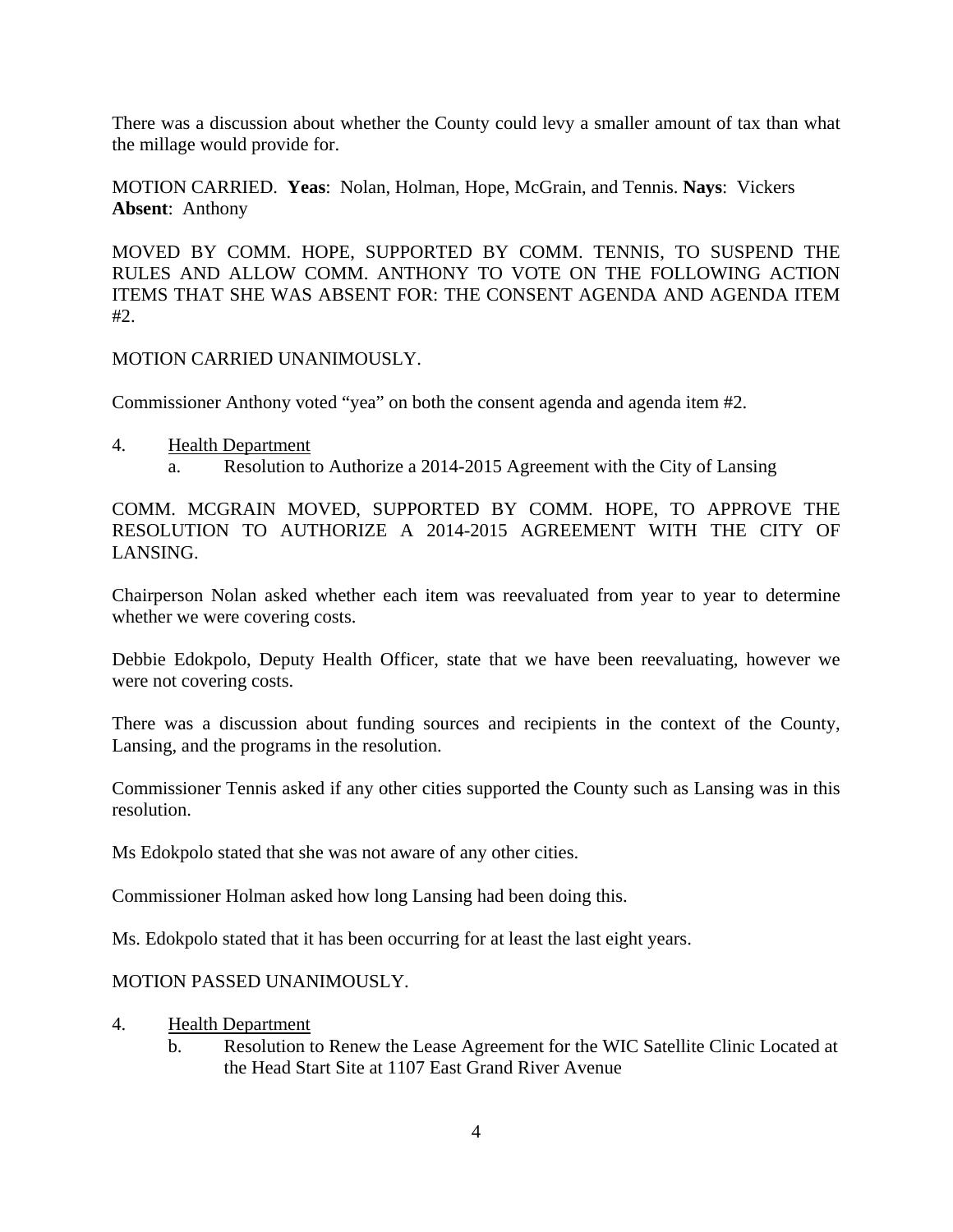COMM. ANTHONY MOVED, SUPPORTED BY COMM. TENNIS, TO APPROVE THE RESOLUTION TO RENEW THE LEASE AGREEMENT FOR THE WIC SATELLITE CLINIC LOCATED AT THE HEAD START SITE AT 1107 EAST GRAND RIVER AVENUE.

Commissioner McGrain asked for an overview of the County's geographic presence for rendering health services.

Barb Mastin, Deputy Health Officer, stated that it was the intent of the health centers to ultimately have a location on the north side of the County. She further stated that they could not find a location so they were currently housing Sparrow and St. Lawrence in the Concentra building on a five year lease.

Discussion.

#### MOTION PASSED UNANIMOUSLY.

- 4. Health Department
	- c. Resolution to Authorize an Agreement with Ingham Health Plan Corporation to Provide Outreach and Enrollment to the Uninsured through the Registration and Enrollment Unit

COMM. TENNIS MOVED, SUPPORTED BY COMM. HOPE, TO APPROVE THE RESOLUTION TO AUTHORIZE AN AGREEMENT WITH INGHAM HEALTH PLAN CORPORATION TO PROVIDE OUTREACH AND ENROLLMENT TO THE UNINSURED THROUGH THE REGISTRATION AND ENROLLMENT UNIT.

Commissioner McGrain asked what the impetus was for an outreach to the rural communities.

Ms. Edokpolo stated that we have not previously reached out to the rural communities and this was an opportunity to get there and enroll.

Commissioner McGrain asked what fell under the "rural" term.

There was a discussion about the communities that would be targeted for outreach if this resolution passed.

Commissioner McGrain asked where the funding for this resolution was coming from.

Ms. Edokpolo stated that the funding was coming from the IHP on a temporary basis.

Commissioner McGrain stated that he wanted to know Commissioner Vickers take on this resolution. He further stated the neither voters nor the commissioners from the south side of the county supported this initiative.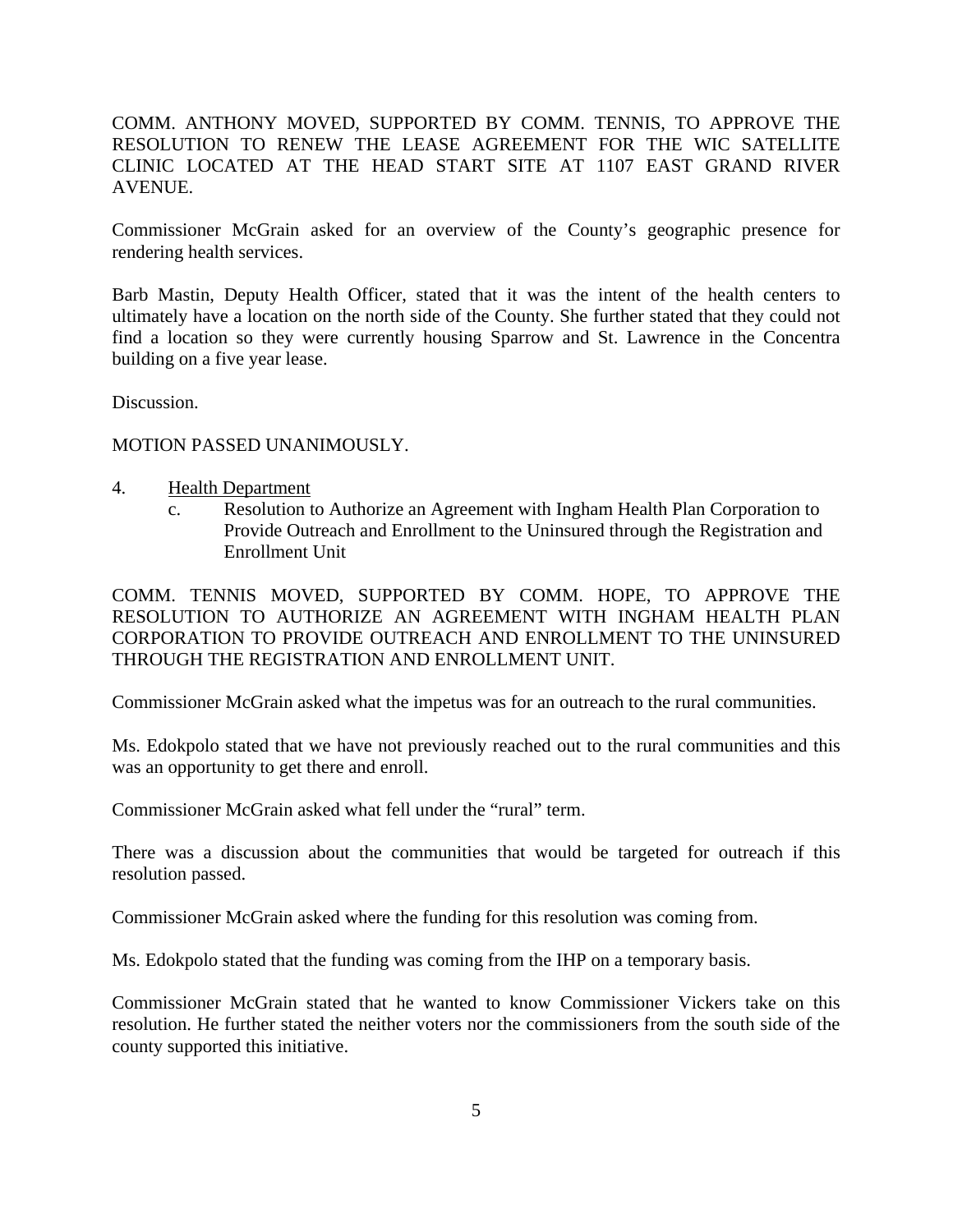Commissioner Vickers stated he belief Commissioner McGrain was wrong, that they supported health care, and they supported the Ingham Health Plan. He further stated that we had questions over the amount of dollars being levied. Commissioner Vickers stated that it appeared that they have found another place to do business and that was in the out county.

Commissioner McGrain stated that he supported this resolution and that he wanted it on the record that the County was spending money in the out county.

Commissioner Vickers stated that one of the comments he use to make to Mark Grebner about the spending of money in Ingham County was the issue of ease of access to programs for out county residents. Commissioner Vickers stated that there used to be health clinics in Stockbridge and Leslie, but no more. He further stated that he supported the rural CATA millage proposal because it allowed out county residents access to services.

### MOTION CARRIED UNANIMOUSLY.

- 4. Health Department
	- d. Resolution to Authorize an Amendment to the Healthy Start Grant

COMM. VICKERS MOVED, SUPPORTED BY COMM. HOPE, TO APPROVE THE RESOLUTION TO AUTHORIZE AN AMENDMENT TO THE HEALTHY START GRANT.

Commissioner Anthony asked whether we were making any headway in reducing the infant mortality rate.

Ms. Edokpolo stated that while the infant mortality rate was going down, the rate for African American babies was about three times higher than that of white babies.

#### MOTION PASSED UNANIMOUSLY.

4. Health Department f. Resolution Honoring Jim Wilson

### COMM. VICKERS MOVED, SUPPORTED BY COMM. TENNIS, TO APPROVE THE RESOLUTION HONORING JIM WILSON.

Commissioner Vickers stated that he wanted to congratulate Jim Wilson on his retirement and thanked him for his efforts during the fire emergency at the steel plating plant in Leslie on July 8th. Commissioner Vickers stated that Mr. Wilson did a good job at keeping Commissioner Vickers updated on the situation as it developed.

Commissioner Vickers stated that he thanked all the individuals and entities that responded to the emergency, including the eighteen fire departments and the Ingham County Health Department and Sheriff's Office.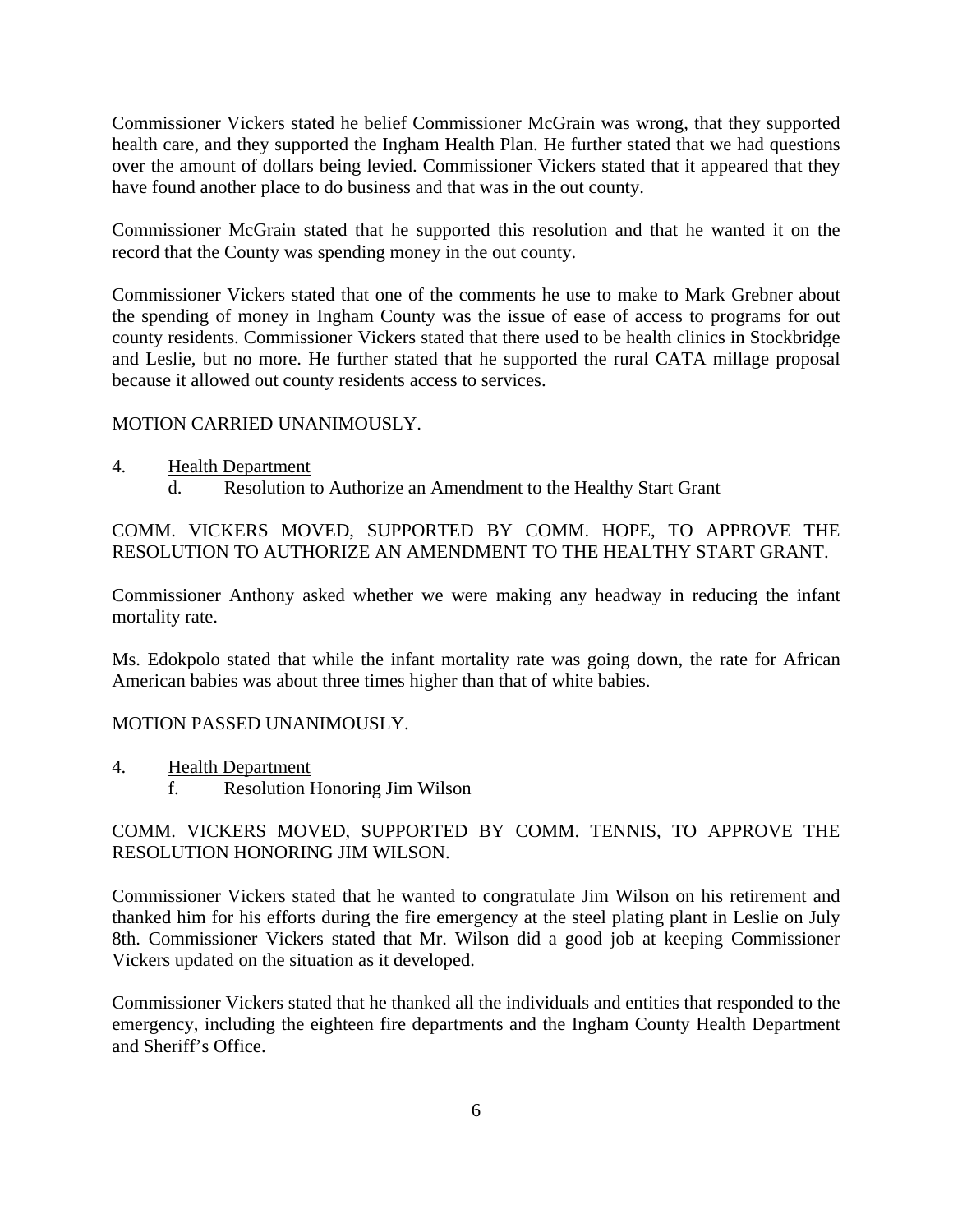Chairperson Nolan invited Jim Wilson to receive the resolution from the Board of Commissioners at their July 22nd meeting.

Commissioner McGrain applauded the effective communication between all the agencies during the emergency and how all the agencies handled the emergency in general.

#### MOTION PASSED UNANIMOUSLY.

6. Board Referral - Letter from Mid-State Health Network and Community Mental Health Authority of Clinton, Eaton and Ingham Counties Regarding the Formation of a Substance Use Disorder Oversight Policy Board

Jared Cypher, Deputy Controller, presented on the letter the County received regarding the proposed formation of a Substance Use Disorder Oversight Policy Board. He further stated that the letter asked the Board of Commissioners to appoint members to the Policy Board. Mr. Cypher stated that the County received another letter regarding reallocating liquor tax payments to the Policy Board effective October 1, 2013. He further stated they might be our new Substance Abuse Coordinating Agency.

Commissioner Tennis stated that he was a member of the Substance Use Disorder Advisory Board as the Board of Commissioner's representative, the meetings of the Substance Use Disorder Advisory Board were usually on Monday mornings around 9 a.m., he has not been able to make a single meeting due to scheduling conflicts, and he was seeking to be replaced by another commissioner. He further stated that Commissioner Koenig had volunteered to be a replacement. Commissioner Tennis stated that he believed that this letter involved something new and that he did not know how it was going to work and how many people were needed.

Discussion.

#### Announcements

Chairperson Nolan announced that the community agency deadline was July 25th so agencies had until then to apply.

#### Public Comment

Edith Gibson stated that she and her daughter, Demetria Jackson, have been residents of Mason for the last two and a half years. She further stated she was an accountant, mother, her daughter's special education advocate, and professional volunteer.

Ms. Gibson provided the Committee with her contact information:

400 Green Park Drive Apartment E Mason, Michigan 48864 (517) 974-0190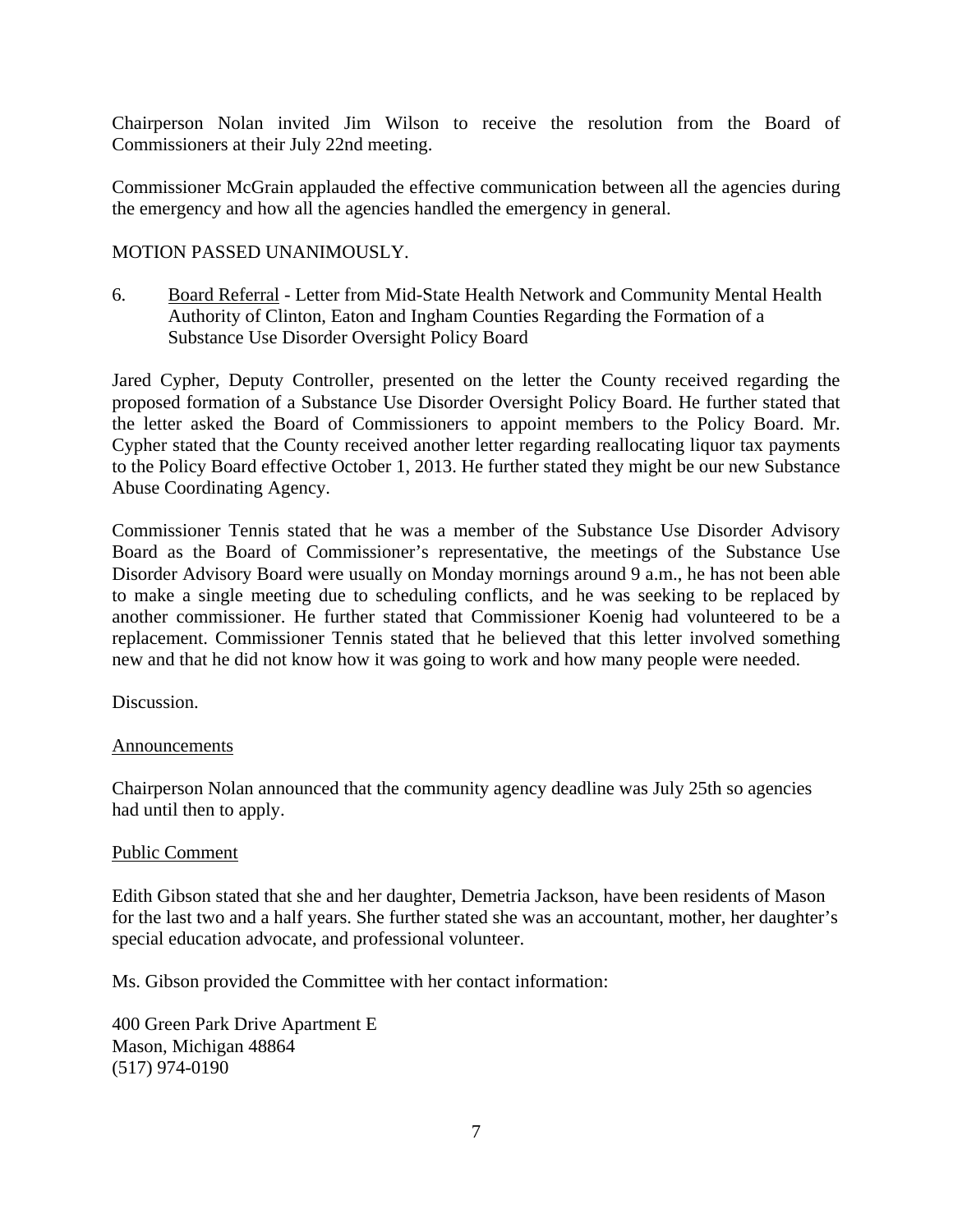Ms. Gibson stated that she was appearing before the Committee today to voice her concerns about the Community Mental Health Authority of Clinton, Eaton, and Ingham Counties ("CMH") and the Department of Human Services regarding her daughter's treatment and services.

Ms. Gibson stated that her daughter was removed from services and Ms. Gibson was not provided an explanation for the removal despite her numerous inquiries.

Ms. Gibson provided an overview of her daughter's health issues, treatment plan, and services eligibility.

Ms. Gibson stated that she was concerned about accountability. She further stated that she was provided with irregular information.

Ms. Gibson stated that she filed for a hearing with the Michigan Administrative Hearing System.

Ms. Gibson also stated that there was an issue of workers not getting paid because they provided services but the entities that were supposed to supply payment did not pay.

Ms. Gibson stated that she keeps a phone record of all her attempts at communication and the failure to respond to her inquiries.

Commissioner Vickers stated Ms. Gibson resided in his district and that Ms. Gibson should give him a call.

Ms. Gibson stated that she has to travel to Ann Arbor, Detroit, and Grand Rapids because Sparrow Hospital does not participate with United Healthcare.

Commissioner Tennis stated that he would like to speak to Ms. Gibson after the meeting.

Ms. Gibson stated that there were two recipient rights complaints pending.

Discussion.

Commissioner Anthony asked whether Ms. Gibson contacted State Representative Tom Cochran.

Ms. Gibson stated that she had a meeting scheduled with Representative Cochran.

Commissioner Hope requested that the Committee be kept updated on how Ms. Gibson's daughter's case plays out.

Commissioner McGrain invited others who were similarly situated to Ms. Gibson's plight to come here and speak to the Committee.

Chairperson Nolan stated Ms. Gibson was an excellent advocate for her daughter.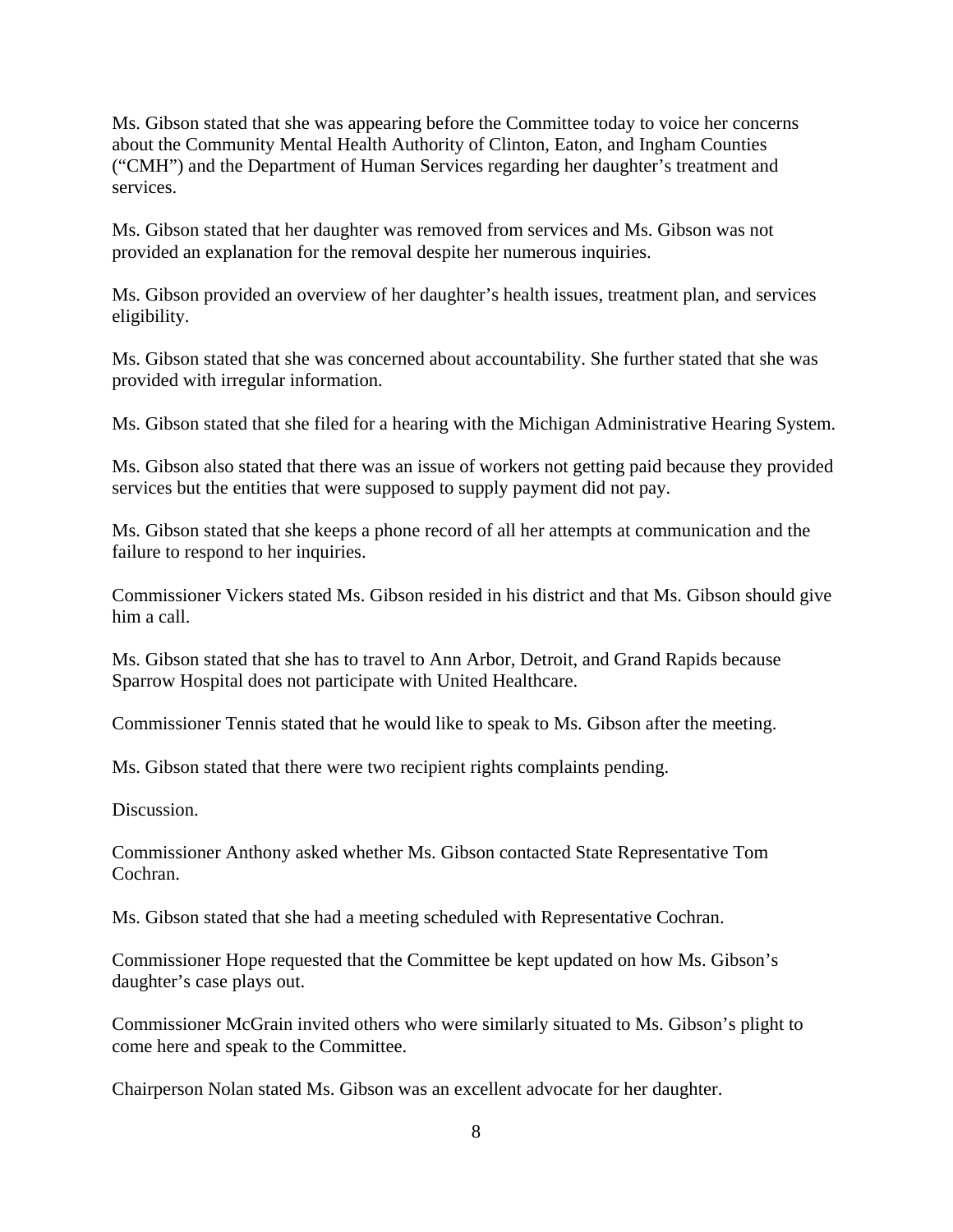The meeting was adjourned at approximately 7:22 p.m.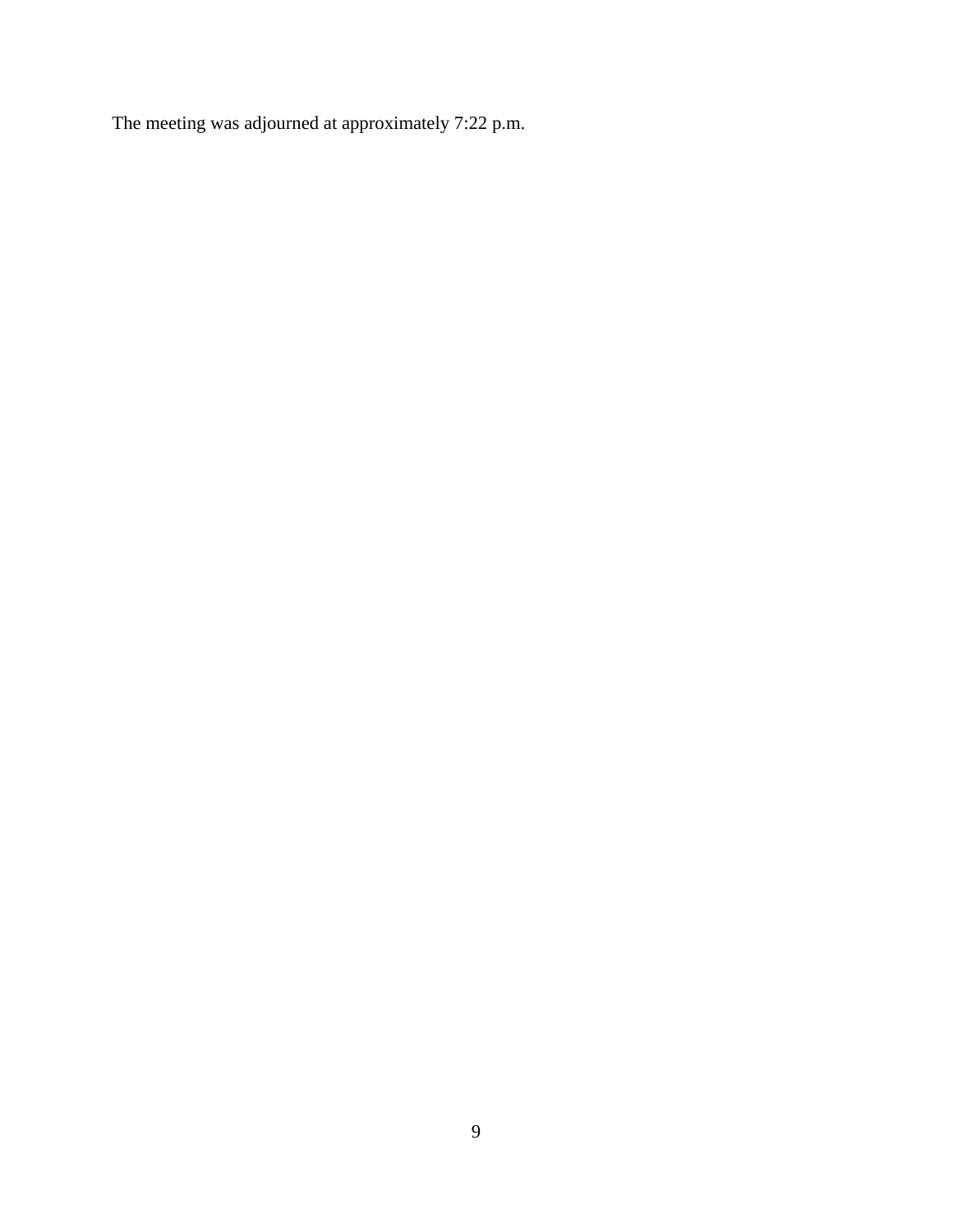# **AUGUST 18, 2014 HUMAN SERVICES AGENDA STAFF REVIEW SUMMARY**

# **ACTION ITEMS:**

# **The Deputy Controller is recommending approval of the following resolutions:**

*3. Facilities - Resolution Authorizing an Amendment to Resolution #14-088 with Hobbs & Black to Provide Architectural and Engineering Services for the Ingham County Community Health Center (ICCHC) Renovation Project* 

The resolution before you authorizes an amendment to Resolution #14-088 which approved a contract with Hobbs & Black to provide architectural and engineering services for the ICCHC renovation project for a cost of \$58,380.00. After completion of the preliminary design, the estimated construction cost of \$900,000.00 has increased to \$1,366.600.33. Based on the estimated increase in construction costs, the approved architectural and engineering cost of \$58,380.00 has increased by \$14,236.92, bringing the cost to a not to exceed total of \$72,616.92. At the meeting, staff will distribute copies of the latest renderings of the building. Following this round of meetings the plan is to move forward with phase II of the renovation process.

# *4. Health Department*

*a. Resolution to Authorize an Amendment to Resolution #14-270 and Establish Two Community Health Worker Positions* 

In Resolution #14-270, additional funding in the amount of up to \$1,719,425 was accepted and an agreement was authorized with the Michigan Public Health Institute (MPHI) for the period of July 1, 2014 through June 30, 2015. This resolution authorized the continuation of funding support for the position authorized in Resolution #13-245. The attached resolution will establish two Community Health Worker positions for the duration of the grant. The Human Resources Department has reviewed this request and supports the establishment of the two positions.

*b. Resolution to Amend Agreement with the School-Community Health Alliance of Michigan*  The attached resolution will amend the current agreement to \$21,000 from \$30,000 for the term of October 1, 2013 through September 30, 2014. The Scope of Services for the establishment and maintenance of the required local community advisory boards shall remain the same.

*c. Resolution to Accept Child and Adolescent Health Center Program Funding from the Michigan Department of Community Health through the Michigan Primary Care Association and Amend the Agreement with the School-Community Health Alliance of Michigan* 

This resolution will authorize the Health Department to accept \$760,000 in funding for the term of October 1, 2014 through September 30, 2015 for the current School-based/School-linked health centers: Willow, Eastern and Sexton. This resolution will also amend the agreement with the School-Community Health Alliance of Michigan (SCHAMI) Agreement, authorized through Resolution #12-199. In this amendment, SCHAMI is to provide the establishment and maintenance of local community advisory committees, for an amount not to exceed \$21,000 over the October 1, 2014 through September 30, 2015.

*d. Resolution to Accept \$50,000 in Carry Over Funds from the Health Resources and Services Administration for the Ryan White Title IV Women, Infants, Children, Youth and Affected Family Members Aids Healthcare Grant* 

This resolution authorizes the acceptance of \$50,000 of Carry Over funds from the U. S. Department of Health Resources and Services Administration (HRSA) for the Ryan White Title IV Women, Infants, Children, Youth and Affected Family Members AIDS Healthcare grant award for the period of August 1, 2013 through July 31, 2014.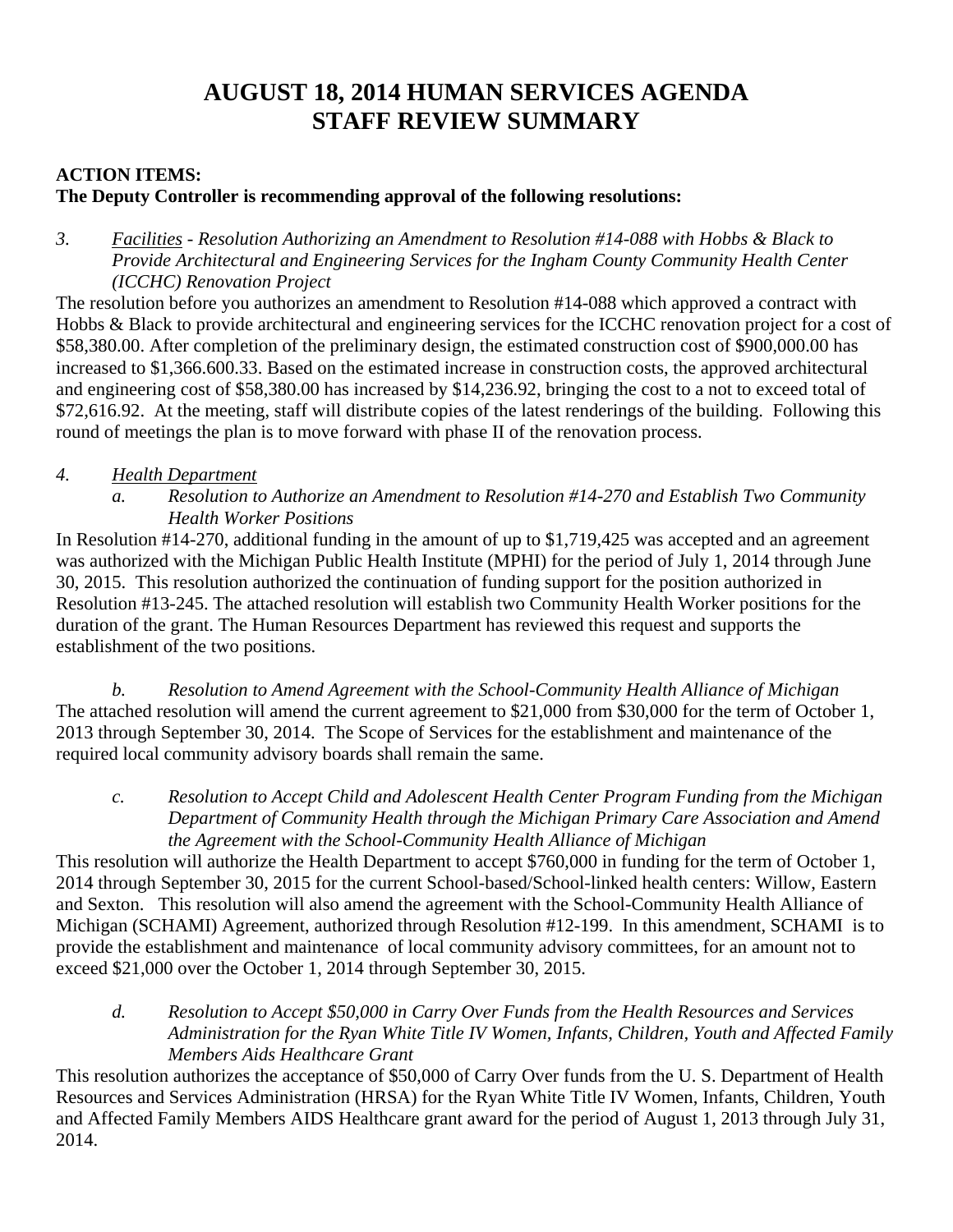Funds will be used for a subcontract with Dr. Lauren Hall-Tate, DDS for the provision of major dental restorative and lab services including root canals, crowns, dentures and partials as well as periodontal treatment to referred patients be amended to reflect an increase from the amount of \$15,112 to \$65,112 for the period of August 1, 2013 through July 31, 2014.

# *e. Resolution to Accept Funding from the U.S. Department of Health Resources and Services Administration for the Ryan White Title IV Women, Infants, Children, Youth and Affected Family Members Aids Healthcare Grant*

This resolution accepts funding for year three from of the U.S. Department of Health Resources and Services Administration for the Ryan White Title IV Women, Infants, Children, Youth and Affected Family Members AIDS Healthcare (WICY) grant award in the amount of \$436,190. The funding period will be August 1, 2014 through June 30, 2015 and the Health Department will provide family centered care involving outpatient and ambulatory care for women, infant, children and youth with HIV/AIDS. In addition, the attached resolution will authorize the renewal of the agreement with Dr. Lauren Hall-Tate, DDS/East Lansing Dental for the provision of up to \$6,992 of fee-for-service major dental restorative and lab services from August 1, 2014 through June 30, 2015.

# *f. Resolution to Enter an Agreement with Cross County Staffing, Inc. for Per Diem Professional Staffing for Medication Passing Services at the Ingham County Jail*

In Resolution #14-091, the Agreement with Medical Staffing Network Healthcare, LLC to provide per diem medication passing services at the Ingham County Jail was extended through April 22, 2015. During the course of contract negotiations, Medical Staffing Network Healthcare, LLC was purchased by Cross Country Staffing, Inc. Cross County Staffing, Inc. has offered to provide the same services at the same terms as the prior agreement that was authorized with Medical Staffing Network Healthcare, LLC.

# *g. Resolution to Enter into an Agreement with Erika Oliver, MPA*

This resolution authorizes an agreement with Erika Oliver to provide two 1.5 hour training sessions and 300 copies of her book to Health Department employees. Cost for the training sessions and materials will be \$6,500. The scheduled date will be in September, 2014. Ms. Oliver teaches positive communication tactics to develop leadership skills and build positive teams at work and at home.

# *h. Resolution to Authorize an Agreement with Health Stream, Inc. for an Online Learning Management System*

This resolution authorizes the purchase of the HealthStream, Inc. Learning Center, LMS for an initial fee of \$4,000 and annual licensing of \$8,697.50 for 350 users. The per FTE cost to the department would be less than \$25/year for access to over 70 courses. The one-time fee will be funded in Fiscal Year 2014 through a line item transfer, and the annual fees will be managed within the professional development funds of the department.

# *i. Resolution to Authorize a 2014-2015 AmeriCorps Grant*

This resolution authorizes an AmeriCorps Program grant of \$168,134 for the 2014-2015fiscal year. Of this \$168,134 the Michigan Community Service Commission will withhold \$1,749 as an administrative fee. The net grant to Ingham County will be \$166,385. This is the third program year of a new three-year funding cycle, with competitive funding for the 2015-2016 program year. A total of 12.65 FTE AmeriCorps members will be placed in host sites selected through an RFP process. The grant amount offered by DHS includes \$59,984 (salary and fringe) for the full-time coordinator, plus staff training/travel; and partial AmeriCorps member support.

The grant requires a match.

- The match is drawn from:
- 1) cash contributions from the external host sites totaling \$98,614;
- 2) existing salary and fringe used as match of \$3,628; and
- 3) indirect costs used as match of \$6,996.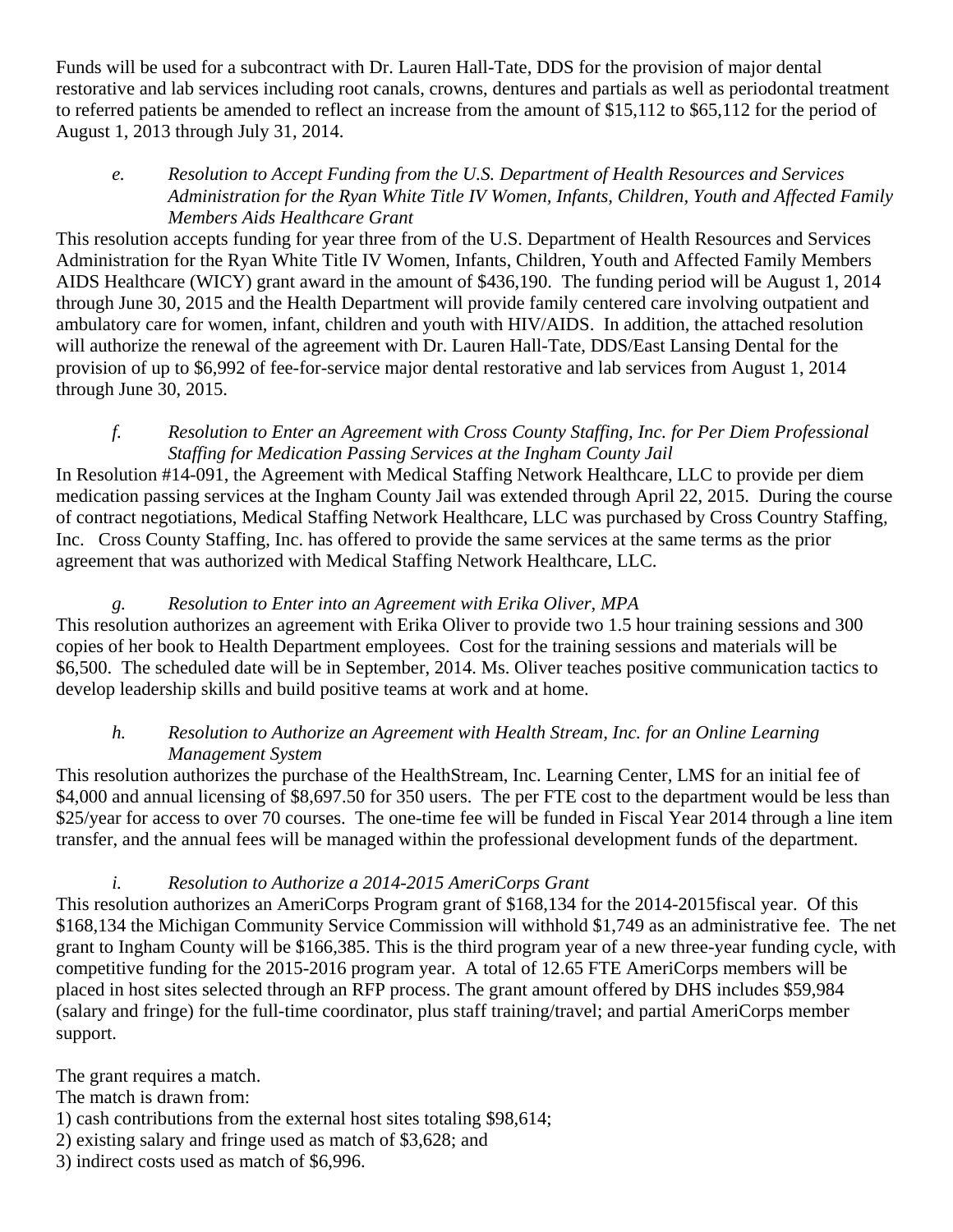# *j. Resolution to Authorize Subcontract to GAMALIEL of Michigan with Funds from the National Association of County and City Health Officials (NACCHO)*

This resolution authorizes utilization of \$10,000 funds from NACCHO for a subcontract with GAMALIEL of Michigan to 1) assist in building and sustaining the Michigan Power to Thrive network's effort to promote "Health in All Policies"; 2) develop new organizing entities in Michigan Power to Thrive counties where they currently do not exist; and 3) provide training and technical assistance to organizers and public health personnel participating in the network. Work will be complete by September 30, 2015.

# *5. Controller's Office*

*a. Resolution Authorizing the Fourth Amendment to the Agreement with the Capital Area Transportation Authority dated January 1, 2011 through December 31, 2015* 

This resolution authorizes the fourth amendment to the agreement with the Capital Area Transportation Authority (CATA) for the time period of January 1, 2011 through December 31, 2015; specifically the scope of services which will be effective from October 1, 2014 through September 30, 2015. For the period October 1, 2014 through September 30, 2015 the County will reimburse CATA as set forth in the attached Scope of Services. The amount to be reimbursed will not exceed the amount of millage funds available. A maximum of \$3,099,307 will be used to pay the actual expenses of operating, administrating and marketing Spec-Tran. A maximum of \$748,013 of the funds will be used to pay for the actual expenses of operating, administering and marketing CATA Rural Services. The amount of \$113,530 will be retained by the County for the operation of a vehicle used to transport area veterans to VA Hospitals in the region in the County's 2015 Fiscal Year.

# *b. Resolution Approving Tri-County Office on Aging's Annual Implementation Plan for Fiscal Year 2015*

This resolution approves the Tri-County Office on Aging's (TCOA) Annual Implementation Plan for fiscal year 2015. This planning document is required under the Older Americans Act and Older Michiganians Act. Due to the length of the planning document it is not included in the agenda packet; however, copies are available through the Controller's Office or the Board of Commissioners Office. The Michigan Office of Services to the Aging, Department of Community Health requires TCOA to ask county commissioners to approve the plan.

# **OTHER ITEMS:**

- *1. Community Health Center Board Update Tom Curtis, Chairperson Community Health Center Board*
- *2. Discussion Item Health Department Audit*
- *4k. Health Department Resolution Honoring Kelly Cline*
- *6. Board of Commissioners* 
	- *a. Resolution Recognizing September, 2014 as Childhood Cancer Awareness Month in Ingham County*
	- *b. Resolution Congratulating the Community Mental Health Authority of Clinton, Eaton and Ingham Counties on the Event of Their 50<sup>th</sup> Anniversary*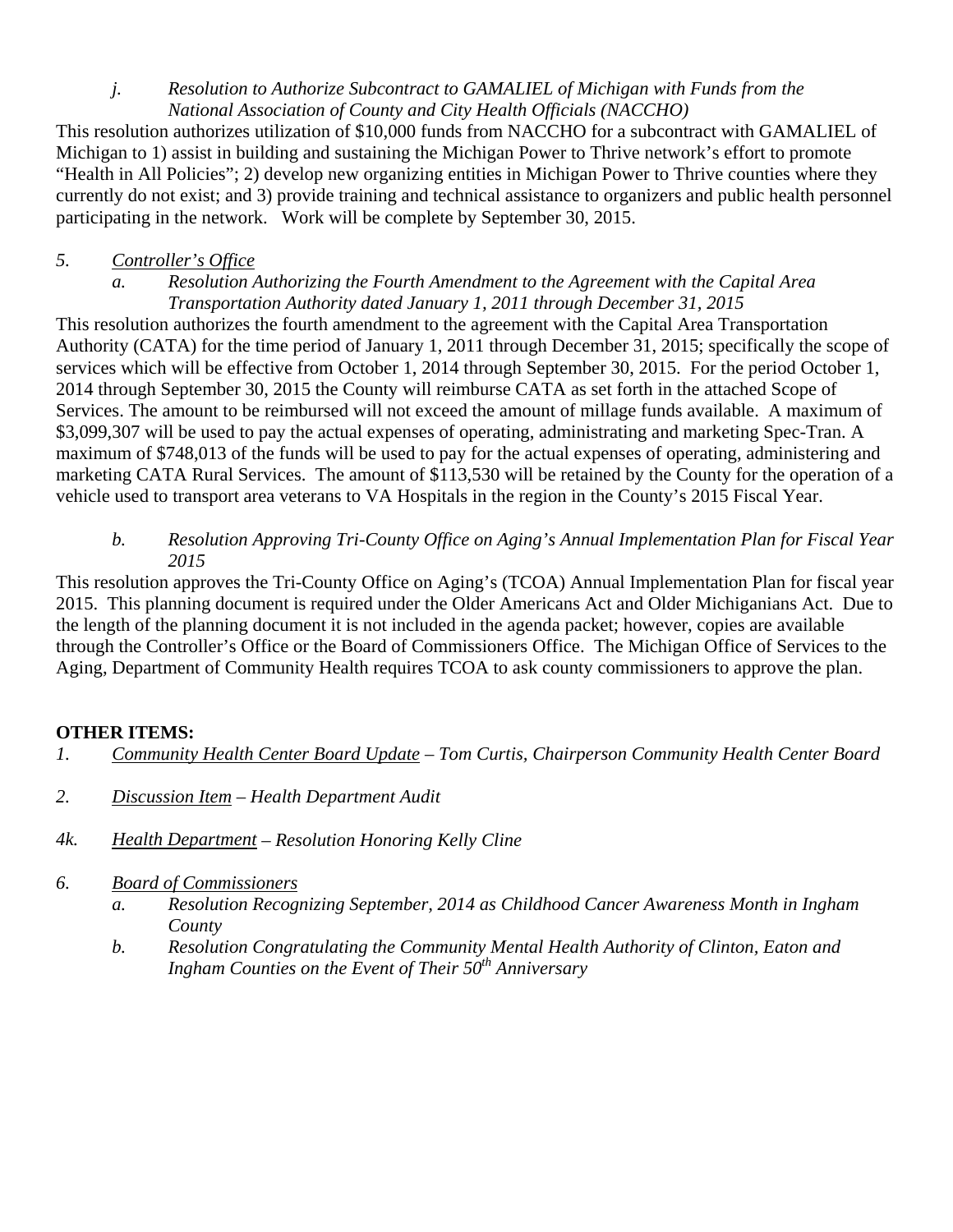<span id="page-14-0"></span>TO: Human Services and Finance Committees

- FROM: Rick Terrill, Facilities Director
- DATE: July 28, 2014
- SUBJECT: **RESOLUTION AUTHORIZING AN AMENDMENT TO RESOLUTION #14-088 WITH HOBBS & BLACK TO PROVIDE ARCHITECTURAL AND ENGINEERING SERVICES FOR THE INGHAM COUNTY COMMUNITY HEALTH CENTER (ICCHC) RENOVATION PROJECT**

The resolution before you authorizes an amendment to Resolution #14-088 which approved a contract with Hobbs & Black to provide architectural and engineering services for the ICCHC renovation project for a cost of \$58,380.00. After completion of the preliminary design, the estimated construction cost of \$900,000.00 has increased to \$1,366.600.33.

Based on the estimated increase in construction costs, the approved architectural and engineering cost of \$58,380.00 has increased by \$14,236.92, bringing the cost to a not to exceed total of \$72,616.92.

The funds for the increased cost remain available within the approved CIP Line Item 511-60000-975000.

I recommend approval of this resolution.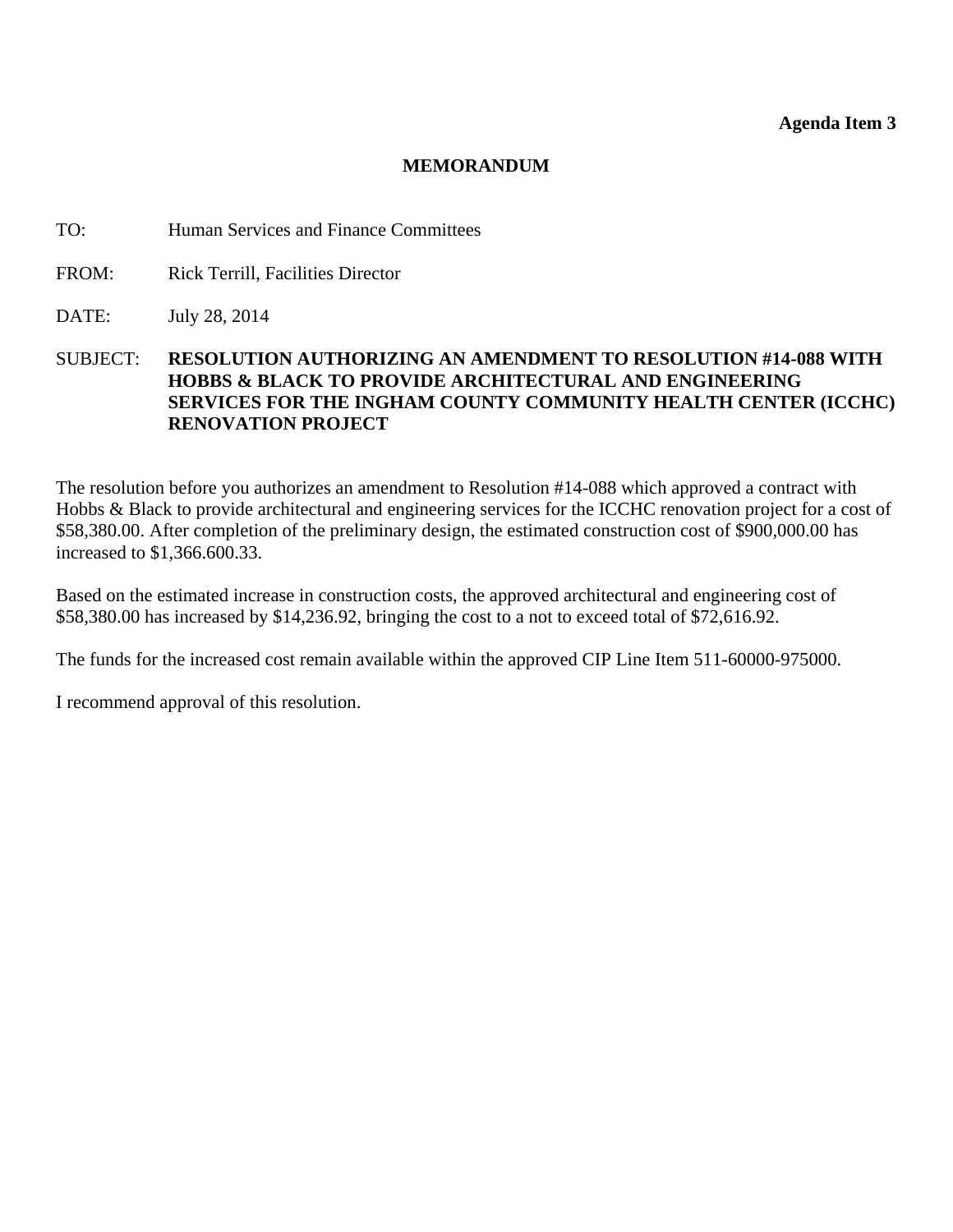# INGHAM COUNTY BOARD OF COMMISSIONERS

## **RESOLUTION AUTHORIZING AN AMENDMENT TO RESOLUTION #14-088 WITH HOBBS & BLACK TO PROVIDE ARCHITECTURAL AND ENGINEERING SERVICES FOR THE INGHAM COUNTY COMMUNITY HEALTH CENTER (ICCHC) RENOVATION PROJECT**

WHEREAS, Resolution #14-088 approved a contract with Hobbs & Black to provide architectural and engineering services for the ICCHC renovation project for a cost of \$58,380.00; and

WHEREAS, after completion of the preliminary design the estimated construction cost of \$900,000.00 has increased to \$1,366,600.33; and

WHEREAS, based on the estimated increase in construction cost, the approved architectural and engineering cost of \$58,380.00 has increased by \$14,236.92, bringing the cost to a not to exceed total of \$72,616.92; and

WHEREAS, funds for the increased cost remain available in the approved CIP line item 511-60000-975000.

THEREFORE BE IT RESOLVED, that the Board of Commissioners hereby authorizes amending the contract with Hobbs and Black, 117 East Allegan Street, Lansing, Michigan 48933 to provide additional architectural and engineering services for the Ingham County Community Health Center renovation project for a total cost not to exceed \$72,616.92.

BE IT FURTHER RESOLVED, the Ingham County Board of Commissioners authorizes the Board Chairperson to sign any necessary documents consistent with this resolution and approved as to form by the County Attorney.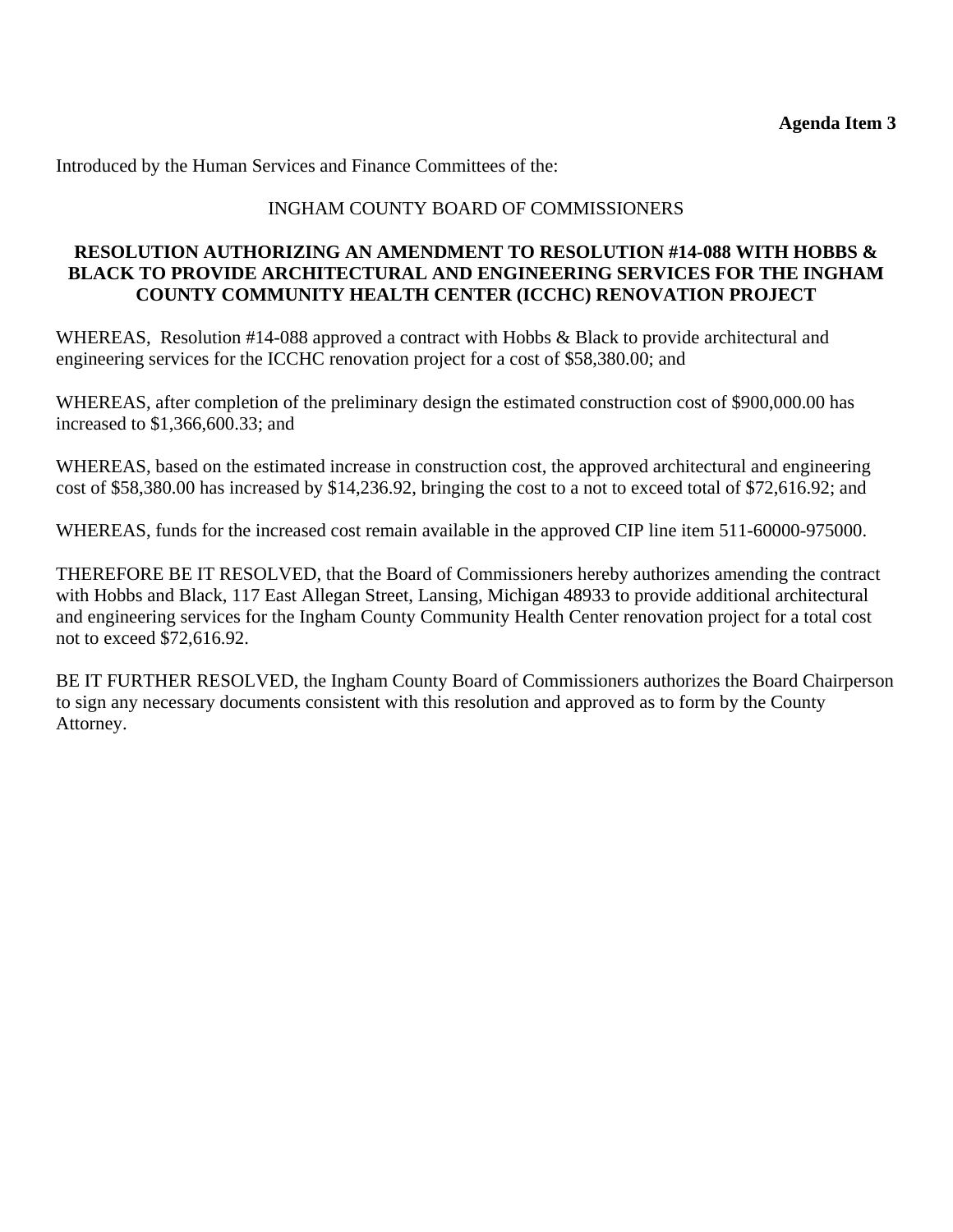#### **Agenda Item 4a**

# **MEMORANDUM**

<span id="page-16-0"></span>

| TO:   | Human Services Committee<br><b>County Services Committee</b><br><b>Finance Committee</b>                |
|-------|---------------------------------------------------------------------------------------------------------|
| FROM: | Linda S. Vail, M.P.A., Health Officer                                                                   |
| DATE: | August 6, 2014                                                                                          |
| RE:   | Authorization to Amend Resolution #14-270 and Establish Two Community Health Worker<br><b>Positions</b> |

In Resolution #12-399 and #13-245 agreements were authorized between the Health Department and MPHI for the Ingham County Pathways to Better Health Initiative. Funding was used to support two existing Family Infant Child Advocate Positions (Positions – 601155 and 601157) in the Public Health Services/Maternal Infant Outreach Unit.

In Resolution #14-270, additional funding in the amount of up to \$1,719,425 was accepted and an agreement was authorized with the Michigan Public Health Institute (MPHI) for the period of July 1, 2014 through June 30, 2015. This resolution authorized the continuation of funding support for the position authorized in Resolution #13-245.

The attached resolution will establish two Community Health Worker positions for the duration of the grant. The Human Resources Department has reviewed this request and supports the establishment of the two positions.

This project continues to be a wonderful opportunity for our community. I recommend that the Board of Commissioners adopt the attached resolution and establish two Community Health Worker Positions supported by the Michigan Pathways grant.

c: Debbie Edokpolo w/attachment Eric Thelen w/attachment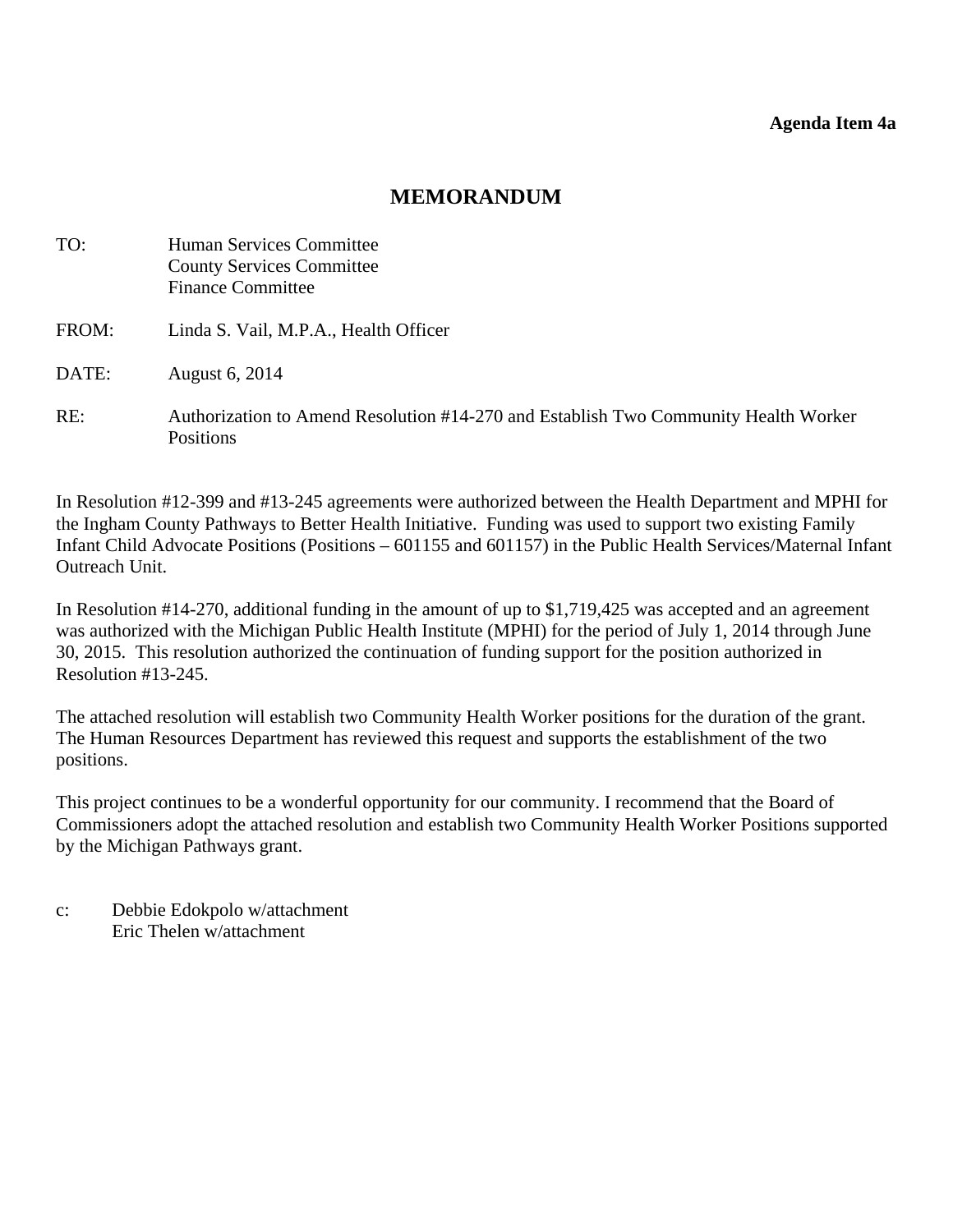| TO:   | Debbie Edokpolo, Deputy Health Officer for Public Health |
|-------|----------------------------------------------------------|
| FROM: | Michelle Rutkowski, Human Resources Specialist           |
| DATE: | 8/8/2014                                                 |
| RE:   | Memo of Analysis for new Pathway positions               |

Per your request, HR can confirm the following information:

- 1. A Community Health Worker position is compensated at a UAW D salary grade (\$30,681-\$36,525).
- 2. I have sent the UAW notice regarding your intent to add two Community Health Workers position with funds from the Pathways grant.
- 3. Once you secure Board approval for the two new positions, please contact Beth Bliesener. Beth will assist you with EOC requires by processing either an internal or external job posting.

Please use this memo as acknowledgement of Human Resources' participation and analysis of your proposed classification. You are now ready to complete the final steps in the process: contacting Budgeting, writing a memo of explanation and preparing a resolution for Board approval.

I can be of further assistance, please email or call me (887-4374).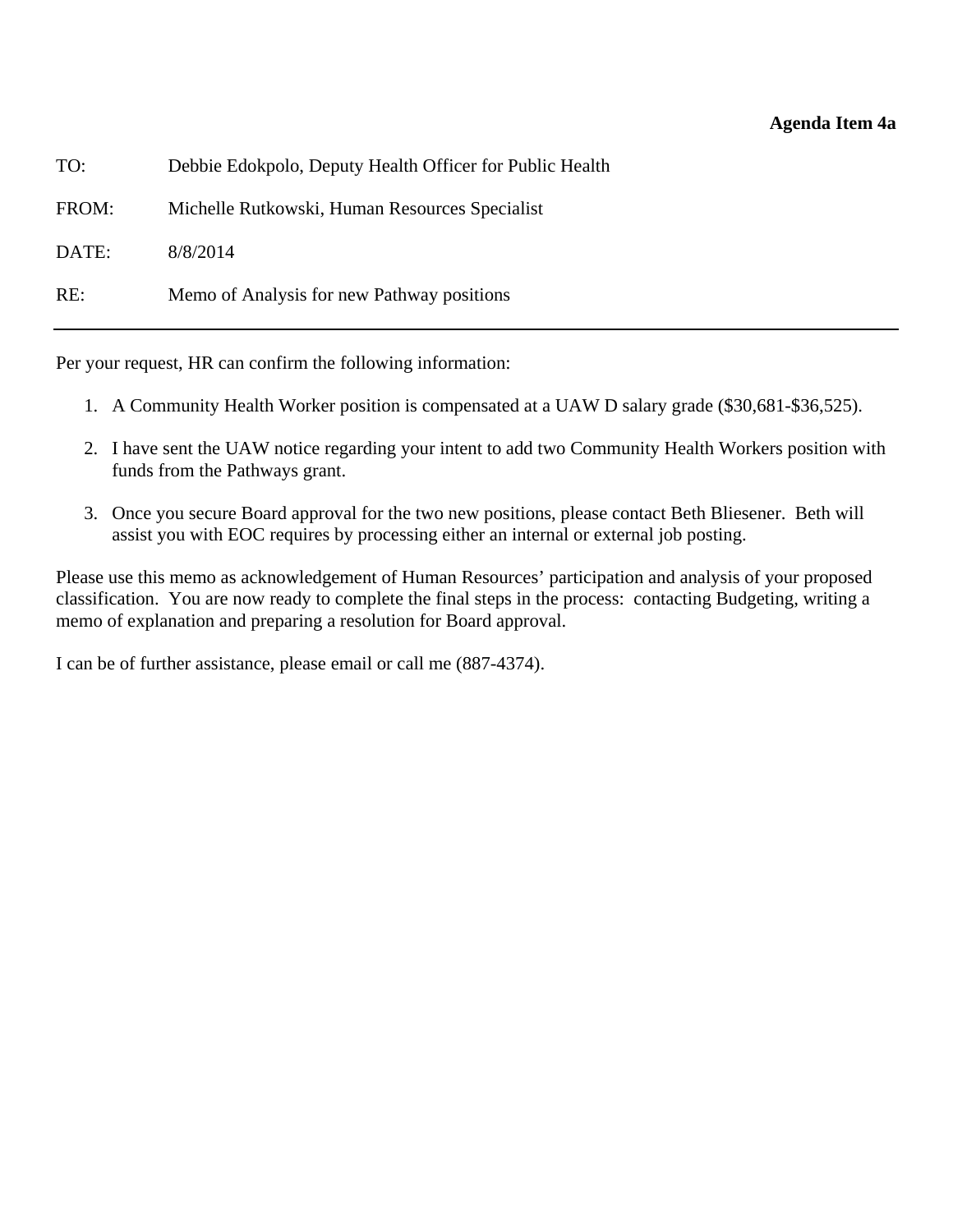Introduced by the Human Services, County Services and Finance Committees of the:

# INGHAM COUNTY BOARD OF COMMISSIONERS

# **RESOLUTION TO AUTHORIZE AN AMENDMENT TO RESOLUTION #14-270 AND ESTABLISH TWO COMMUNITY HEALTH WORKER POSITIONS**

WHEREAS, in 2004 the U.S. spends more on health care than any other country in the world as a percentage of gross domestic product (15.2% in 2004) and Michigan spent 13.5% of its gross state product (GSP) on personal health care in the same year; and

WHEREAS, current rate of growth in health care spending is unsustainable and ultimately damaging to our economy and the health system; and

WHEREAS, social determinants have an undeniable effect on health and well being; and

WHEREAS, Ingham County was one of three sites selected to participate in the Michigan Pathways to Better Health project; and

WHEREAS, in Resolutions #12-399 and #13-245 agreements were authorized between the Health Department and the Michigan Public Health Institute (MPHI) for the Ingham County Pathways to Better Health Initiative; and

WHEREAS, in Resolution #13-245 funding was used to support two existing Family Infant Child Advocate positions (Positions – 601155 and 601157) in the Public Health Services/Maternal Infant Outreach Unit; and

WHEREAS, this Agreement was amended in Resolution #14-270, the Health Department was awarded funding by the Michigan Department of Community Health (MDCH) through the Michigan Public Health Institute (MPHI) to continue the Michigan Pathways to Better Health project in Ingham County and the surrounding area for the period of July 1, 2014 through June 30, 2015; and

WHEREAS, the Health Department continues the role as Lead Agency/Fiduciary for this funding to collaborate and contract with MPHI; and

WHEREAS, the Health Officer recommends that Resolution #14-270 be amended and that two Community Health Worker positions  $(UAW/D) - 2.0$  FTE be established for the duration of the grant.

THEREFORE BE IT RESOLVED, that the Ingham County Board of Commissioners authorizes an amendment to Resolution #14-270 and that two Community Health Worker positions (UAW/D) – 2.0 FTE be established for the duration of the grant and will be posted internally.

BE IT FURTHER RESOLVED, that all other terms and conditions authorized in Resolution #14-270 shall remain unchanged.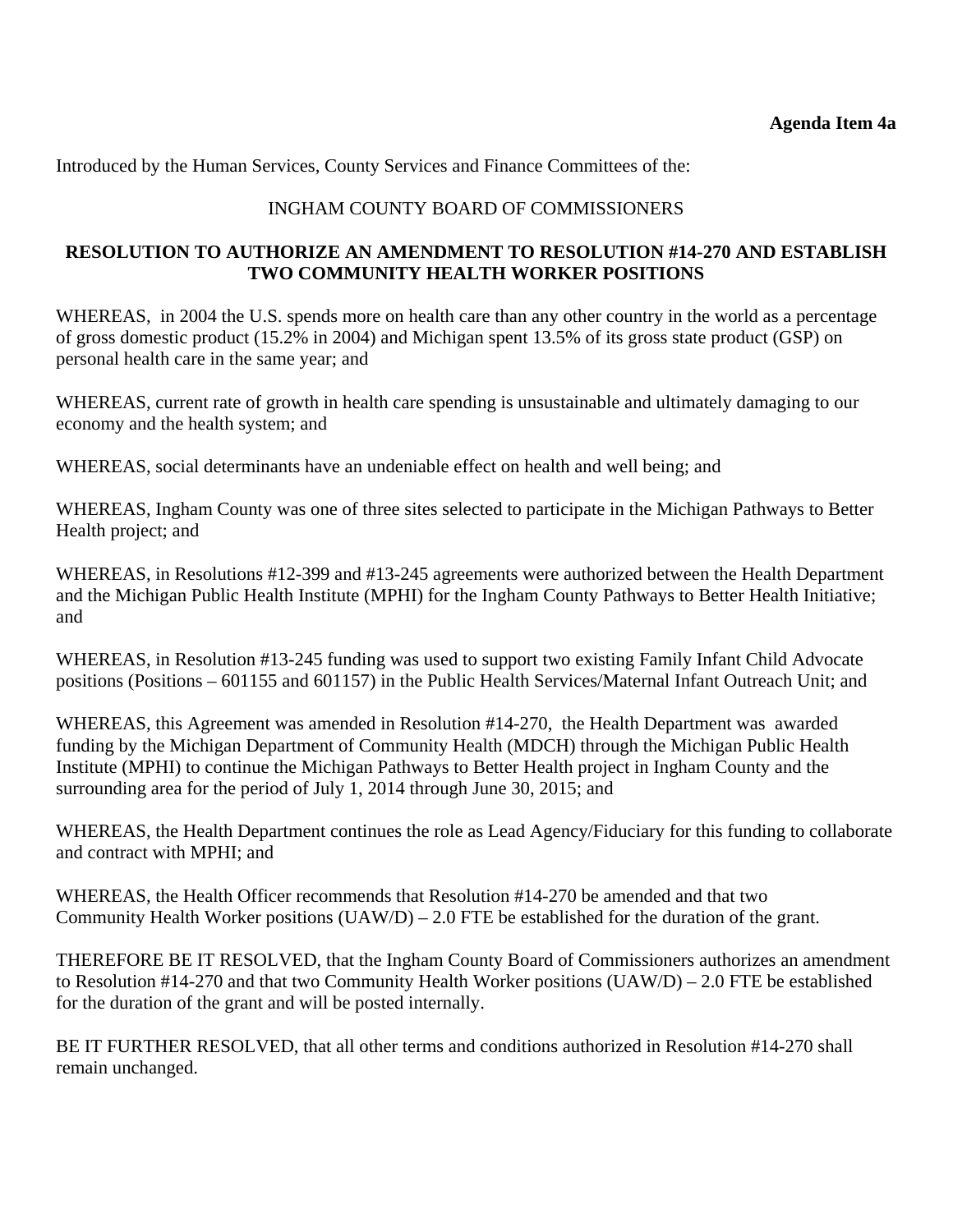<span id="page-19-0"></span>

| TO:   | Human Services Committee<br><b>Finance Committee</b>                                |
|-------|-------------------------------------------------------------------------------------|
| FROM: | Linda S. Vail, MPA, Health Officer                                                  |
| DATE: | July 30, 2014                                                                       |
| RE:   | Resolution to Amend the Agreement with School-Community Health Alliance of Michigan |

Attached is a resolution to amend the agreement between the Health Department and the School-Community Health Alliance of Michigan.

The Health Department receives funding through the Child and Adolescent Health Center (CAHC) Grant Program from the Michigan Department of Community Health for its School-based and School-linked Community Health Centers. To support the funded grant objectives, the Health Department maintains an agreement with the School and Community Health Alliance to establish and maintain the required local community advisory committees. This agreement was authorized in Resolution #11-235 for an amount of up to \$25,000 annually for the period of October 1, 2011 through October 31, 2016. In Resolution #12-199, the agreement was amended which increased the amount by \$5,000 annually, starting the October 1, 2013 through September 30, 2014 term for a total amount of \$30,000. The funding allocation through the CAHC Grant Program for this period included only the amount of \$21,000 for the agreement with SCHAMI. Therefore, the agreement with SCHAMI must be amended to reflect the reduced availability of funds. SCHAMI has agreed to this reduction of the total subcontracted amount with no change to the associated Scope of Services.

The attached resolution will amend the current agreement to \$21,000 for the term of October 1, 2013 through September 30, 2014. The Scope of Services for the establishment and maintenance of the required local community advisory boards shall remain the same.

I recommend that the Ingham County Board of Commissioners adopt the attached resolution to amend the agreement with SCHAMI to reduce the amount from \$30,000 to \$21,000 for the term of October 1, 2013 through September 30, 2014.

c: Eric Thelen, w/attachment Barbara Watts Mastin, w/attachment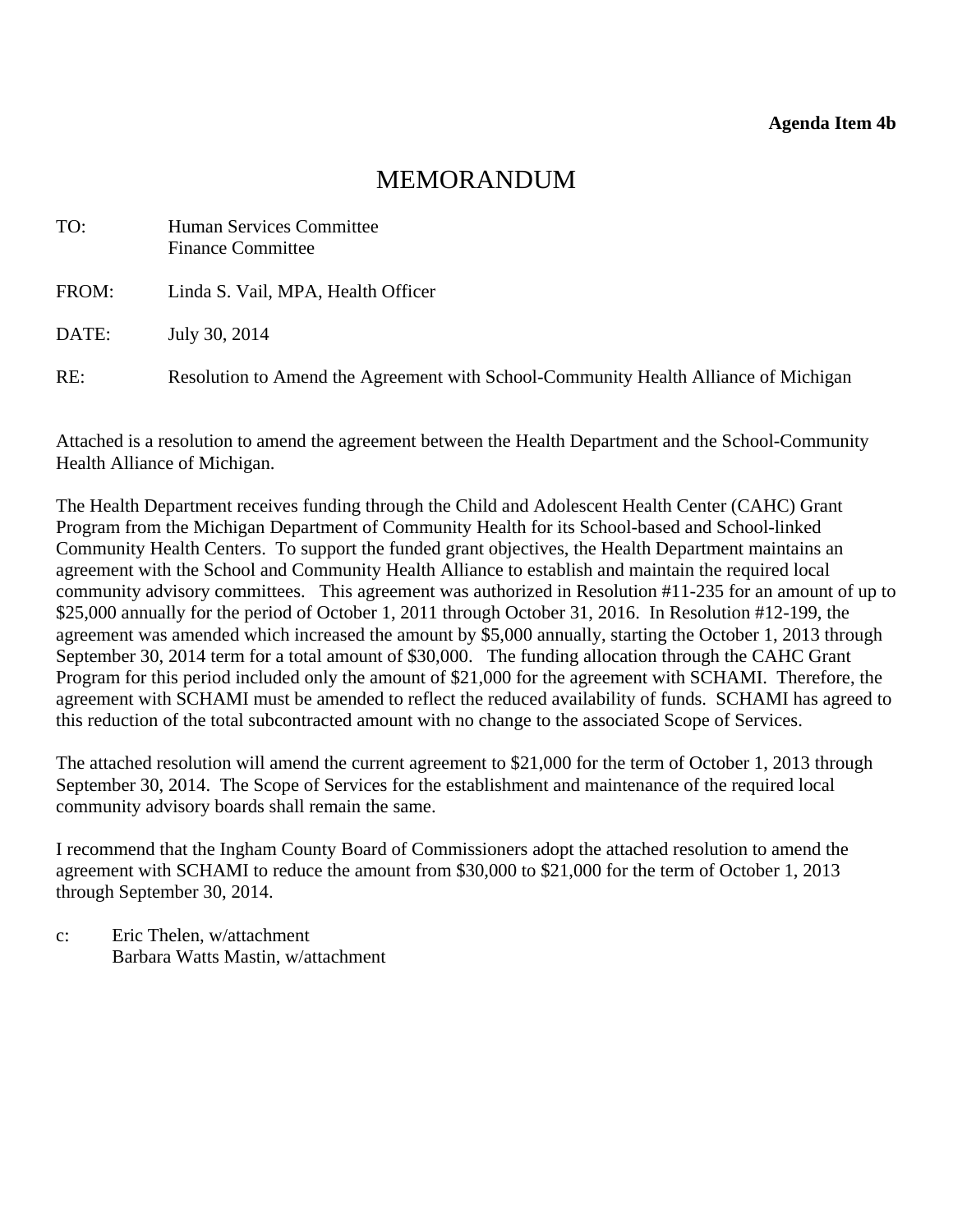#### INGHAM COUNTY BOARD OF COMMISSIONERS

# **RESOLUTION TO AMEND AGREEMENT WITH THE SCHOOL-COMMUNITY HEALTH ALLIANCE OF MICHIGAN**

WHEREAS, in Resolution #11-235 the Ingham County Board of Commissioners authorized the acceptance of Child and Adolescent Health Center Grant Program funds from the Michigan Department of Community Health; and

WHEREAS, in this resolution, the Health Department was authorized to enter an agreement with the School and Community Health Alliance (SCHAMI) to establish and maintain the required local community advisory committees, from October 1, 2011 through October 31, 2016, at \$25,000 annually; and

WHEREAS, in Resolution #12-199, the Ingham County Board of Commissioners authorized an amendment to the SCHAMI agreement that increased the total amount of the agreement by \$5,000 annually, beginning October 1, 2013; and

WHEREAS, the current term of the SCHAMI agreement is for an amount not to exceed \$30,000 from October 1, 2013 through September 30, 2014, and includes a scope of services for \$20,000 for the establishment and management of the required local community advisory committees and \$10,000 at the discretion of the Health Department; and

WHEREAS, the Child and Adolescent Health Center Grant Program Award for the October 1, 2013 through September 30, 2014 budget period reduced the amount of funds available for the SCHAMI subcontract to \$21,000; and

WHEREAS, SCHAMI has agreed to an amendment to the agreement that would reduce the total amount for the term of October 1, 2013 through September 30, 2014 from \$30,000 to \$21,000 with no impact to the current Scope of Services for the establishment and maintenance of the required local community advisory committees; and

WHEREAS, the Community Health Center Board has reviewed and supports the amendment to the SCHAMI agreement to reflect the reduction in funding; and

WHEREAS, the Health Officer recommends that the SCHAMI agreement be amended to reflect the reduced total amount from \$30,000 to \$21,000 for the current grant year.

THEREFORE BE IT RESOLVED, that the Board of Commissioners authorizes the amendment of the agreement between the Health Department and SCHAMI to reduce the total amount from \$30,000 to \$21,000 for the current grant year, October 1, 2013 through September 30, 2014.

BE IT FURTHER RESOLVED, that the Scope of Services for the establishment and maintenance of the required local community advisory committees shall remain the same.

BE IT FURTHER RESOLVED, that the Chairperson of the Board of Commissioners is hereby authorized to sign the necessary contract documents on behalf of the county after approval as to form by the County Attorney.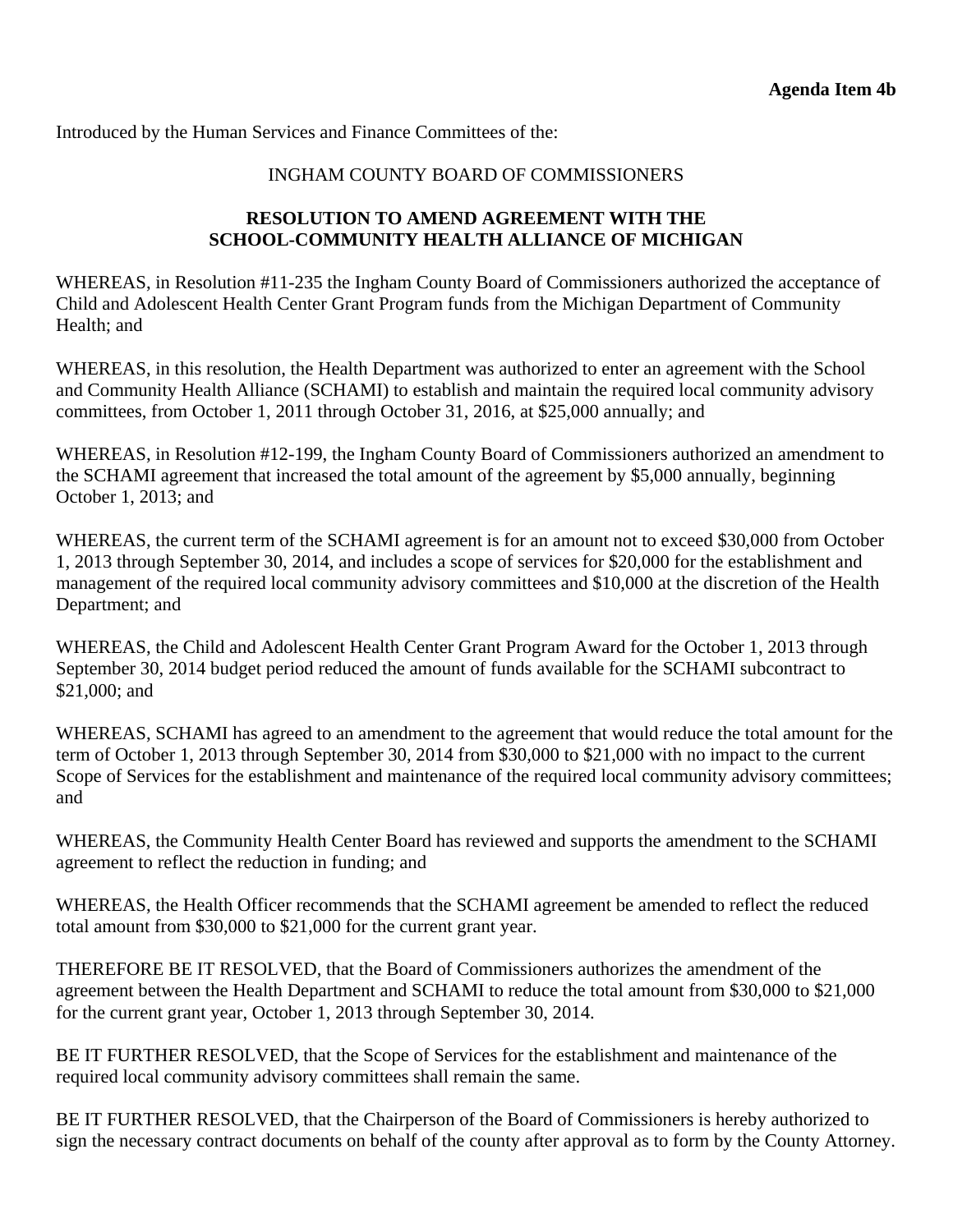<span id="page-21-0"></span>

| TO:   | Human Services Committee<br><b>Finance Committee</b>                                                                                                                                                         |
|-------|--------------------------------------------------------------------------------------------------------------------------------------------------------------------------------------------------------------|
| FROM: | Linda S. Vail, MPA, Health Officer                                                                                                                                                                           |
| DATE: | August 6, 2014                                                                                                                                                                                               |
| RE:   | Resolution to Accept Child and Adolescent Health Center Program Funding from the Michigan<br>Department of Community Health and Amend the Agreement with the School-Community<br>Health Alliance of Michigan |

The attached resolution will accept \$760,000 in Child and Adolescent Health Center Program (CAHC) and Expanded Clinical Services Funding for the period of October 1, 2014 and September 30, 2015, and amend the terms of the School-Community Health Alliance of Michigan agreement.

Since the initial award accepted by the Board of Commissioners through Resolution #11-235, the school based health center sites and activities supported through these funds have changed, as the Gardner School Wellness Program and Otto Middle School have closed, and Eastern Health Center was added. This resolution will authorize the Health Department to accept \$760,000 in funding for the term of October 1, 2014 through September 30, 2015 for the current School-based/School-linked health centers: Willow, Eastern and Sexton.

This resolution will also amend the agreement with the School-Community Health Alliance of Michigan (SCHAMI) Agreement, authorized through Resolution #12-199. In this amendment, SCHAMI is to provide the establishment and maintenance of local community advisory committees, for an amount not to exceed \$21,000 over the October 1, 2014 through September 30, 2015. This aligns the agreement terms with the funding available through the CAHC and Expanded Clinical Services award.

I recommend that the Ingham County Board of Commissioners adopt the attached resolution to accept the Child and Adolescent Health Center Program (CAHC) and Expanded Clinical Services Funding for the period of October 1, 2014 and September 30, 2015 and amend the agreement with School-Community Health Alliance of Michigan.

c: Eric Thelen, w/ attachment Barbara Watts Mastin, w/attachment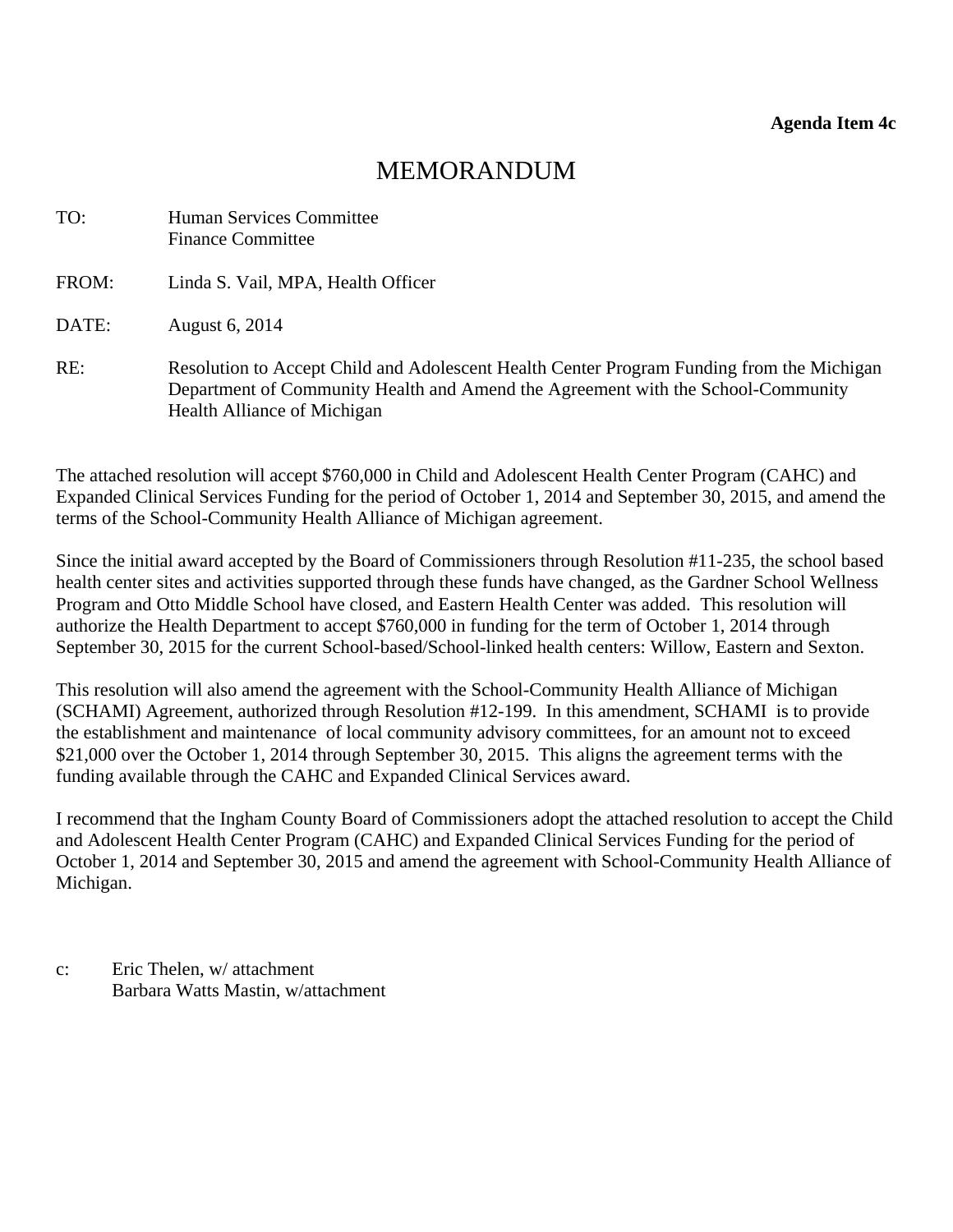# INGHAM COUNTY BOARD OF COMMISSIONERS

#### **RESOLUTION TO ACCEPT CHILD AND ADOLESCENT HEALTH CENTER PROGRAM FUNDING FROM THE MICHIGAN DEPARTMENT OF COMMUNITY HEALTH THROUGH THE MICHIGAN PRIMARY CARE ASSOCIATION AND AMEND THE AGREEMENT WITH THE SCHOOL-COMMUNITY HEALTH ALLIANCE OF MICHIGAN**

WHEREAS, in Resolution #11-235, #12-199, and #13-049 the Ingham County Board of Commissioners authorized the Health Department to accept Child and Adolescent Health Center Program and Clinical Service Expansion Funding from Michigan Department of Community Health, as administered through the Michigan Primary Care Association, for the period of October 1, 2011 through September 30, 2016; and

WHEREAS, Child and Adolescent Health Center (CAHC) Program and Clinical Service Expansion Funding supports continued operations of the Health Department's School-based/School-linked Health Centers; and

WHEREAS, the Health Department has received notification from the Michigan Department of Community Health that its proposed budgets and work plans for Fiscal Year 2015 have been reviewed and approved; and

WHEREAS, the CAHC Program and Clinical Service Expansion Funding award for the term of October 1, 2014 through September 30, 2015 are as follows:

- Eastern  $$235,000$
- Sexton  $$235,000$
- Willow  $-$  \$290,000

WHEREAS, the Ingham Community Health Center Board of Directors has reviewed and supports the acceptance of this award; and

WHEREAS, the Health Officer recommends that the Ingham County Board of Commissioners authorize the acceptance of the Child and Adolescent Health Center (CAHC) Program and Clinical Service Expansion Funding award for the term of October 1, 2014 through September 30, 2015.

THERFORE BE IT RESOLVED, that the Ingham County Board of Commissioners authorize the Health Department to accept up to \$760,000 in Child and Adolescent Health Center (CAHC) Program and Clinical Service Expansion Funding, as administered by the Michigan Primary Care Association, to support continued operations of its School-based/School-linked Health Centers for the term of October 1, 2014 through September 30, 2015.

BE IT FURTHER RESOLVED, that the agreement with the School-Community Health Alliance of Michigan for the establishment and maintenance of the required local community advisory committees be amended for an amount not to exceed \$21,000 for the term of October 1, 2014 through September 30, 2015.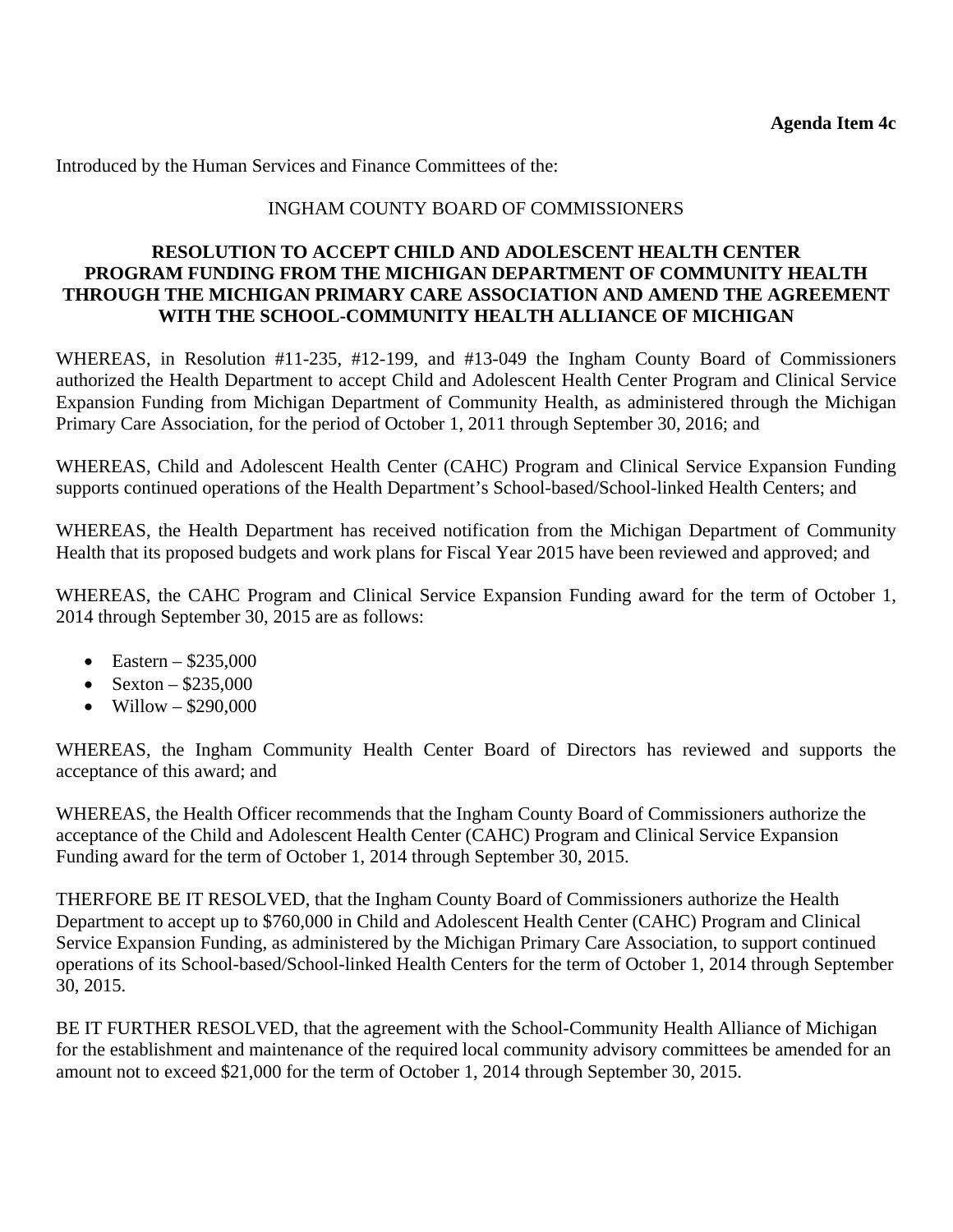BE IT FURTHER RESOLVED, that the Controller/Administrator is authorized to make the necessary budget adjustments, and the Purchasing Department is authorized to issue any necessary purchase orders or purchase items needed.

BE IT FURTHER RESOLVED, that the Chairperson of the Board of Commissioners is hereby authorized to sign the necessary contract documents on behalf of the County after approval as to form by the County Attorney.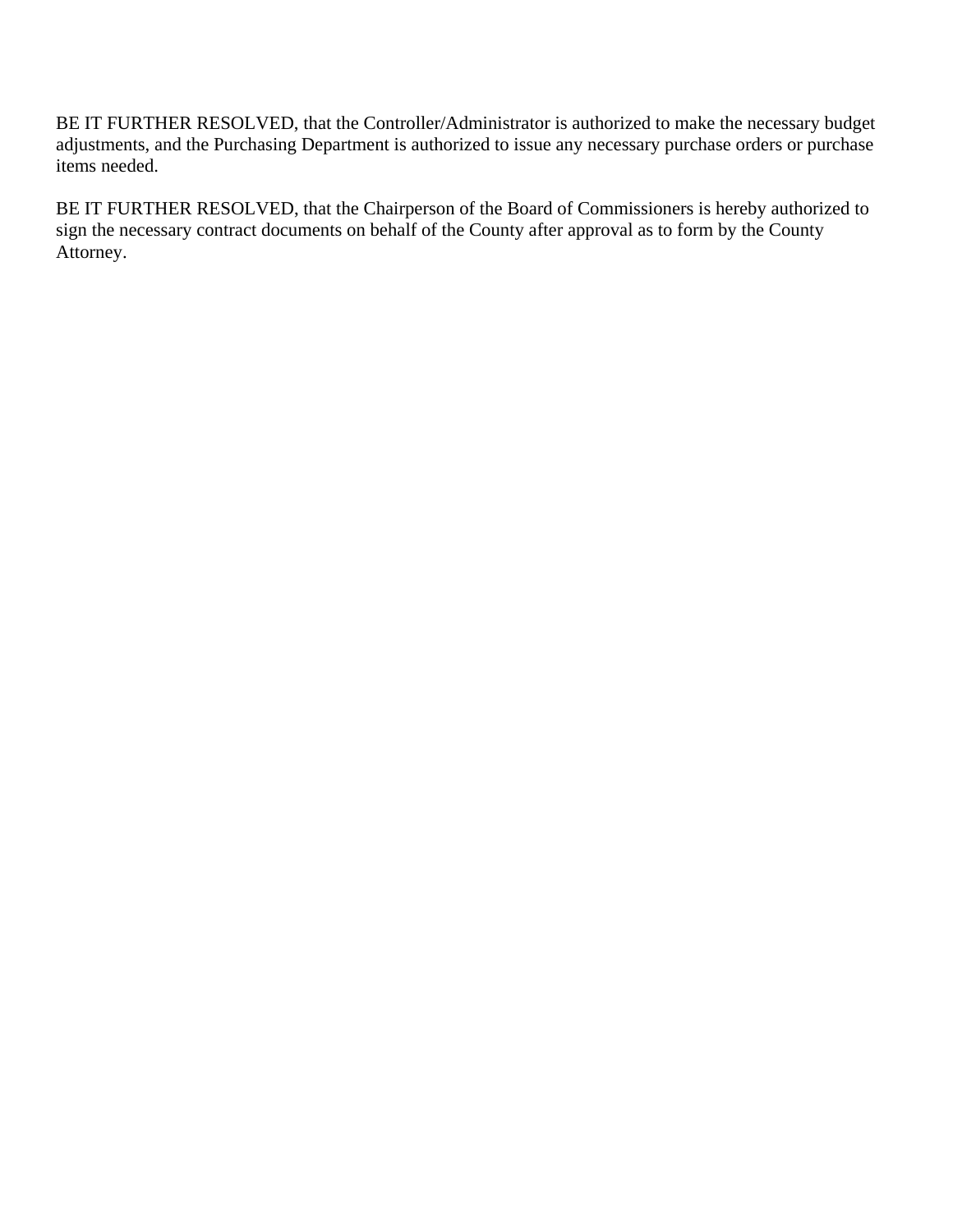# MEMORANDUM

<span id="page-24-0"></span>

| TO:   | Human Services Committee<br><b>Finance Committee</b>                                                                                                                                                                         |
|-------|------------------------------------------------------------------------------------------------------------------------------------------------------------------------------------------------------------------------------|
| FROM: | Linda S. Vail, MPA, Health Officer                                                                                                                                                                                           |
| DATE: | August 6, 2014                                                                                                                                                                                                               |
| RE:   | Resolution to Accept \$50,000 in Carry Over Funds from the Health Resources and Services<br>Administration for the Ryan White Title IV Women, Infants, Children, Youth and Affected<br>Family Members AIDS Healthcare Grant. |

The attached resolution will accept \$50,000 in Carry Over funds from the Health Resources and Services Administration (HRSA) for the Ryan White Title IV Women, Infants, Children, Youth and Affected Family Members AIDS Healthcare Grant (Ryan White WICY Grant) to the budget period ending July 31, 2014.

Through Resolution #13-445, the Ingham County Board of Commissioners accepted a second year (Year 2) of Ryan White WICY grant funds in the amount of \$474,120 for the provision of family centered care involving outpatient and ambulatory care for women, infants, children and youth with HIV/AIDS for the period of August 1, 2013 through July 31, 2014. The Health Department requested to Carry Over \$50,000 of unobligated funds from the prior Ryan White WICY Grant budget period (Year 1) to support contractual dental services for WICY patients during the new budget period (Year 2).

On January 23, 2014, HRSA sent a Notification of Award granting the Carry Over Request, increasing the total authorized financial assistance provided through the Ryan White WICY Grant to the Health Department for the budget period of August 1, 2013 through July 31, 2014 (Year 2) by \$50,000 for a total of \$524,120.

A resolution is required in order for the Fiscal Year 2014 budget to be amendment to reflect the \$50,000 increase in grant funding for the budget period. Therefore, I recommend that the Ingham County Board of Commissioners adopt the attached resolution.

c: Eric Thelen, w/attachment Barbara Watts Mastin, w/attachment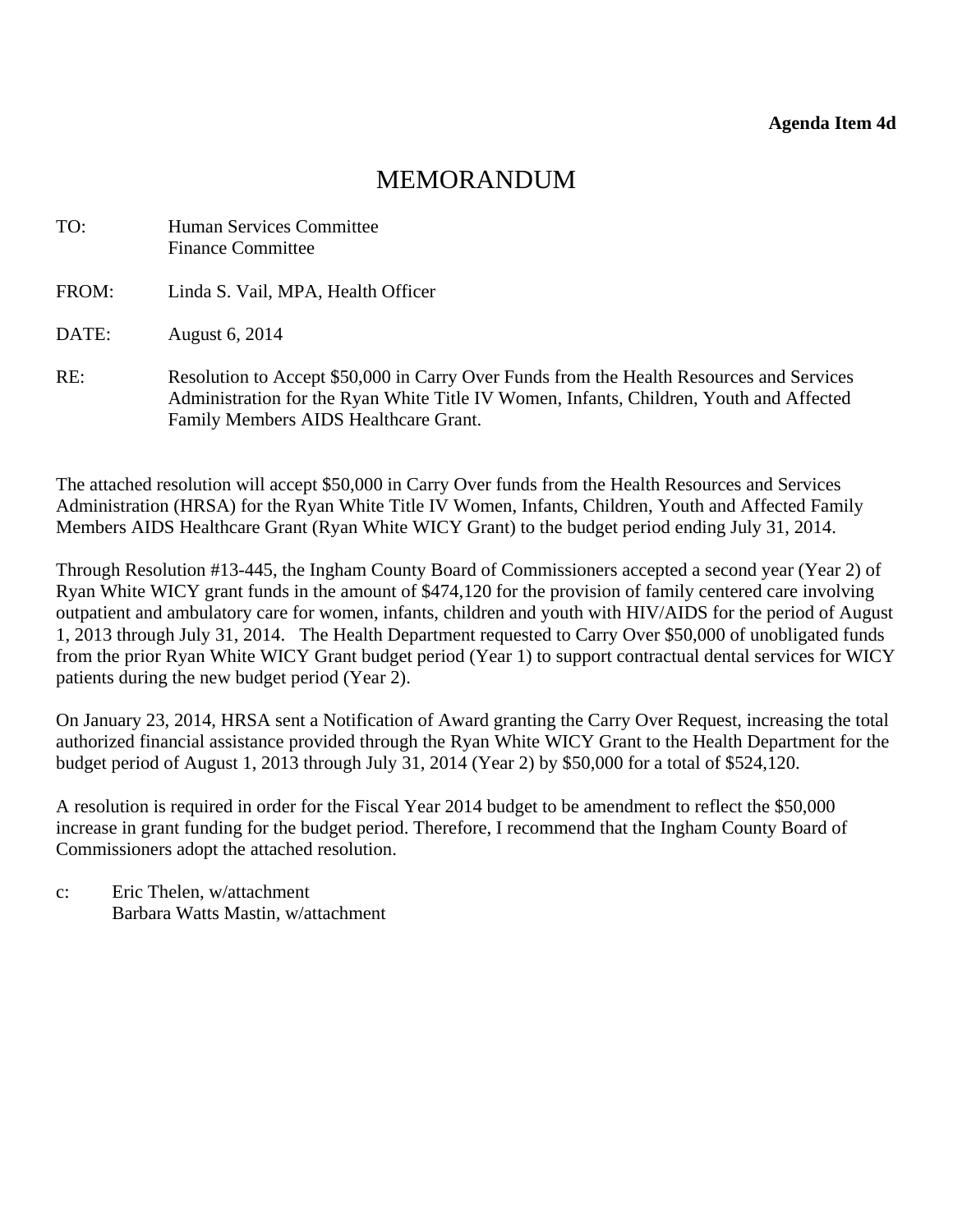# INGHAM COUNTY BOARD OF COMMISSIONERS

## **RESOLUTION TO ACCEPT \$50,000 IN CARRY OVER FUNDS FROM THE HEALTH RESOURCES AND SERVICES ADMINISTRATION FOR THE RYAN WHITE TITLE IV WOMEN, INFANTS, CHILDREN, YOUTH AND AFFECTED FAMILY MEMBERS AIDS HEALTHCARE GRANT**

WHEREAS, In Resolution #13-445 the Board of Commissioners authorized the acceptance of a second year (Year 2) of Ryan White Title IV Women, Infants, Children, Youth and Affected Family Members AIDS Healthcare funding in the amount of \$474,120 from the U. S. Department of Health Resources and Services Administration (HRSA) for the period of August 1, 2013 through July 31, 2014; and

WHEREAS, the Health Department did not spend \$50,000 from the previous year (Year 1) Ryan White Title IV Women, Infants, Children, Youth and Affected Family Members AIDS Healthcare grant award; and

WHEREAS, the Health Department requested and was granted a \$50,000 Carry Over of funds from the prior year's award to the Year 2 budget period (August 1, 2013-July 31, 2014) for the provision of major dental restorative and lab services through an agreement with Dr. Lauren Hall Tate, DDS; and

WHEREAS, the Health Officer recommends that the Board of Commissioners accept the \$50,000 of Carry Over funds from the U. S. Department of Health Resources and Services Administration (HRSA) for the Ryan White Title IV Women, Infants, Children, Youth and Affected Family Members AIDS Healthcare grant award for the period of August 1, 2013 through July 31, 2014.

THEREFORE BE IT RESOLVED, that the Board of Commissioners authorizes the acceptance of \$50,000 of Carry Over funds from the U. S. Department of Health Resources and Services Administration (HRSA) for the Ryan White Title IV Women, Infants, Children, Youth and Affected Family Members AIDS Healthcare grant award for the period of August 1, 2013 through July 31, 2014.

BE IT FURTHER RESOLVED, that the subcontract with Dr. Lauren Hall-Tate, DDS for the provision of major dental restorative and lab services including root canals, crowns, dentures and partials as well as periodontal treatment to referred patients be amended to reflect an increase from the amount of \$15,112 to \$65,112 for the period of August 1, 2013 through July 31, 2014.

BE IT FURTHER RESOLVED, that the Controller/Administrator is authorized to make any necessary budget adjustments consistent with this resolution.

BE IT FURTHER RESOLVED, that the Chairperson of the Board of Commissioners is hereby authorized to sign the necessary contract documents on behalf of the county after approval as to form by the County Attorney.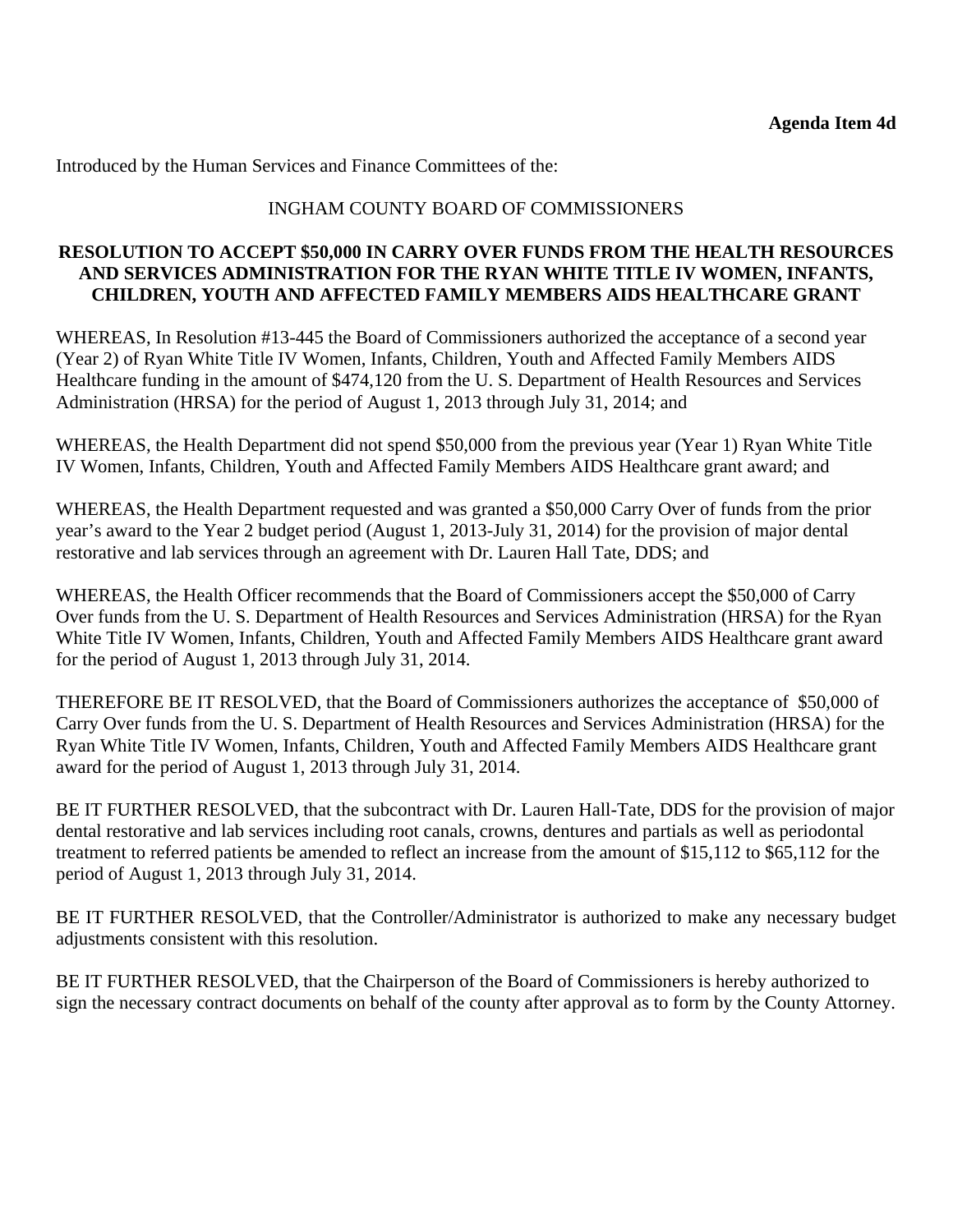<span id="page-26-0"></span>

| TO:   | Human Services Committee<br><b>Finance Committee</b>                                                                                                                                                                             |
|-------|----------------------------------------------------------------------------------------------------------------------------------------------------------------------------------------------------------------------------------|
| FROM: | Linda S. Vail, MPA, Health Officer                                                                                                                                                                                               |
| DATE: | August 6, 2014                                                                                                                                                                                                                   |
| RE:   | Resolution to Accept Funding from the U.S. Department of Health Resources and Services<br>Administration for the Ryan White Title IV Women, Infants, Children, Youth and Affected<br><b>Family Members AIDS Healthcare Grant</b> |

Attached is a resolution to accept funding for year three from of the U.S. Department of Health Resources and Services Administration for the Ryan White Title IV Women, Infants, Children, Youth and Affected Family Members AIDS Healthcare (WICY) grant award in the amount of \$436,190. The funding period will be August 1, 2014 through June 30, 2015 and the Health Department will provide family centered care involving outpatient and ambulatory care for women, infant, children and youth with HIV/AIDS.

The Ingham County Board of Commissioners previously accepted the first and second years of the Ryan White WICY fund awards through Resolutions #12-347 and #13-445 respectively.

In addition, the attached resolution will authorize the renewal of the agreement with Dr. Lauren Hall-Tate, DDS/East Lansing Dental for the provision of up to \$6,992 of fee-for-service major dental restorative and lab services from August 1, 2014 through June 30, 2015.

I recommend that the Ingham County Board of Commissioners approve the attached resolution to accept the Ryan White Title IV Women, Infants, Children, Youth and Affected Family Members AIDS Healthcare grant award and authorize the necessary contractual agreements to complete the project requirements for the period of August 1, 2014 through June 30, 2015.

c: Eric Thelen, w/attachment Barbara Watts Mastin, w/attachment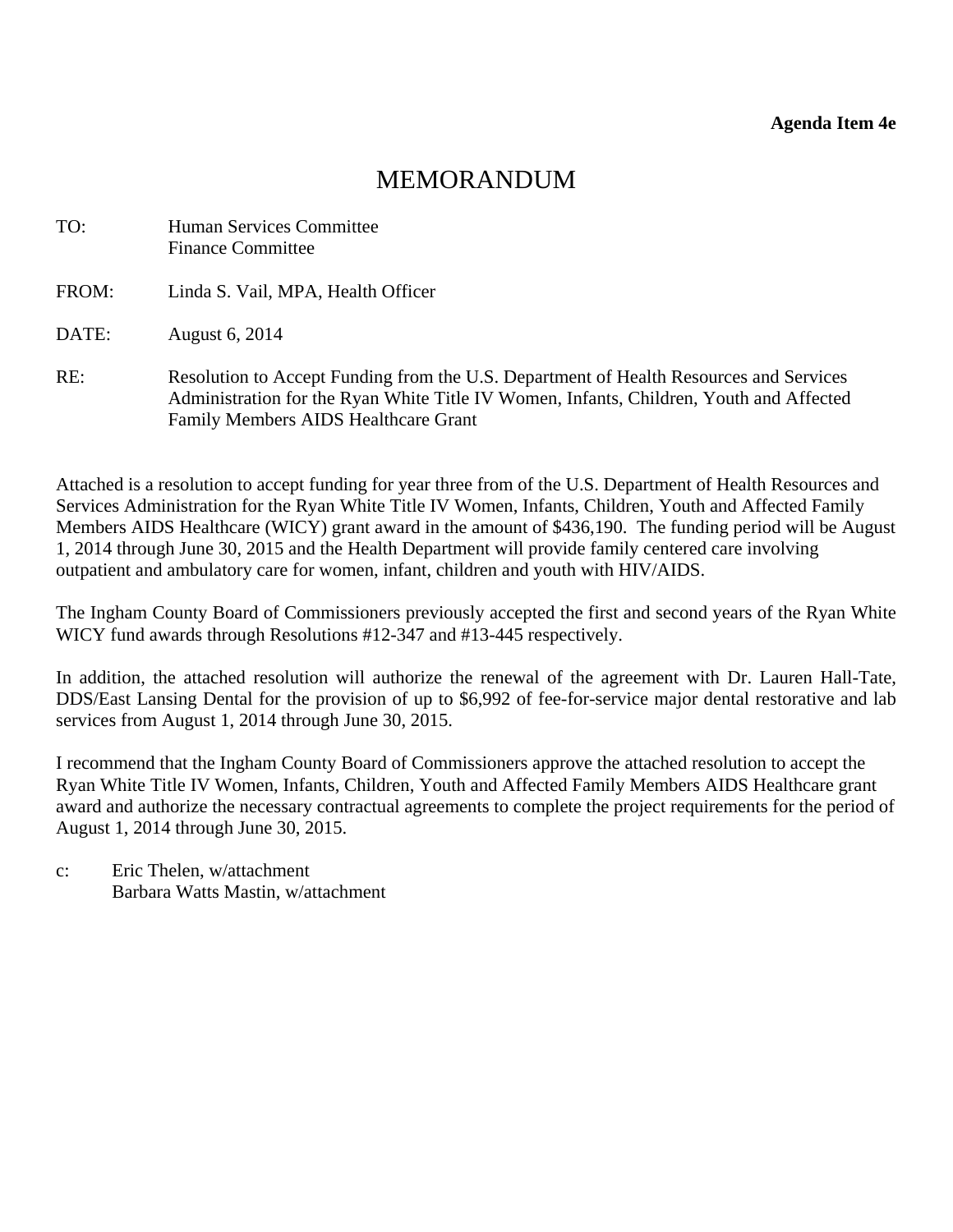# INGHAM COUNTY BOARD OF COMMISSIONERS

#### **RESOLUTION TO ACCEPT FUNDING FROM THE U.S. DEPARTMENT OF HEALTH RESOURCES AND SERVICES ADMINISTRATION FOR THE RYAN WHITE TITLE IV WOMEN, INFANTS, CHILDREN, YOUTH AND AFFECTED FAMILY MEMBERS AIDS HEALTHCARE GRANT**

WHEREAS, the Ingham County Board of Commissioners previously accepted the first and second years of the Ryan White Women, Infants, Children, Youth (WICY) fund awards through Resolutions #12-347 and #13-445; and

WHEREAS, the Ingham Community Health Centers has been awarded funding for the third year of Ryan White Title IV Women, Infants, Children, Youth and Affected Family Members AIDS Healthcare grant on behalf of Ingham County from the U.S. Department of Health Resources and Services Administration; and

WHEREAS, the amount of the award shall be \$436,190, for the period of August 1, 2014 through June 30, 2015, to provide family centered care involving outpatient and ambulatory care for women, infant, children and youth with HIV/AIDS; and

WHEREAS, the award supports the renewal of the oral health services agreement with Dr. Lauren Hall-Tate, DDS (East Lansing Dental), for the provision of up to \$6,992 of fee-for-service major dental restorative and lab services including root canals, crowns, dentures, and partials as well as periodontal treatments for the period of August 1, 2014 through June 30, 2015; and

WHEREAS, the Ingham Community Health Centers Board of Directors supports the acceptance of a third year of the Ryan White Title IV Women, Infants, Children, Youth and Affected Family Members AIDS Healthcare grant in the amount of \$436,190 from the U.S. Department of Health Resources and Services Administration; and

WHEREAS, the Health Officer recommends that the Board of Commissioners accept the Ryan White Title IV Women, Infants, Children, Youth and Affected Family Members AIDS Healthcare grant in the amount of \$436,190, from the U.S. Department of Health Resources and Services Administration; and

WHEREAS, the Health Officer recommends that the Board of Commissions accept funding for year three from the U.S. Department of Health Resources and Services Administration for the Ryan White Title IV Women, Infants, Children, Youth and Affected Family Members AIDS Healthcare (WICY) grant award in the amount of \$436,190, for the period of August 1, 2014 through June 30, 2015 to provide family centered care involving outpatient and ambulatory care for women, infant, children and youth with HIV/AIDS.

THEREFORE BE IT RESOLVED, the Ingham County Board of Commissions accepts funding for year three from the U.S. Department of Health Resources and Services Administration for the Ryan White Title IV Women, Infants, Children, Youth and Affected Family Members AIDS Healthcare (WICY) grant award in the amount of \$436,190, for the period of August 1, 2014 through June 30, 2015 to provide family centered care involving outpatient and ambulatory care for women, infant, children and youth with HIV/AIDS.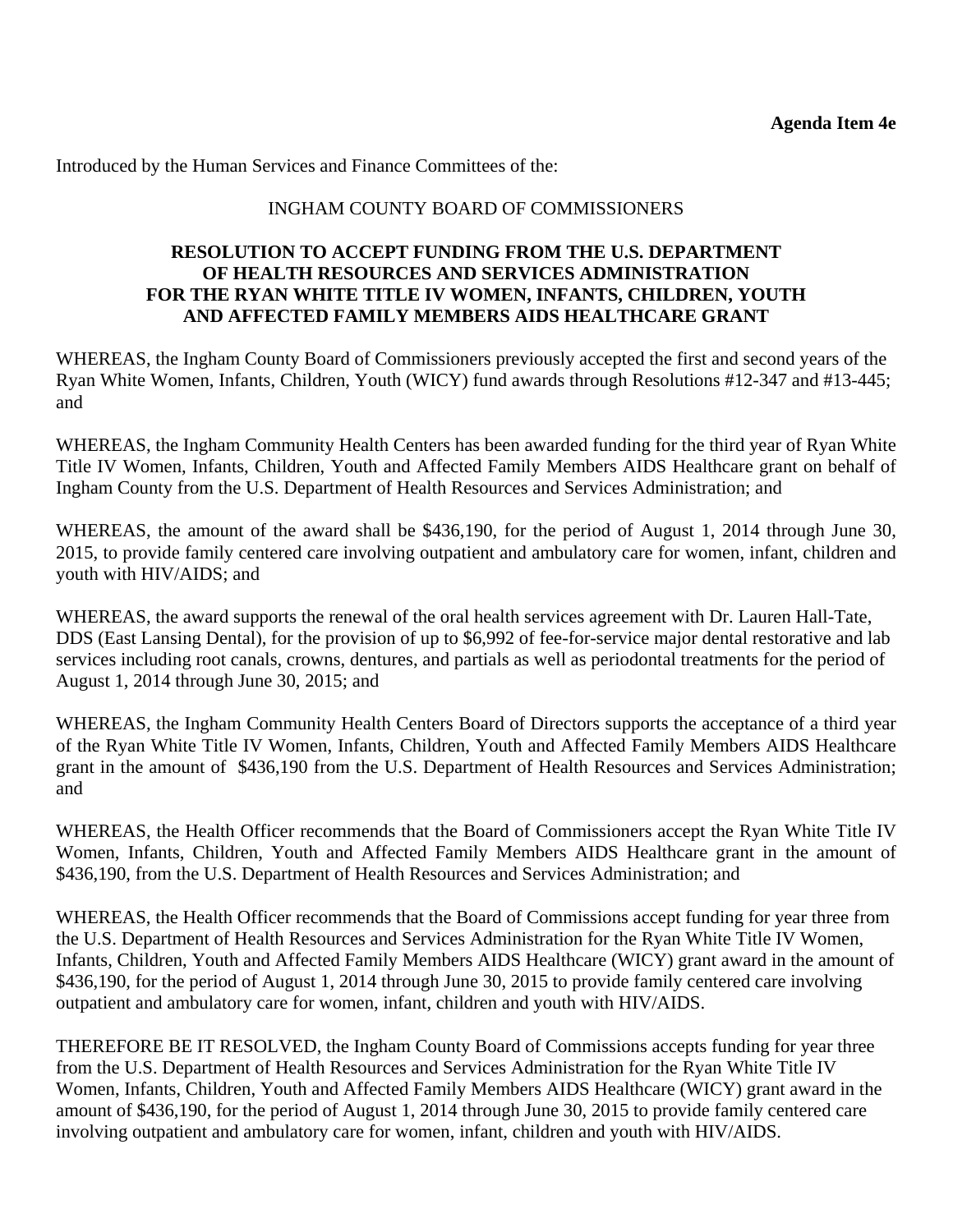BE IT FURTHER RESOLVED, that a renewal of the fee-for-service dental agreement with Dr. Lauren Hall-Tate, DDS/East Lansing Dental is authorized for the provision of up to \$6,992 in major dental restorative and lab services including root canals, crowns, dentures, and partials as well as periodontal treatments for the period of August 1, 2014 through June 30, 2015.

BE IT FURTHER RESOLVED, that the Controller/Administrator is authorized to make any necessary budget adjustments consistent with this resolution.

BE IT FURTHER RESOLVED, that the Chairperson of the Board of Commissioners is hereby authorized to sign the necessary contract documents on behalf of the County after approval as to form by the County Attorney.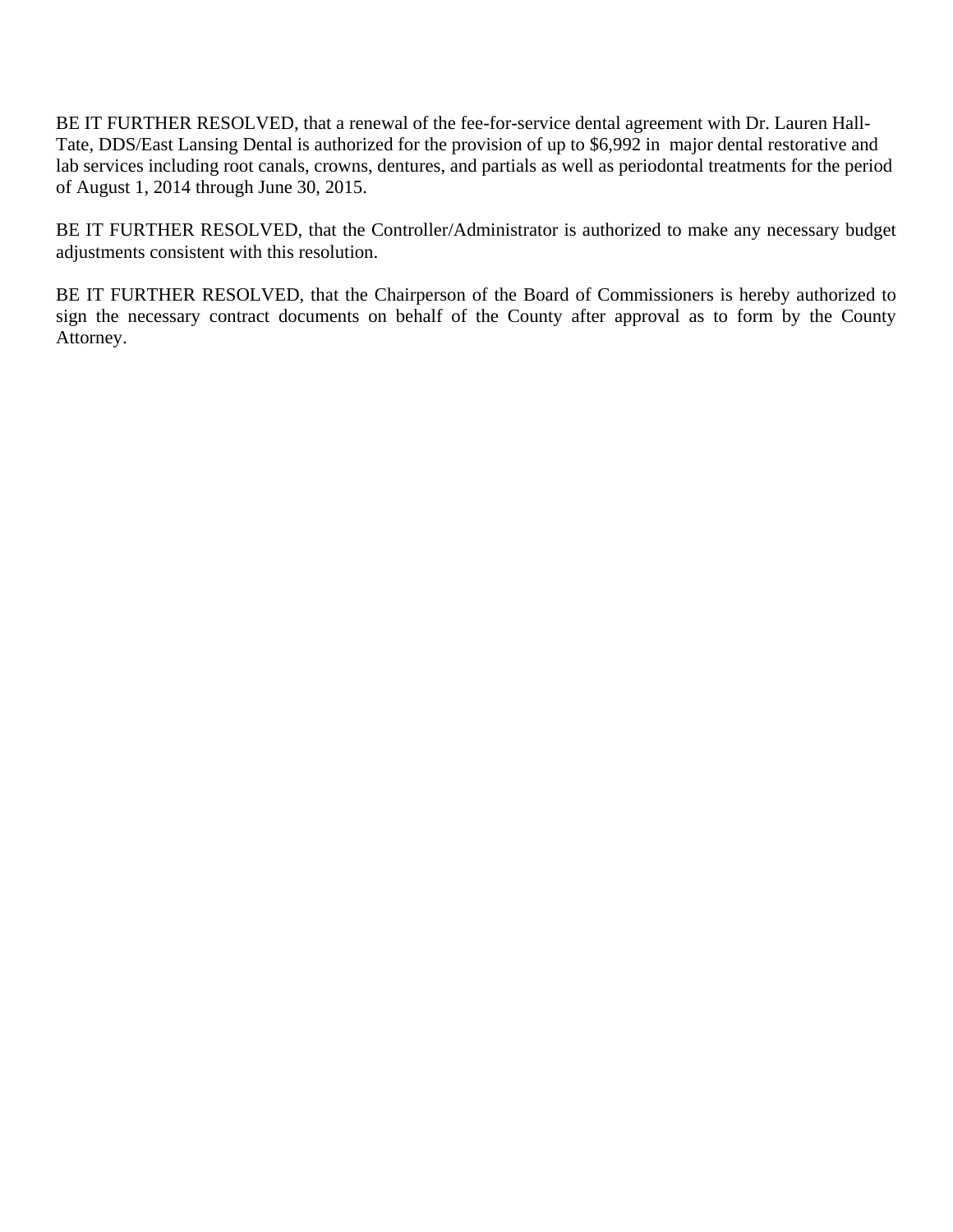<span id="page-29-0"></span>

| TO:   | Human Services Committee<br><b>Finance Committee</b>                                                                                                                   |
|-------|------------------------------------------------------------------------------------------------------------------------------------------------------------------------|
| FROM: | Linda S. Vail, MPA, Health Officer                                                                                                                                     |
| DATE: | August 6, 2014                                                                                                                                                         |
| RE:   | Resolution to Enter into an Agreement with Cross County Staffing, Inc. for Per Diem<br>Professional Staffing for Medication Passing Services at the Ingham County Jail |

The attached resolution will authorize the Health Department to enter an agreement with Cross Country Staffing, Inc. for Per Diem professional staffing for medication passing services at the Ingham County Jail.

In Resolution #14-091, the Agreement with Medical Staffing Network Healthcare, LLC to provide per diem medication passing services at the Ingham County Jail was extended through April 22, 2015. During the course of contract negotiations, Medical Staffing Network Healthcare, LLC was purchased by Cross Country Staffing, Inc. Cross County Staffing, Inc. has offered to provide the same services at the same terms as the prior agreement that was authorized with Medical Staffing Network Healthcare, LLC.

I recommend that the Ingham County Board of Commissioners adopt the attached resolution to authorize the Health Department to enter an agreement with Cross County Staffing, Inc. for Per Diem professional staffing for medication passing services at the Ingham County Jail.

c: John Jacobs, w/attachment Barbara Watts Mastin, w/attachment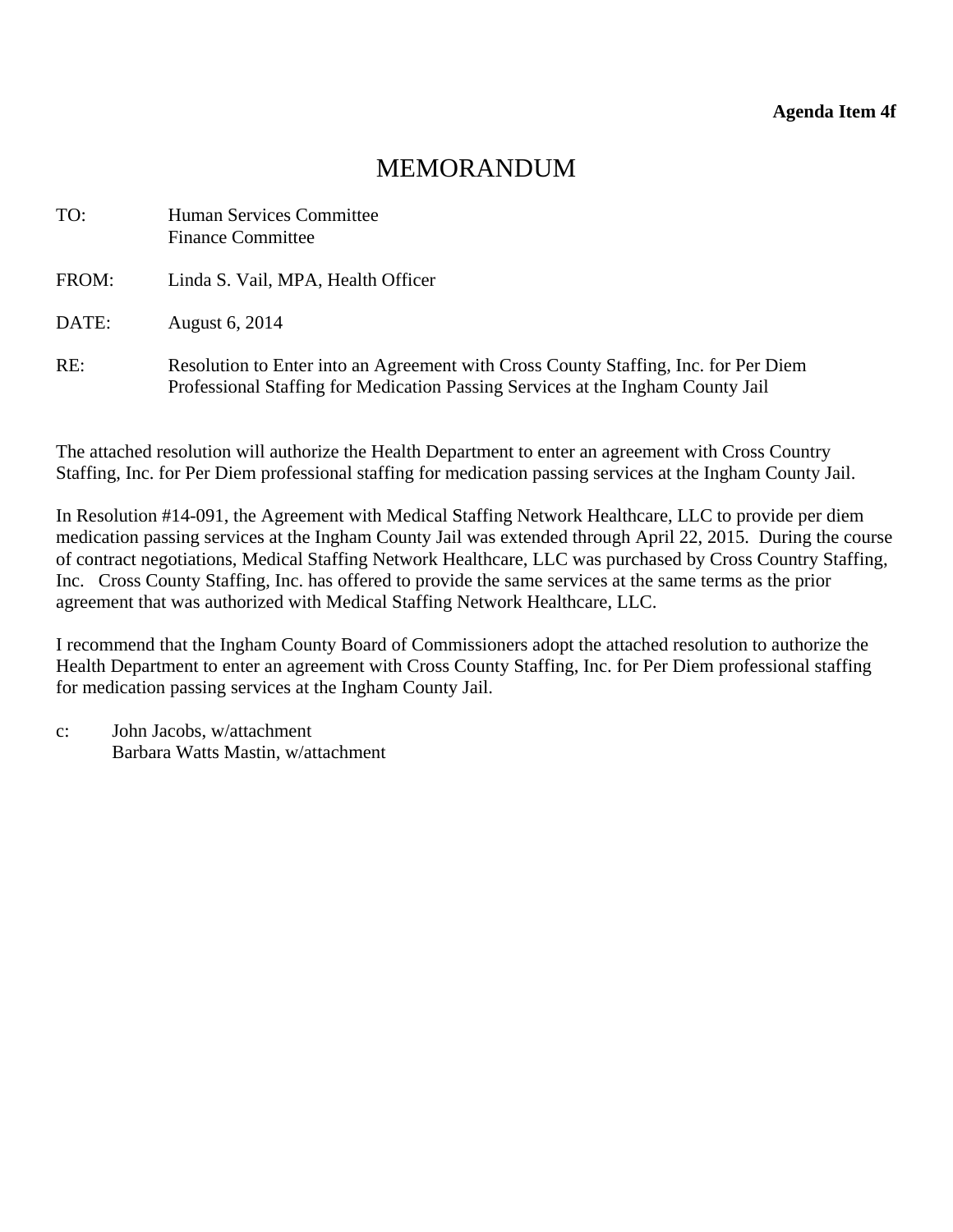#### INGHAM COUNTY BOARD OF COMMISSIONERS

#### **RESOLUTION TO ENTER AN AGREEMENT WITH CROSS COUNTY STAFFING, INC. FOR PER DIEM PROFESSIONAL STAFFING FOR MEDICATION PASSING SERVICES AT THE INGHAM COUNTY JAIL**

WHEREAS, in Resolution #13-166 the Ingham County Board of Commissioners authorized an agreement with Medical Staffing Network Healthcare, LLC to provide medication passing services at the Ingham County Jail; and

WHEREAS, the Health Department entered into a per diem professional staffing agreement with Medical Staffing Network Healthcare, LLC for medication passing services at the Ingham County Jail; and

WHEREAS, medication passing is a necessity in the delivery of high quality and efficient health care services to jail inmates; and

WHEREAS, in Resolution #14-091 the agreement with Medical Staffing Network Healthcare, LLC was extended through April 22, 2015; and

WHEREAS, Medical Staffing Network Healthcare, LLC has been purchased by Cross County Staffing, Inc.; and

WHEREAS, the Health Officer recommends entering a new agreement with Cross Country Staffing, Inc. for the same services previously provided by Medical Staffing Network Healthcare, LLC.

THEREFORE BE IT RESOLVED, that the Ingham County Board of Commissioners authorizes an agreement with Cross County Staffing, Inc. for per diem professional staffing for medication passing services at the Ingham County Jail for the period of July 29, 2014 through July 28, 2015.

BE IT FURTHER RESOLVED, that the agreement with Cross County Staffing, Inc. shall be for the same services and costs as the prior agreement with Medical Staffing Network Healthcare, LLC.

BE IT FURTHER RESOLVED, that the Chairperson of the Board of Commissioners is hereby authorized to sign the necessary contract documents on behalf of the County after approval as to form by the County Attorney.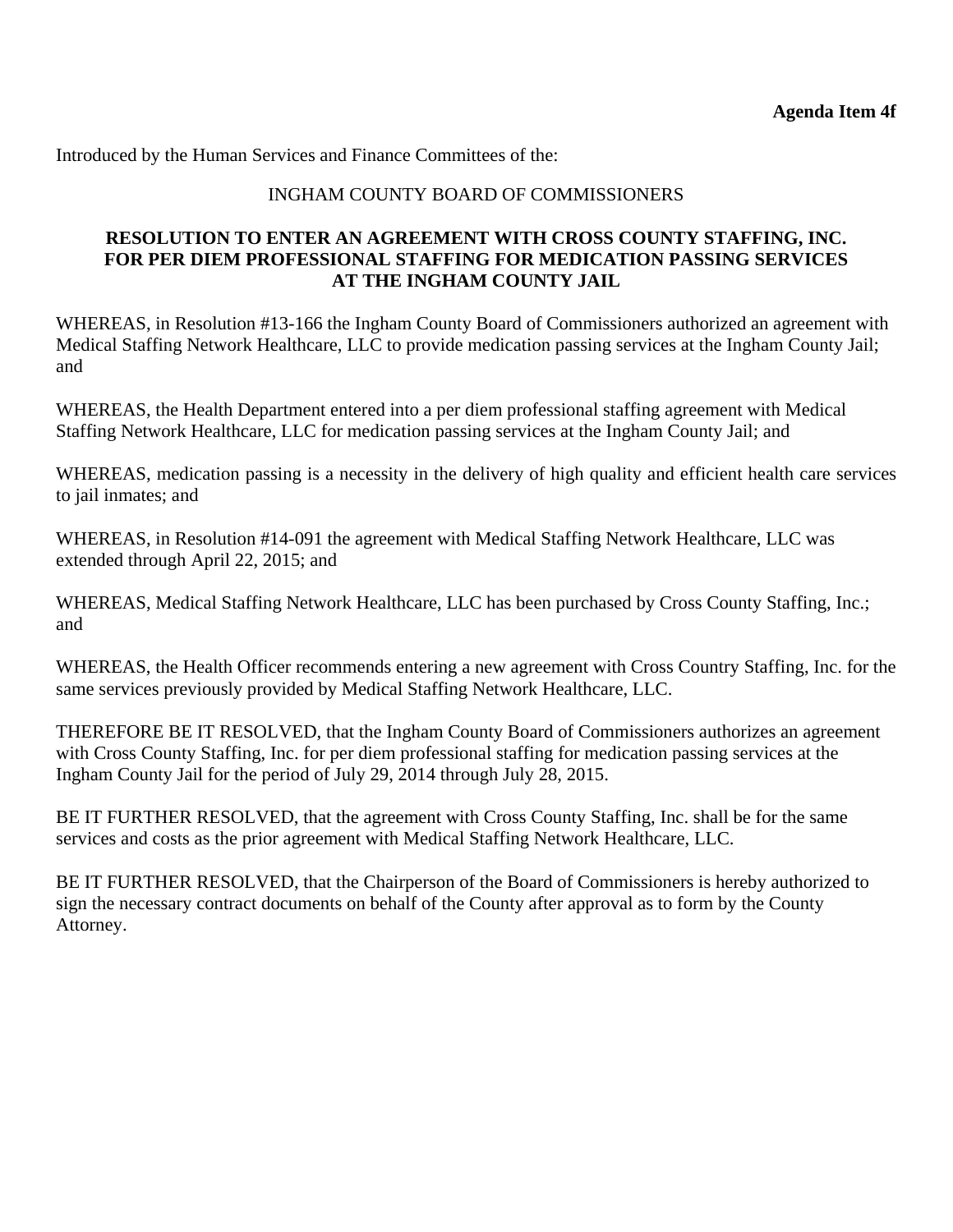<span id="page-31-0"></span>

| TO:   | <b>Human Services Committee</b><br><b>Finance Committee</b> |
|-------|-------------------------------------------------------------|
| FROM: | Linda S. Vail, MPA, Health Officer                          |
| DATE: | August 7, 2014                                              |
| RE:   | Resolution to Authorize an Agreement with Erika Oliver      |

Attached is a resolution to enter into an agreement with Erika Oliver. Erika Oliver, MPA, is a Michigan-based Positive Approach Coach and the author of Three Good Things: Happiness Every Day, No Matter What! and Happy Crap: 8 Tools to Choose Your Thoughts for Prosperity, Productivity and Peace. She helps people, teams, and organizations develop and grow through positive communication and has written feature articles in Nonprofit World magazine and other periodicals. Ms. Oliver teaches positive communication tactics to develop leadership skills and build positive teams at work and at home.

Under this agreement Ms. Oliver will provide two 1.5 hour training sessions and 300 copies of her book to Health Department employees. Cost for the training sessions and materials will be \$6,500. The scheduled date will be in September, 2014.

I recommend that the Ingham County Board of commissioners authorize the Health Department to enter into an agreement for the services of Erika Oliver to provide training sessions and books to Health Department employees.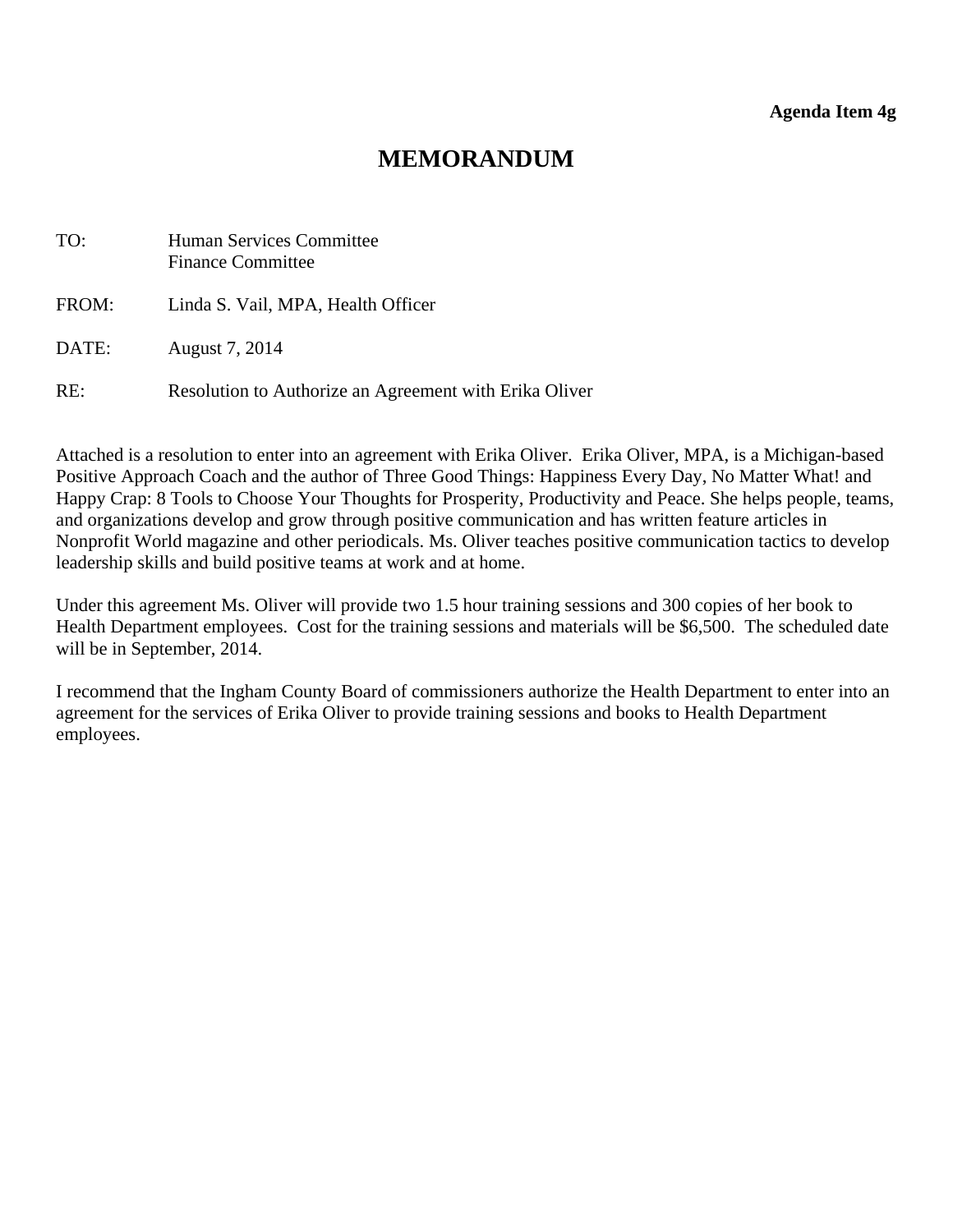### INGHAM COUNTY BOARD OF COMMISSIONERS

### **RESOLUTION TO ENTER INTO AN AGREEMENT WITH ERIKA OLIVER, MPA**

WHEREAS, the Health Department promotes positive communication and encourages it's employees to develop positive leadership skills; and

WHEREAS, the services of Erika Oliver, MPA will enable the Health Department to provide the necessary tools to their employees to develop these skills; and

WHEREAS, the Health Officer recommends the Board of Commissioners authorize an agreement with Erika Oliver, MPA to conduct training sessions for Health Department employees.

THEREFORE BE IT RESOLVED, the Board of Commissioners authorizes an agreement with Erika Oliver, MPA, for an amount of up to \$6,500 to provide training sessions and materials.

BE IT FURTHER RESOLVED, that funds are available in the Health Department's budget to support this training.

BE IT FURTHER RESOLVED, that the Chairperson of the Board of Commissioners is hereby authorized to sign the necessary contract documents on behalf of the County after approval as to form by the County Attorney.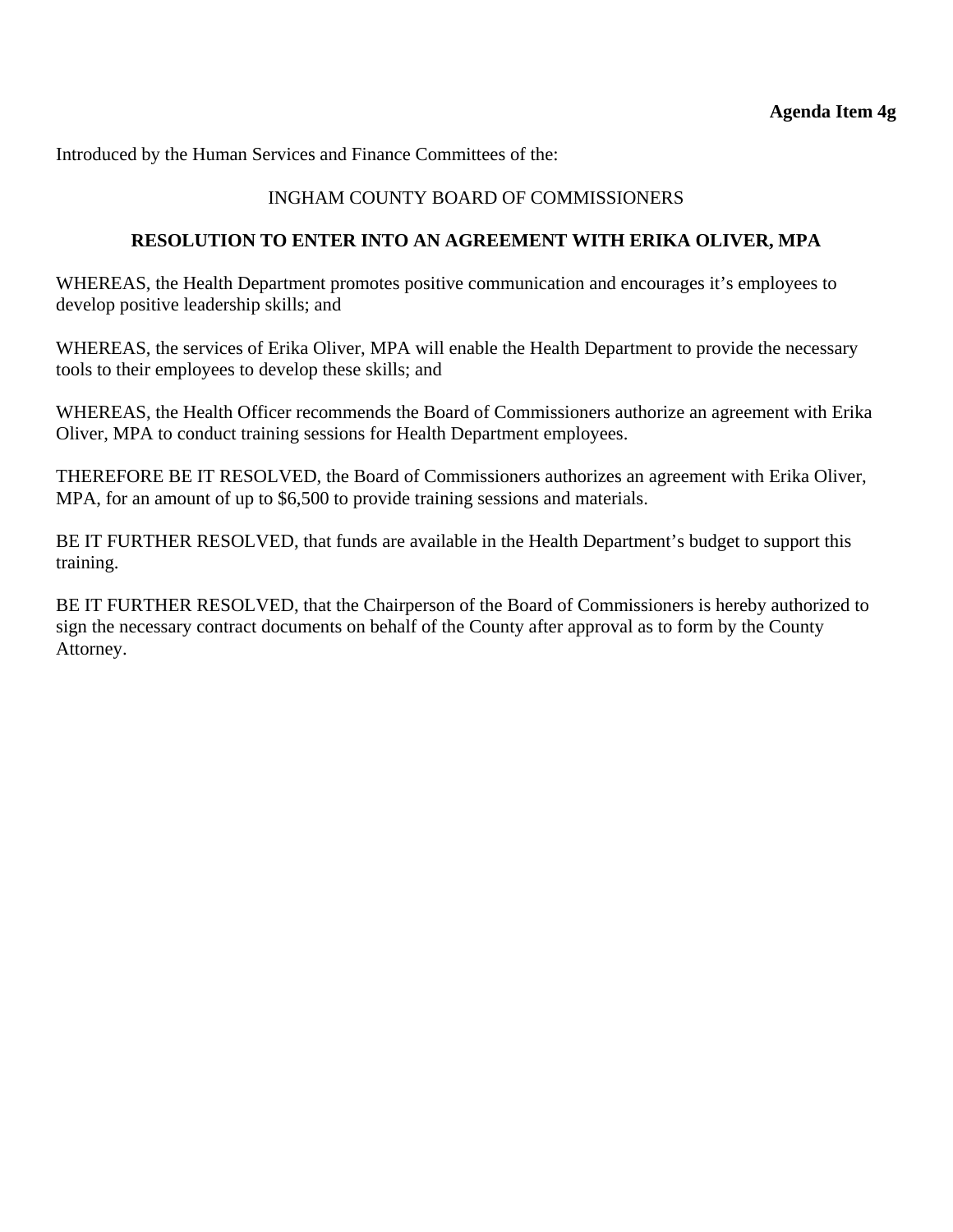<span id="page-33-0"></span>

| TO:   | <b>Human Services Committee</b><br><b>Finance Committee</b>                                                |
|-------|------------------------------------------------------------------------------------------------------------|
| FROM: | Linda S. Vail, MPA, Health Officer                                                                         |
| DATE: | August 7, 2014                                                                                             |
| RE:   | Resolution to authorize an agreement with Health Stream, Inc. for an Online Learning<br>Management System. |

Attached is a resolution to authorize the Health Department to enter an agreement with HealthStream, Inc., to provide an online Learning Management System. The Health Department's Health and Safety Committee recognized a growing need to offer additional staff training to standardize and improve tracking of employee training and address changing training requirements due to Federal and State licensure and grant requirements.

Currently, the Health Department develops its own training, which requires staff time to research and maintain and yields a limited extent of offerings. The benefits of an online Learning Management System are:

- Training materials are already developed and may be customized to improve compliance and organizational culture of safety and learning;
- Online tracking of compliance and automatic notification of staff/supervisors when overdue
- Ability to view compliance for all courses and print certificates of completion
- Trainings can be assigned by individual and groups
- Ability to run report on individuals not in compliance as well as other reporting capabilities.

The Training Subcommittee of the Health Department's Health and Safety Committee, with County Human Resources staff, reviewed three (3) online Learning Management Systems (LMSs) proposals. The committee's recommendation is to purchase the HealthStream, Inc. Learning Center, LMS for an initial fee of \$4,000 and annual licensing of \$8,697.50 for 350 users. The per FTE cost to the department would be less than \$25/year for access to over 70 courses. There is no additional cost to the County, as the one-time fee will be funded in Fiscal Year 2014 through a line item transfer, and the annual fees will be managed within the professional development funds of the department.

I recommend that the Ingham County Board of Commissioners authorize the Health Department to enter into an agreement with HealthStream Inc., for the provision of an online Learning Management System for the period of September 1, 2014 through August 31, 2017.

c: Eric Thelen w/attachment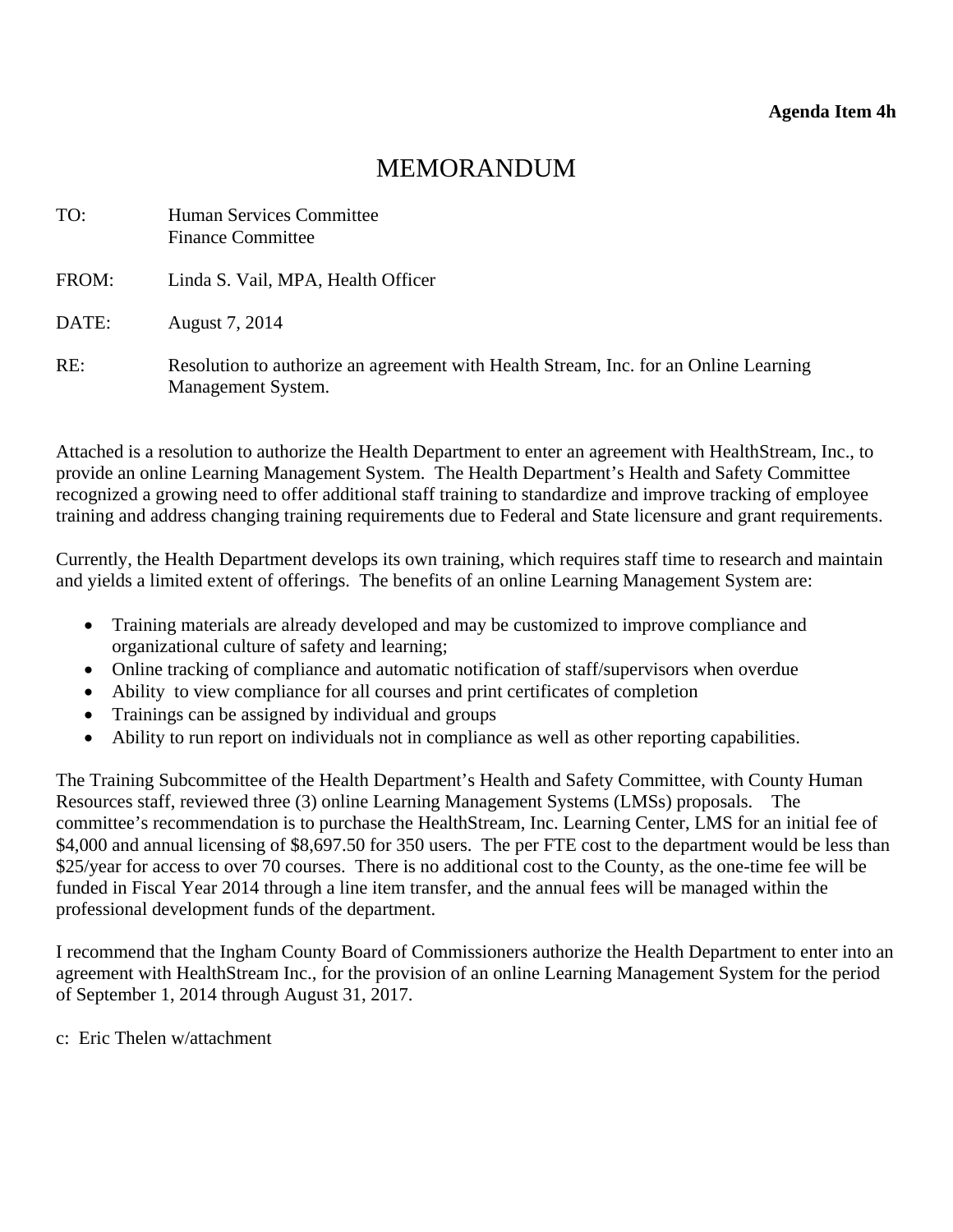#### INGHAM COUNTY BOARD OF COMMISSIONERS

## **RESOLUTION TO AUTHORIZE AN AGREEMENT WITH HEALTH STREAM, INC. FOR AN ONLINE LEARNING MANAGEMENT SYSTEM**

WHEREAS, the Health Department's Health and Safety Committee recognized a growing need to offer additional staff training to standardize and improve tracking of employee training and address changing training requirements due to Federal and State licensure and grant requirements; and

WHEREAS, the Health Department currently develops its own training, which requires staff time to research and maintain compliance but yields a limited extent of offerings; and

WHEREAS, online Learning Management Systems (LMS) offer significant advantages with regard to management, expanse of content, tracking and reporting necessary for maintaining compliance with various licensure and grant requirements; and

WHEREAS, The Training Subcommittee of Health and Safety Committee has reviewed three (3) online Learning Management Systems (LMS) and recommends HealthStream, Inc.'s Learning Center LMS which offers access to over 70 courses at less than \$25.00 per FTE a year; and

WHEREAS, the Health and Safety Committee Recommends entering a three (3) year agreement with HealthStream, Inc. for Learning Center LMS at an initial one-time cost of \$4000 and an annual licensing fee of \$8697.50 for 350 users; and

WHEREAS, the one-time fee will be funded in Fiscal Year 2014 through a line item transfer and the annual fees will be managed within the professional development funds for the Health Department; and

WHEREAS, the Health Officer recommends that the Board of Commissioners authorize this agreement with HealthStream, Inc. to provide an online Learning Management System.

THEREFORE BE IT RESOLVED, that the Board of Commissioners authorizes the Health Department to enter an agreement with HealthStream, Inc. for the provision of an online Learning Management System.

BE IT FURTHER RESOLVED, the term of this agreement shall be from September 1, 2014 through August 31, 2017.

BE IT FURTHER RESOLVED, that the amount of the agreement shall include an initial fee of \$4,000 and annual licensing of \$8,697.50 for 350 users.

BE IT FURTHER RESOLVED, the one-time fee shall be funded in Fiscal Year 2014 through a line item transfer, and the annual fees shall be managed within the professional development funds of the Health Department.

BE IT FURTHER RESOLVED, that the Chairperson of the Board of Commissioners is hereby authorized to sign the necessary contract documents on behalf of the county after approval as to form by the County Attorney.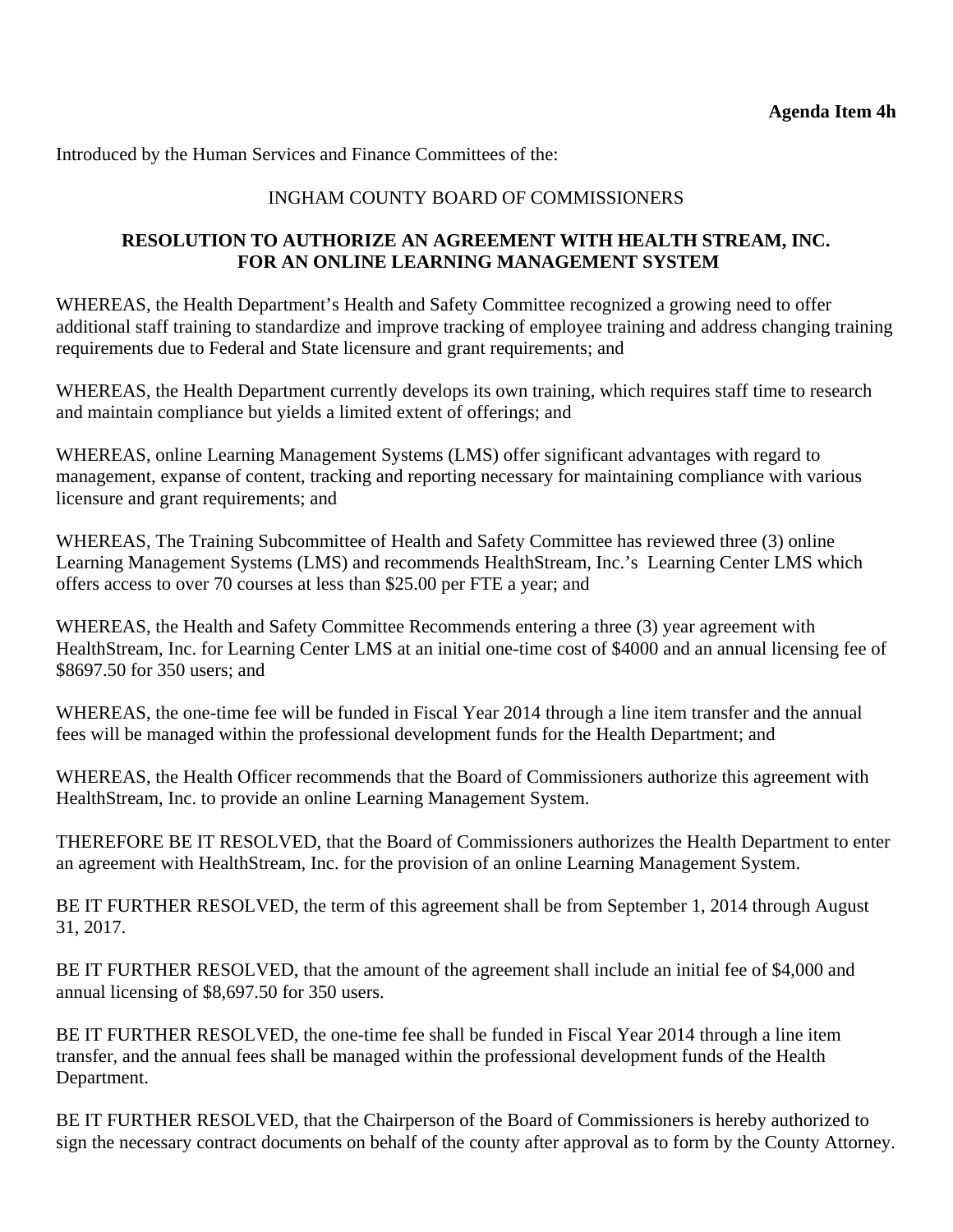<span id="page-35-0"></span>

| TO:          | <b>Human Services Committee</b><br><b>Finance Committee</b> |  |
|--------------|-------------------------------------------------------------|--|
| <b>FROM:</b> | Linda Vail, MPA, Health Officer                             |  |
| DATE:        | <b>August 7, 2014</b>                                       |  |
| RE:          | Resolution to Authorize a 2014-2015 AmeriCorps Grant        |  |

Following a successful 2013-2014 grant year, the Michigan Department of Human Services has granted the Ingham County Health Department, on behalf of the Power of We Consortium, a new AmeriCorps Program grant of \$168,134 for the 2014-2015 fiscal year. Of this \$168,134 the Michigan Community Service Commission will withhold \$1,749 as an administrative fee. The net grant to Ingham County will be \$166,385. This is the third program year of a new three-year funding cycle, with competitive funding for the 2015-2016 program year. A total of 12.65 FTE AmeriCorps members will be placed in host sites selected through an RFP process.

The grant amount offered by DHS includes \$59,984 (salary and fringe) for the full-time coordinator, plus staff training/travel; and partial AmeriCorps member support.

The grant requires a match.

|       | Amount  | Percent  |
|-------|---------|----------|
| Grant | 168,134 | 61%      |
| Match | 109,238 | $39\% *$ |
| Total | 277,372 |          |

\*Grant guidelines direct applicants to hold the DHS share at \$13,300 per member. Our match puts the DHS share of our application at \$13,291 per member.

The match is drawn from:

1) cash contributions from the external host sites totaling \$98,614;

2) existing salary and fringe used as match of \$3,628; and

3) indirect costs used as match of \$6,996.

I recommend that the Board of Commissioners adopt the attached resolution to accept this grant from the Michigan Department of Human Services for this third year of this AmeriCorps Program funding cycle.

#### Attachment

c: Joel Murr w/attachment Eric Thelen w/attachment Isaias Solis w/attachment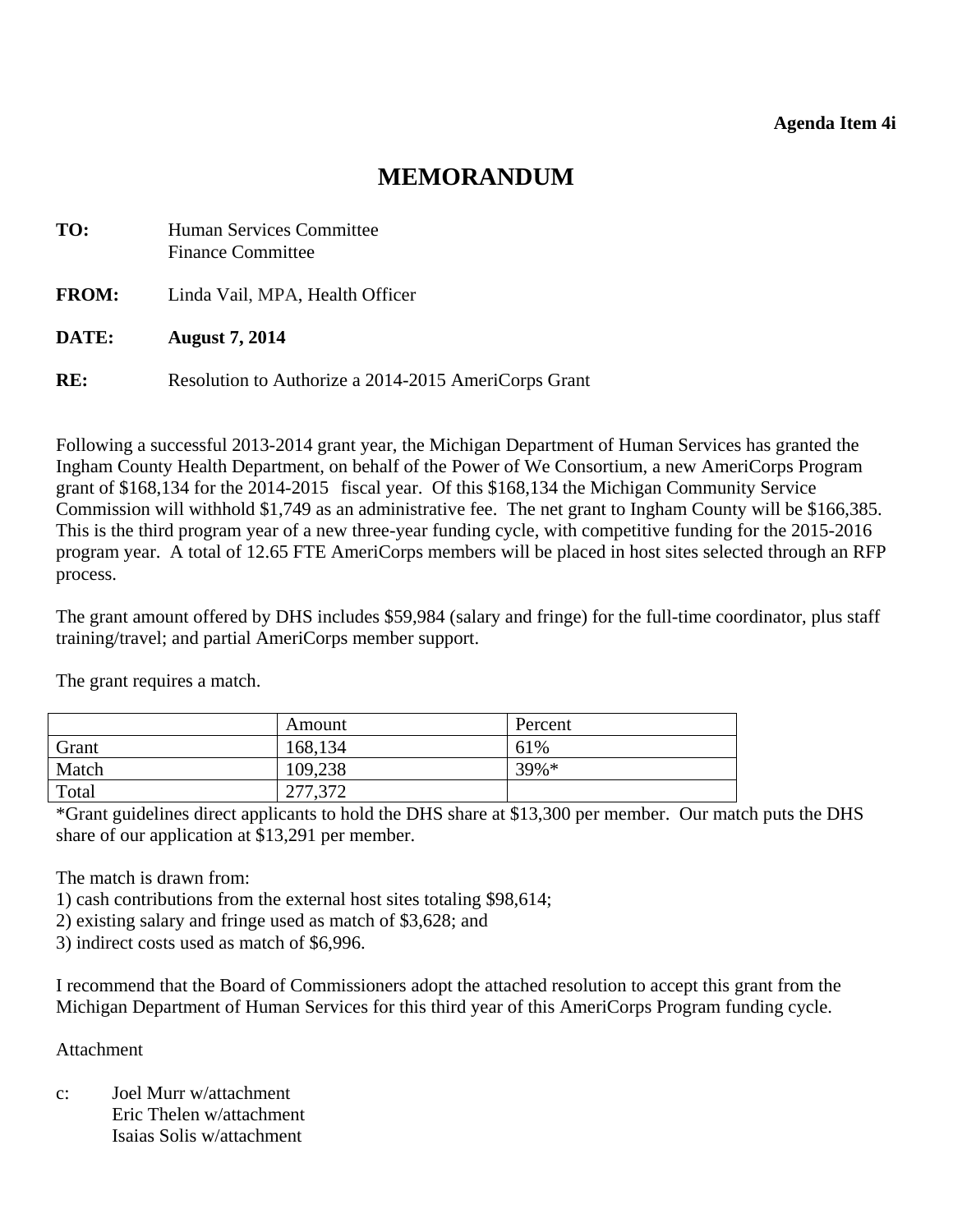# INGHAM COUNTY BOARD OF COMMISSIONERS

# **RESOLUTION TO AUTHORIZE A 2014-2015 AMERICORPS GRANT**

WHEREAS, the Power of We Consortium will soon complete a successful second-year grant-funded AmeriCorps State Program, funded by the Michigan Department of Human Services, on behalf of the Michigan Community Service Commission (MCSC) as part of a new three year funding cycle, and authorized by Resolution #13-348; and

WHEREAS, on June 20, 2014, the MCSC approved funding for the Ingham County Health Department, on behalf of the Consortium, in the amount of \$168,134 for the time period of October 1, 2014 through September 30, 2015. Of this \$168,134, the Michigan Community Service Commission will withhold \$1,749 as an administrative fee. The net grant to Ingham County will be \$166,385; and

WHEREAS, a non-federal 34% local match of cash and/or in-kind contributions is required; and

WHEREAS, as a condition of this grant, the Health Department must, at a minimum, enter into agreements with each AmeriCorps host site and with each AmeriCorps member; and

WHEREAS, under this grant, AmeriCorps members will increase consumption of healthy foods and reduce food insecurity through gardening and food distribution, teach community members the importance of eating healthy foods and strategies to adopt healthy diets, and promote safe, affordable exercise options; and

WHEREAS, the Health Officer has recommended that the Board of Commissioners accept the AmeriCorps grant award.

THEREFORE BE IT RESOLVED, that the Board of Commissioners accepts an AmeriCorps grant of \$168,134 with Michigan Community Service Commission withholding \$1,749 as an administrative fee for a net grant to Ingham County of \$166,385, and authorizes a grant agreement with the Michigan Department of Human Services for the time period of October 1, 2014 through September 30, 2015.

BE IT FURTHER RESOLVED, that a non-federal match of \$109,238 is authorized, cash match for 5% salary/fringe for the PWC Coordinator, and the remainder obtained through cash contributions of up to \$7,798 from each of the AmeriCorps host sites, as selected through a Request for Proposal process.

BE IT FURTHER RESOLVED, that the Controller/Administrator is authorized to amend the Health Department's budget.

BE IT FURTHER RESOLVED, that the Board Chairperson is authorized to sign any grant award documents, and any host site and member agreements, after review by the county attorney.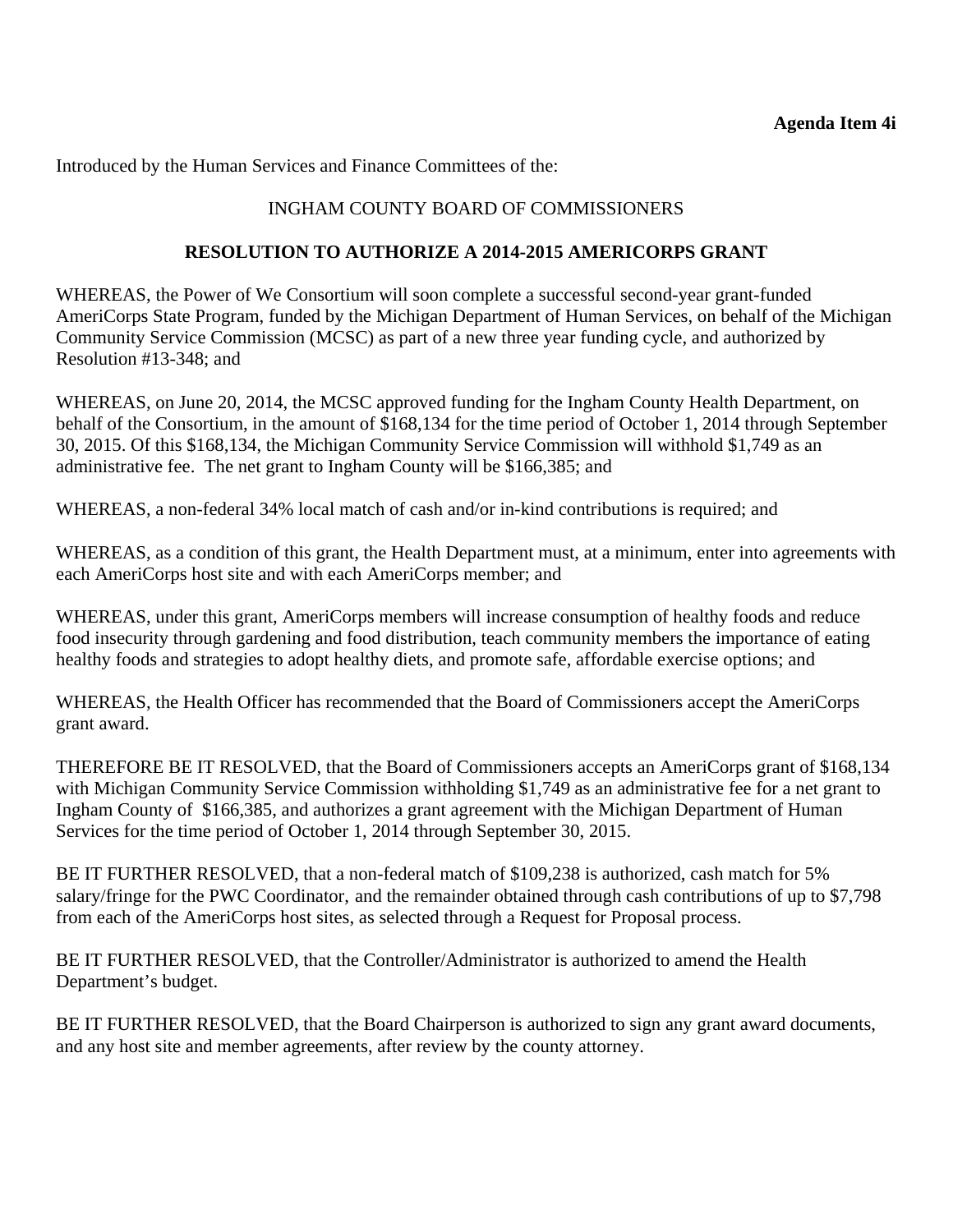<span id="page-37-0"></span>TO: Human Services Committee Finance Committee

- FROM: Linda S. Vail, MPA, Health Officer
- DATE: August 6, 2014
- RE: Recommendation to Authorize Subcontract to GAMALIEL of Michigan to support "Michigan Power to Thrive"

Through the ICHD Social Justice Initiative, ICHD has gained recognition at the state and national level as a leader in coordinating efforts to incorporate principles of social justice and health equity into public health practice. In 2013, Ingham County Health Department entered into a contractor agreement with National Association of City and County Health Officials (NACCHO) to coordinate the development of a network of local health departments and community organizers in Michigan (Michigan Power to Thrive). This agreement, for \$10,000, was authorized by Resolution #13-285. A subsequent amendment to the agreement adding an additional \$70,000 was authorized in Resolution #14-168.

The activities covered in the scope of work for the amended agreement include providing or arranging for the provision of consultation to 1) develop new community organizing groups to work with local departments; 2) provide technical assistance to local health departments and organizers working collaboratively in Michigan; 3) educate and familiarize health department personnel with the tools, methods, and strategies used by organizers to achieve policy victories that improve health equity in communities; 4) provide networking/summit events to help resolve barriers that restrict or inhibit strong working relationships between community organizers and local health departments; and 5) coordinate community dialogues that use the documentary series *The Raising of America* to develop a regional or statewide issue campaign for health equity.

Staff of GAMALIEL of Michigan has partnered with ICHD on the creation of "Michigan Power to Thrive" since 2011, and is currently very active in accomplishing each of the above activities. Staff will also be instrumental in promoting the "Health in All Policies" approach in each of the participating counties. This agreement will enable us to reimburse GAMALIEL for some of the costs they incur between July 1, 2014, and September 30, 2015 (at which time we anticipate current funding from NACCHO will end). The funds may be used to cover costs for travel and lodging, staff time, materials, and meetings sponsored in carrying out the above activities.

The attached resolution authorizes a subcontract not to exceed \$10,000 with GAMALIEL of Michigan. All services are to be completed by September 30, 2015.

I recommend acceptance of this resolution.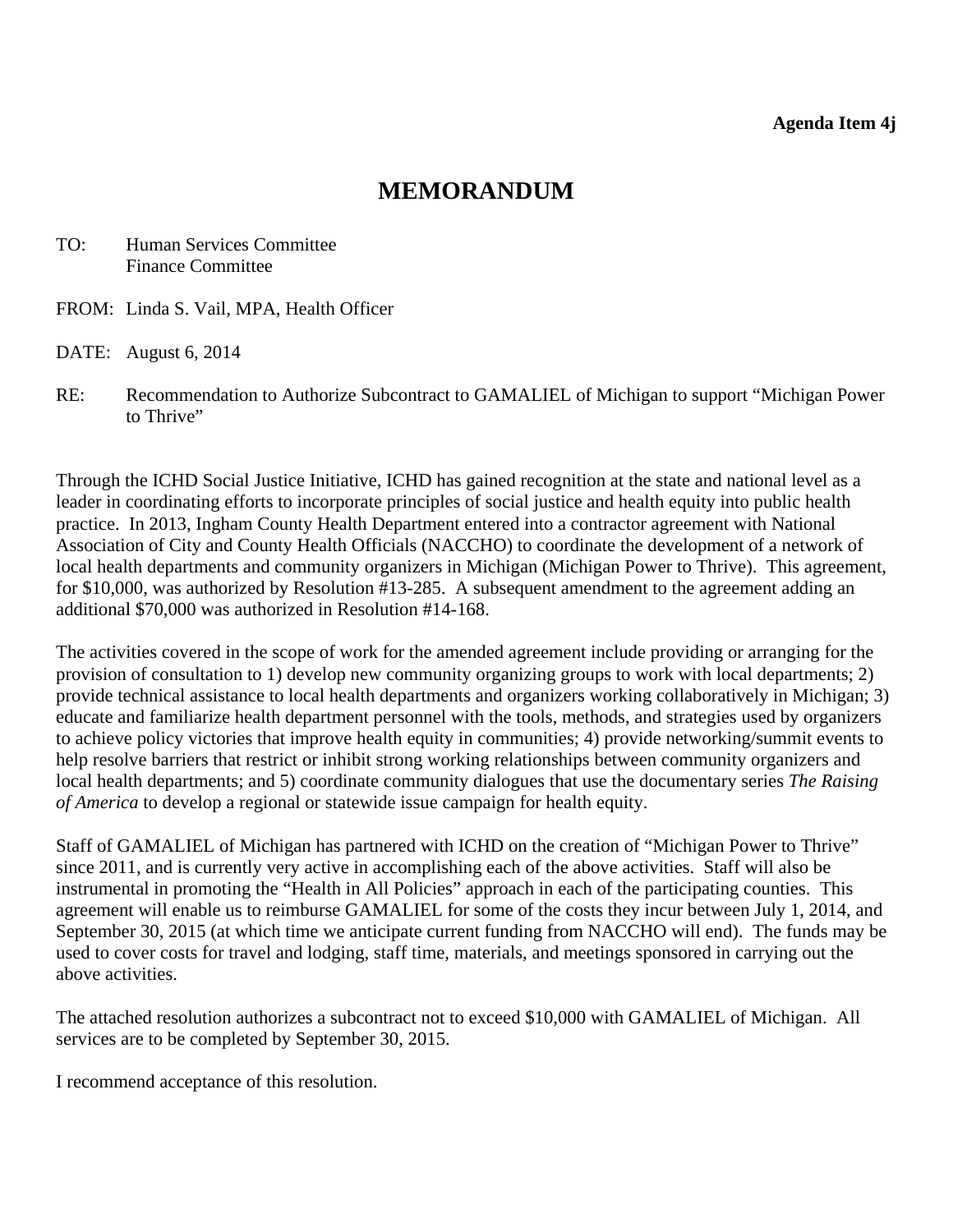# INGHAM COUNTY BOARD OF COMMISSIONERS

## **RESOLUTION TO AUTHORIZE SUBCONTRACT TO GAMALIEL OF MICHIGAN WITH FUNDS FROM THE NATIONAL ASSOCIATION OF COUNTY AND CITY HEALTH OFFICIALS (NACCHO)**

WHEREAS, health equity – which is the elimination of the root causes of health disparity—is one of the core values for the Ingham County Health Department; and

WHEREAS, since 2011 representatives of the Health Department have been building relationships with local, state, and national organizations about promising ways to align the health equity work of public health practitioners and community organizers; and

WHEREAS, organizers and public health personnel from eight counties in Michigan have worked together to create a new network called Michigan Power to Thrive; and

WHEREAS, in Resolutions #13-285 and #14-168 the Board of Commissioners authorized agreements between the Health Department and the National Association of County and City Health Officials (NACCHO) which accepted funding to coordinate the "Building Networks" activity in Michigan; and

WHEREAS, funds received through these agreements are to be used to subcontract with other departments and organizations to carry out any of the following activities: 1) develop new community organizing groups to work with local departments, technical assistance; 2) provide technical assistance to local health departments and organizers working collaboratively in Michigan; and 3) educate and familiarize health department personnel with the tools, methods, and strategies used by organizers to achieve policy victories that improve health equity in communities; 4) provide networking/summit events to help resolve barriers that restrict or inhibit strong working relationships between community organizers and local health departments; and 5) coordinate community dialogues that use the documentary series *The Raising of America* to develop a regional or statewide issue campaign for health equity; and

WHEREAS, GAMALIEL of Michigan (Michigan Interfaith Voice doing business as GAMALIEL of Michigan) is a statewide network of community organizing entities with affiliates in many of the counties participating in Michigan Power to Thrive, and has been instrumental to creating and sustaining the collaboration between local public health departments and community organizers; and

WHEREAS, "Health in All Policies" has proven to be a successful strategy for advancing health equity in cities, counties, and states throughout the U.S.; and

WHEREAS, the participants in Michigan Power to Thrive have decided to collaborate in promoting the adoption of a "Health in All Policies" approach to policy-making in Michigan counties and municipalities; and

WHEREAS, the Health Officer recommends that the Board of Commissioners authorize a subcontract with GAMALIEL of Michigan.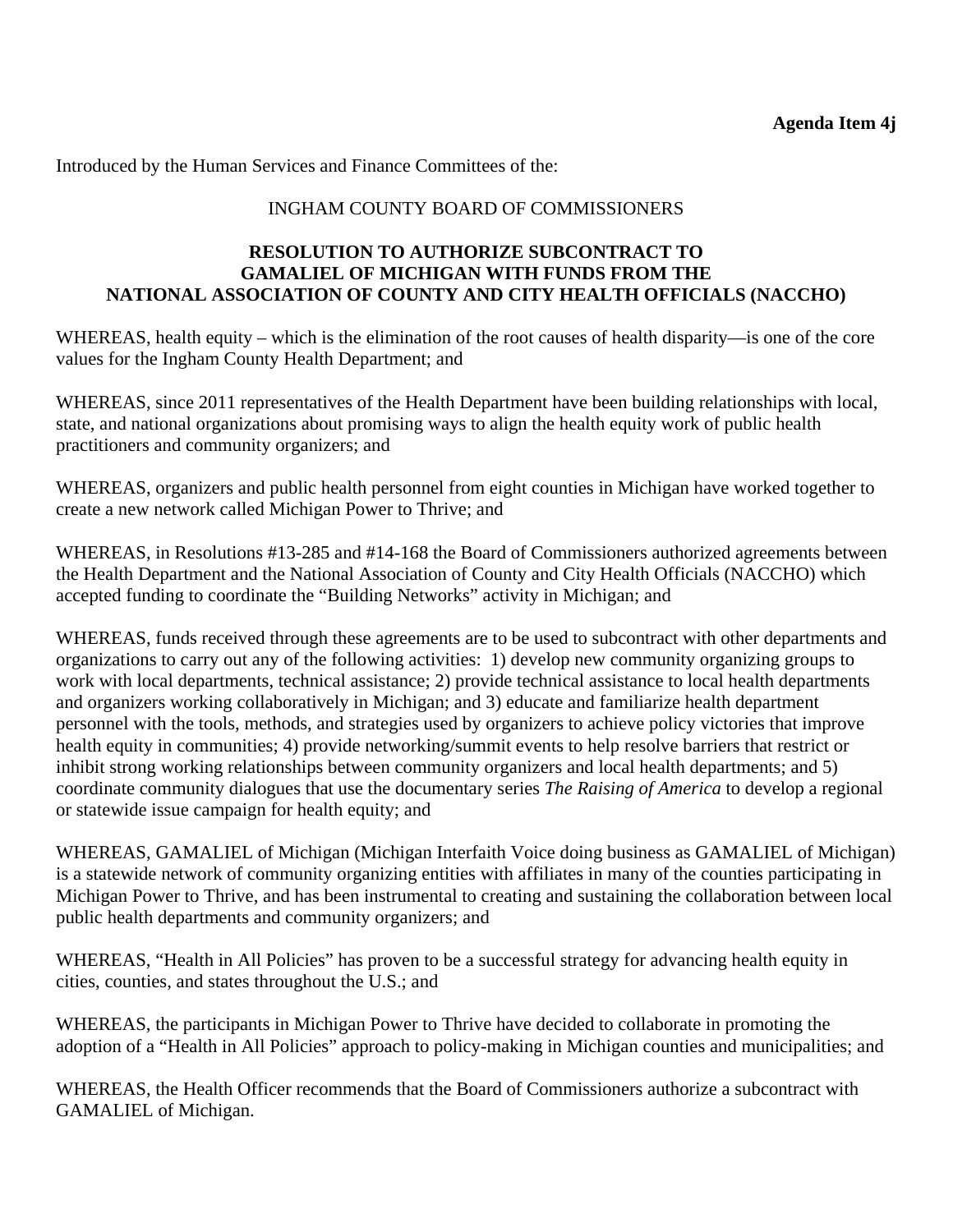THEREFORE BE IT RESOLVED, that the Board of Commissioners authorizes a subcontract not to exceed \$10,000 to GAMALIEL of Michigan to 1) assist in building and sustaining the Michigan Power to Thrive network's effort to promote "Health in All Policies"; 2) develop new organizing entities in Michigan Power to Thrive counties where they currently do not exist; and 3) provide training and technical assistance to organizers and public health personnel participating in the network.

BE IT FURTHER RESOLVED, that these funds may be applied to travel and lodging expenses, staff time, materials and meeting costs incurred in accomplishing the above activities between July 1, 2014, and September 30, 2015.

BE IT FURTHER RESOLVED, that the Controller/Administrator is authorized to make any necessary budget adjustments consistent with this resolution.

BE IT FURTHER RESOLVED, that the Board Chairperson is authorized to sign the agreements after review by the County Attorney.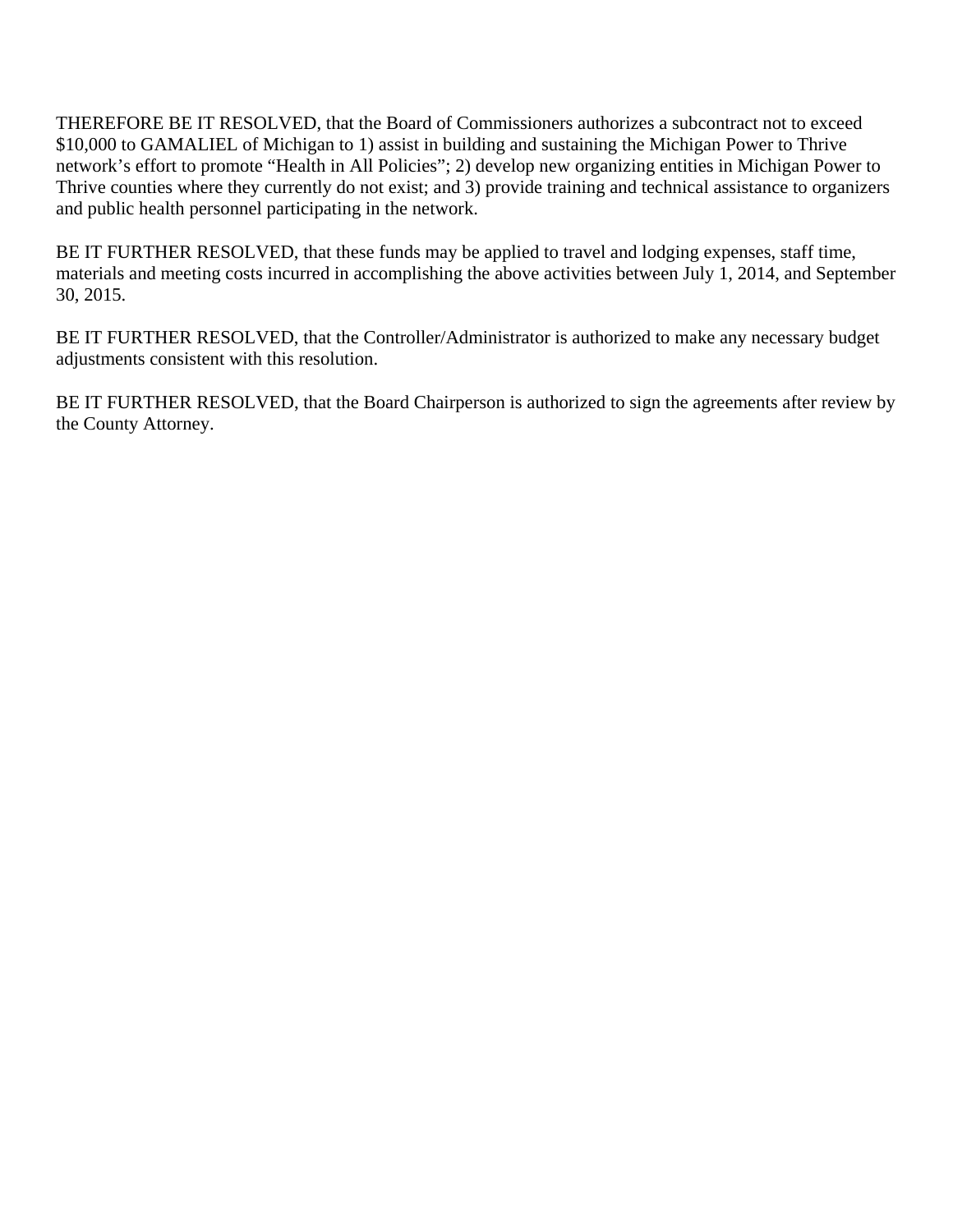#### **Agenda Item 4k**

<span id="page-40-0"></span>Introduced by the Human Services Committee of the:

## INGHAM COUNTY BOARD OF COMMISSIONERS

#### **RESOLUTION HONORING KELLY CLINE**

WHEREAS, Kelly Cline began her career with the Ingham County Health Department in 1979 as a Clerk Typist in Project Health; and

WHEREAS, In September of 1990 she was reclassified as a Clerk in Child Health; and

WHEREAS, in September of 1992 she was promoted to a Billing Clerk in the EPSDT Program; and

WHEREAS, in 1997 her position was reclassified to a Community Health Representative III; and

WHEREAS, in October of 2005 she was promoted to a Community Health Representative IV in the newly established Well Child Clinic; and

WHEREAS, in April of 2007 she was promoted as a Clinic Information System Training Coordinator in the Billing and Reporting Unit; and

WHEREAS, in November of 2009 she was promoted as a Front Office Supervisor for the Community Health Centers; and

WHEREAS, in 2011, through the Health Department reorganization, her position was converted to a Community Health Center Supervisor and she was assigned to Child Health; and

WHEREAS, because of her courage, tenacity and boldness to take on challenges, such as the Patient Management System, learning, configuring, processing and implementing new programs the community wasw better served; and

WHEREAS, Kelly has challenged and encouraged staff and peers to expand themselves and to be willing to accept challenges of their own for growth and development.

THEREFORE BE IT RESOLVED, that the Ingham County Board of Commissioners hereby honors Kelly Cline for her 35 years of dedicated service to the community and for the contributions she has made to the Ingham County Health Department.

BE IT FURTHER RESOLVED, that the Board wishes her continued success in all of her future endeavors.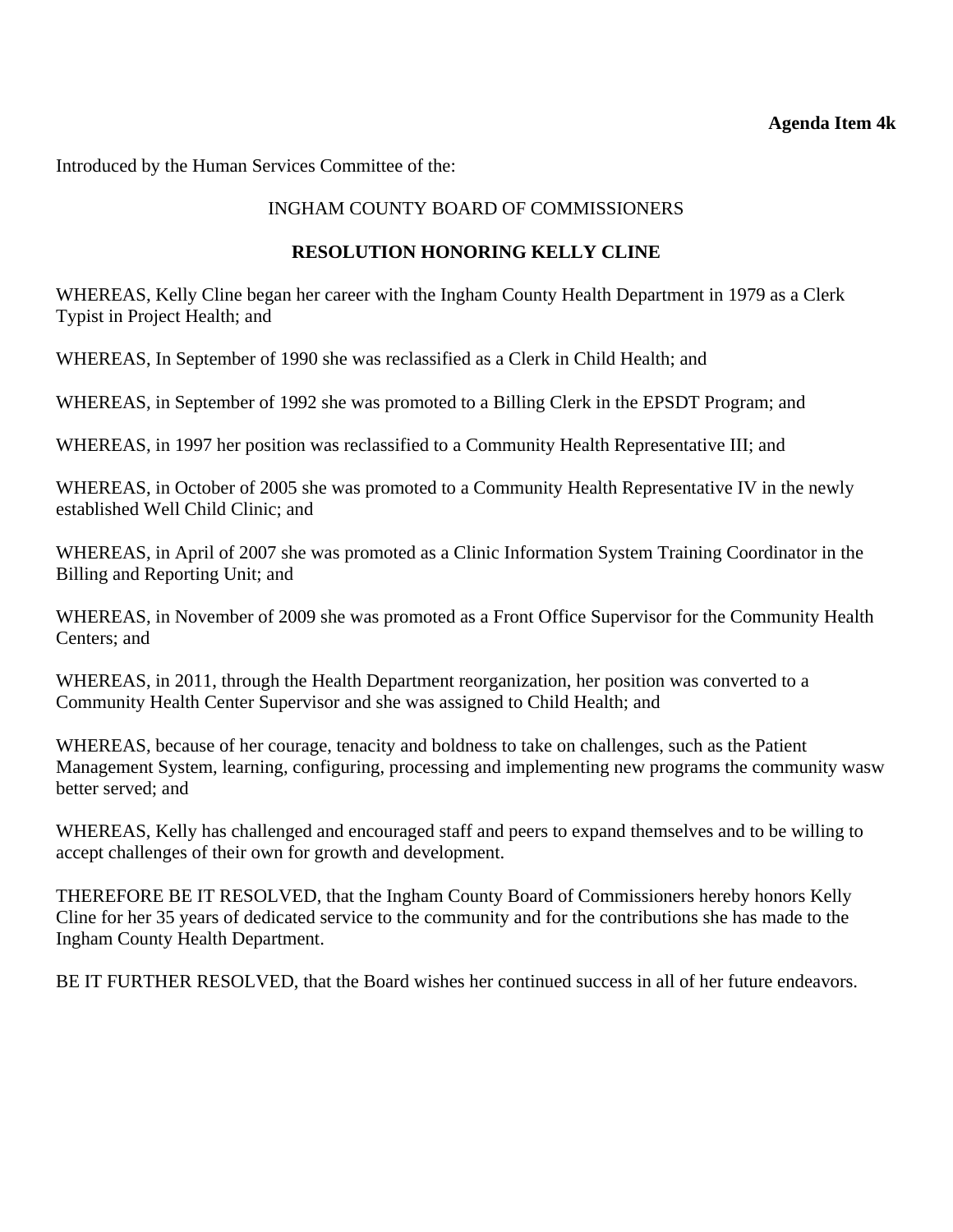<span id="page-41-0"></span>

| TO:   | Human Services and Finance Committees                                                                                                                          |
|-------|----------------------------------------------------------------------------------------------------------------------------------------------------------------|
| FROM: | Jared Cypher, Deputy Controller                                                                                                                                |
| RE:   | Resolution Authorizing the Fourth Amendment to the Agreement with the Capital<br>Area Transportation Authority Dated January 1, 2011 through December 31, 2015 |
| DATE: | July 30, 2014                                                                                                                                                  |

This resolution authorizes the fourth amendment to the agreement with the Capital Area Transportation Authority (CATA) for the time period of January 1, 2011 through December 31, 2015; specifically the scope of services which will be effective from October 1, 2014 through September 30, 2015. For the period October 1, 2014 through September 30, 2015 the County will reimburse CATA as set forth in the attached Scope of Services. The amount to be reimbursed will not exceed the amount of millage funds available. A maximum of \$3,099,307 will be used to pay the actual expenses of operating, administrating and marketing Spec-Tran. A maximum of \$748,013 of the funds will be used to pay for the actual expenses of operating, administering and marketing CATA Rural Services. The amount of \$113,530 will be retained by the County for the operation of a vehicle used to transport area veterans to VA Hospitals in the region in the County's 2015 Fiscal Year.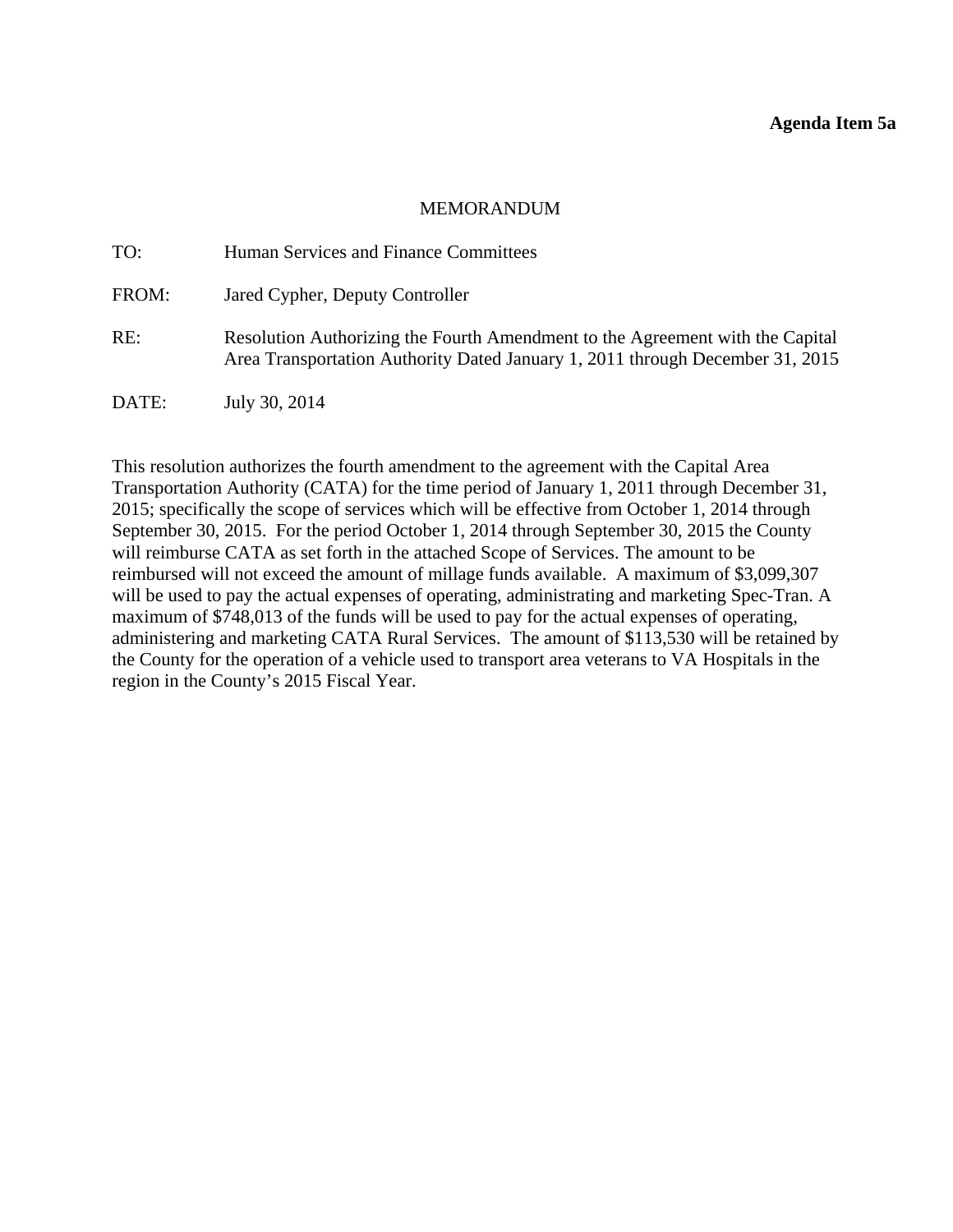# INGHAM COUNTY BOARD OF COMMISSIONERS

### **RESOLUTION AUTHORIZING THE FOURTH AMENDMENT TO THE AGREEMENT WITH THE CAPITAL AREA TRANSPORTATION AUTHORITY DATED JANUARY 1, 2011 THROUGH DECEMBER 31, 2015**

WHEREAS, an agreement was authorized with the Capital Area Transportation Authority for the period ending December 31, 2015; and

WHEREAS, in August 2010, the electorate approved a countywide public transportation millage level of 48/100 (.48) of one mill to be used for the purpose of funding a transportation system to be used primarily by elderly and disabled persons in Ingham County; and

WHEREAS, in August 2012, the electorate approved an additional 12/100 (.12) of one mill to ensure that the current level of service can still be provided; and

WHEREAS, the Board of Commissioners envisioned that the revenues generated as a result of the millage levy would be turned over to the Capital Area Transportation Authority and be used to provide the transportation service.

THEREFORE BE IT RESOLVED, that the Ingham County Board of Commissioners approves an amendment to the agreement with the Capital Area Transportation Authority (CATA) which authorizes the County to pay CATA the expenses incurred for providing a public transportation system to be used primarily by elderly and disabled persons in Ingham County from revenue generated as a result of the countywide public transportation millage.

BE IT FURTHER RESOLVED, that for the period October 1, 2014 through September 30, 2015 the County shall reimburse CATA as set forth in the attached Scope of Services.

BE IT FURTHER RESOLVED, the Chairperson of the Board and the County Clerk are hereby authorized to sign the appropriate agreements and documents necessary to implement the above, subject to approval as to form by the County Attorney.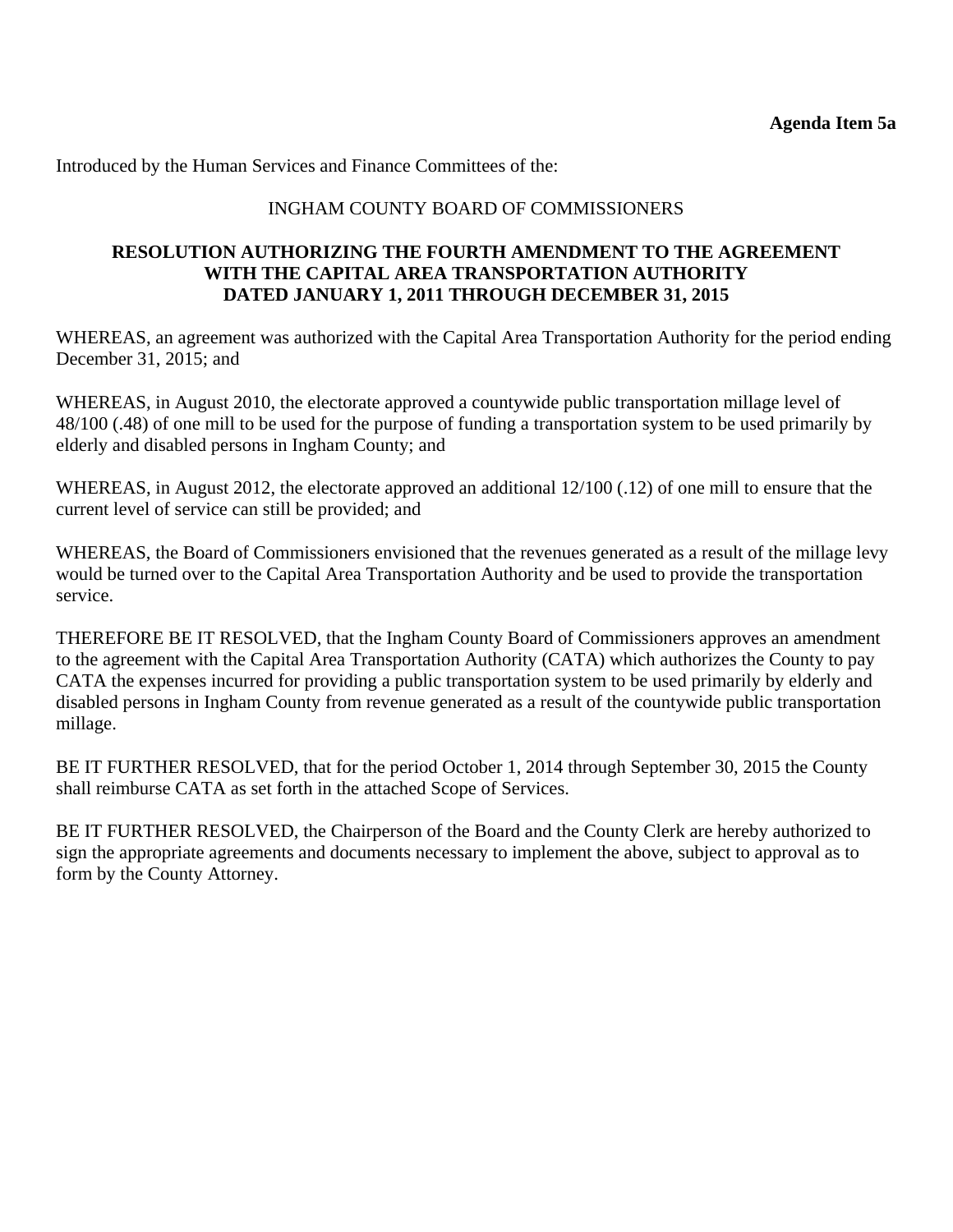### **SCOPE OF SERVICES**

## **For October 1, 2014, through September 30, 2015**

CATA shall carry out the following activities with respect to small bus transportation primarily serving elderly and disabled residents of Ingham County:

- 1. Take all reasonable steps to improve the quality of small bus service primarily serving the elderly and residents with disabilities of Ingham County. CATA shall constantly strive to develop methods to provide such services in more cost efficient ways.
- 2. Manage and operate the small bus system commonly known as CATA Rural Services (CRS), providing a minimum of 79 hours per day of service to the residents of Ingham County who reside outside of the boundaries of the urbanized area. Service shall be provided in conformity with the requirements of the state and federal grants received for the operation of the service. A maximum of \$748,013 of the funds received under this agreement shall be used to pay for the actual expenses of operating, administering and marketing CATA Rural Services.
- 3. Continue to operate service for persons with disabilities, known as CATA Spec-Tran, providing at a minimum the level of service in effect on October 1, 1988, to residents of Ingham County who reside within the boundaries of the urbanized area and who further qualify for this specialized service by nature of their mobility-related disabilities. Services shall be provided in conformity with state and federal requirements and grants received for the operation of the service. A maximum of \$3,099,307 of the funds received under this Agreement shall be used to pay the actual expenses of operating, administrating and marketing Spec-Tran.
- 4. The amount of \$113,530 shall be retained by the County for the operation of a vehicle used to transport area veterans to VA Hospitals in the region in the County's 2015 Fiscal Year. CATA has no responsibility for this service and does not participate in its operation or funding.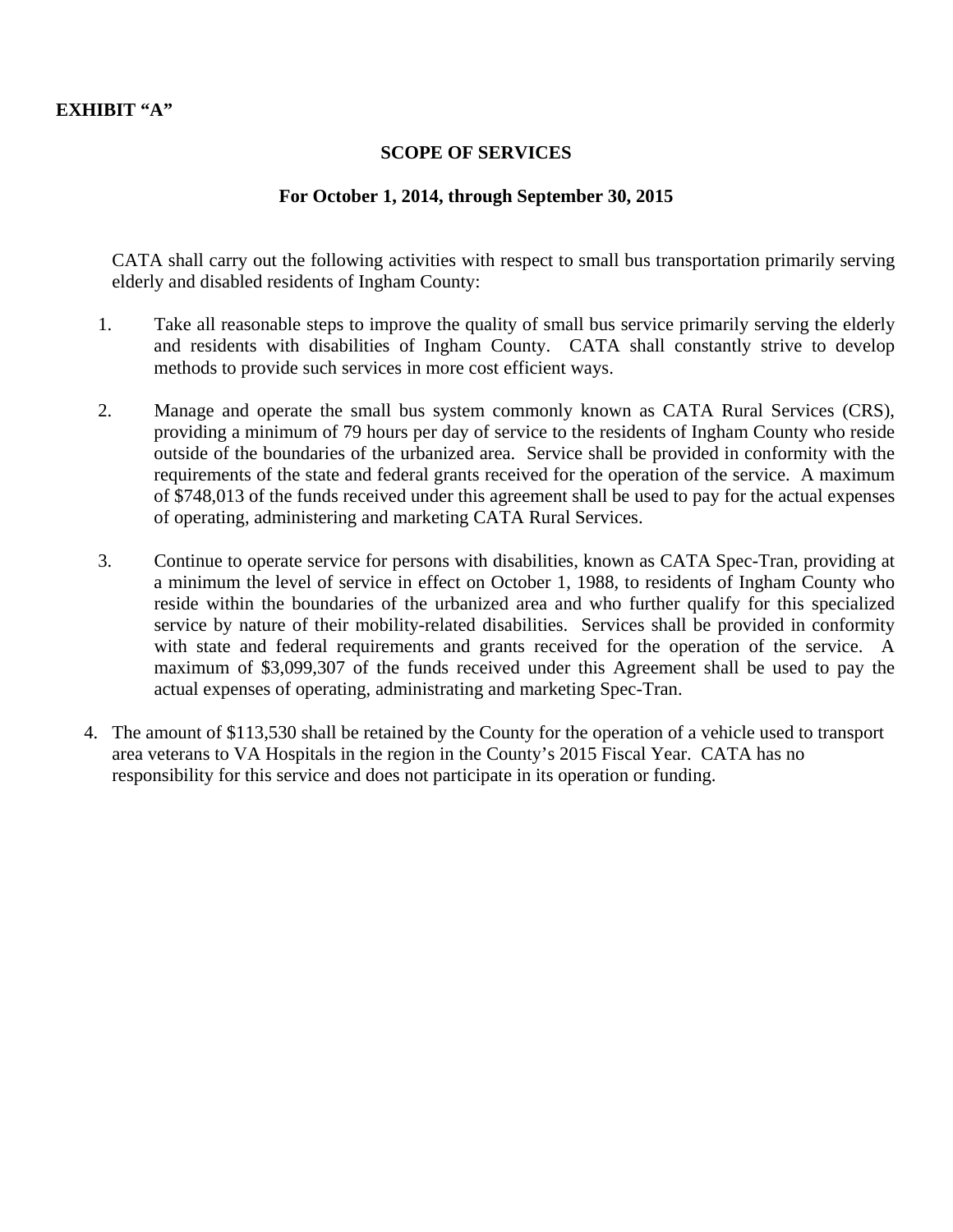#### **Agenda Item 5b**

#### MEMORANDUM

<span id="page-44-0"></span>

| TO:   | <b>Human Services Committee</b>                       |
|-------|-------------------------------------------------------|
| FROM: | Jared Cypher, Deputy Controller                       |
| RE:   | Tri-County Office on Aging Annual Implementation Plan |
| DATE: | July 28, 2014                                         |

This resolution approves the Tri-County Office on Aging's (TCOA) Annual Implementation Plan for fiscal year 2015. This planning document is required under the Older Americans Act and Older Michiganians Act. Due to the length of the planning document it is not included in the agenda packet; however copies are available through the Controller's Office or the Board of Commissioners Office. The Michigan Office of Services to the Aging, Department of Community Health requires TCOA to ask county commissioners to approve the plan.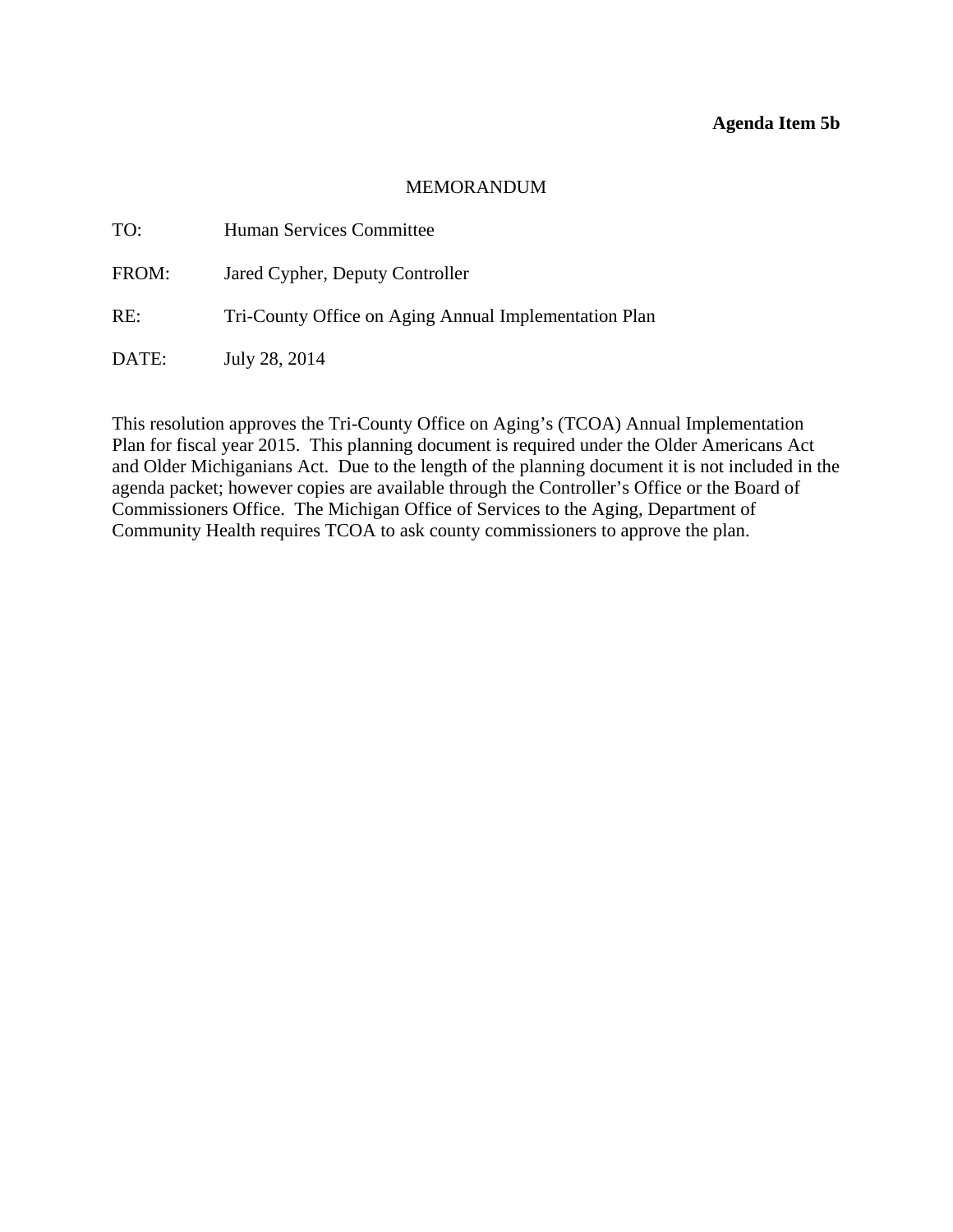**Agenda Item 5b** 

<span id="page-45-0"></span>Introduced by the Human Services Committee of the:

## INGHAM COUNTY BOARD OF COMMISSIONERS

### **RESOLUTION APPROVING TRI-COUNTY OFFICE ON AGING'S ANNUAL IMPLEMENTATION PLAN FOR FISCAL YEAR 2015**

WHEREAS, the Tri-County Aging Consortium, known as Tri-County Office on Aging, produced the Annual Implementation Plan Fiscal Year 2015 as required by the Older Americans Act and the Older Michiganian's Act; and

WHEREAS, the Ingham County Board of Commissioners has reviewed the Tri-County Office on Aging's Annual Implementation Plan Fiscal Year 2015.

THEREFORE BE IT RESOLVED, the Ingham County Board of Commissioners approves the Tri-County Office on Aging's Annual Implementation Plan Fiscal Year 2015 as presented.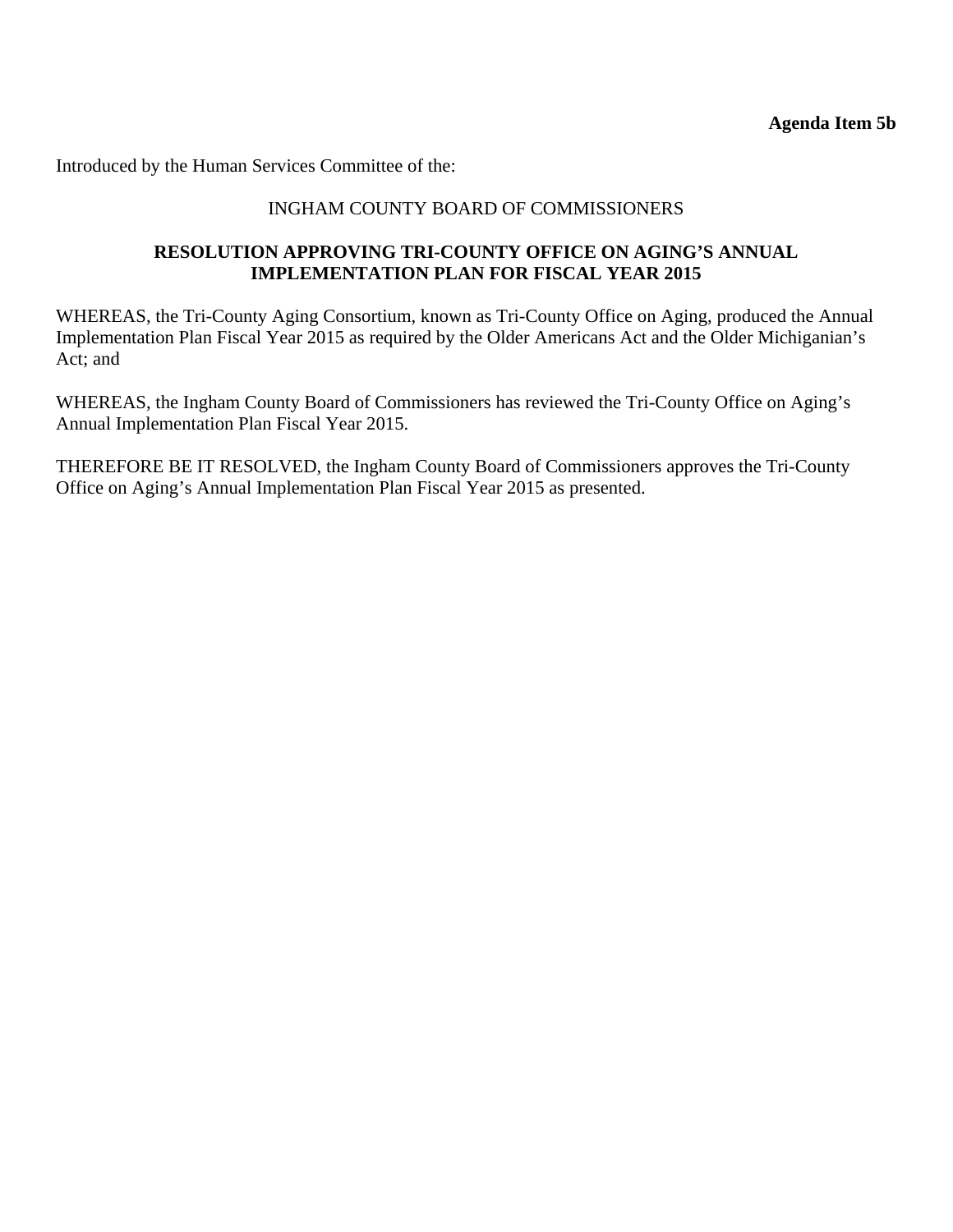<span id="page-46-0"></span>Introduced by the Human Services Committee of the:

## INGHAM COUNTY BOARD OF COMMISSIONERS

## **RESOLUTION RECOGNIZING SEPTEMBER, 2014 AS CHILDHOOD CANCER AWARENESS MONTH IN INGHAM COUNTY**

WHEREAS, the American Cancer Fund for Children and Kids Cancer Connection report cancer is the leading cause of death by disease among U.S. children between infancy and age 15; and

WHEREAS, this tragic disease is detected in more than 15,000 of our country's young people each and every year; and

WHEREAS, one in five of our nation's children loses his or her battle with cancer, many infants, children and teens will suffer from long-term effects of comprehensive treatment, including secondary cancers; and

WHEREAS, founded over twenty years ago by Steven Firestein, a member of the philanthropic Max Factor family, the American Cancer Fund for Children, Inc. and Kids Cancer Connection, Inc. are dedicated to helping these children and their families; and

WHEREAS, the American Cancer Fund for Children and Kids Cancer Connection provide a variety of vital patient psychosocial services to children undergoing cancer treatment at Children's Hospital of Michigan in Detroit, Helen DeVos Children's Hospital in Lansing, as well as participating hospitals throughout the country, thereby enhancing the quality of life for these children and their families; and

WHEREAS, the American Cancer Fund for Children and Kids Cancer Connection also sponsor nationwide Courageous Kid recognition award ceremonies and hospital celebrations in honor of a child's determination and bravery to fight the battle against childhood cancer.

THEREFORE BE IT RESOLVED, that the Ingham County Board of Commissioners hereby recognizes the month of September, 2014 as Childhood Cancer Awareness Month in Ingham County.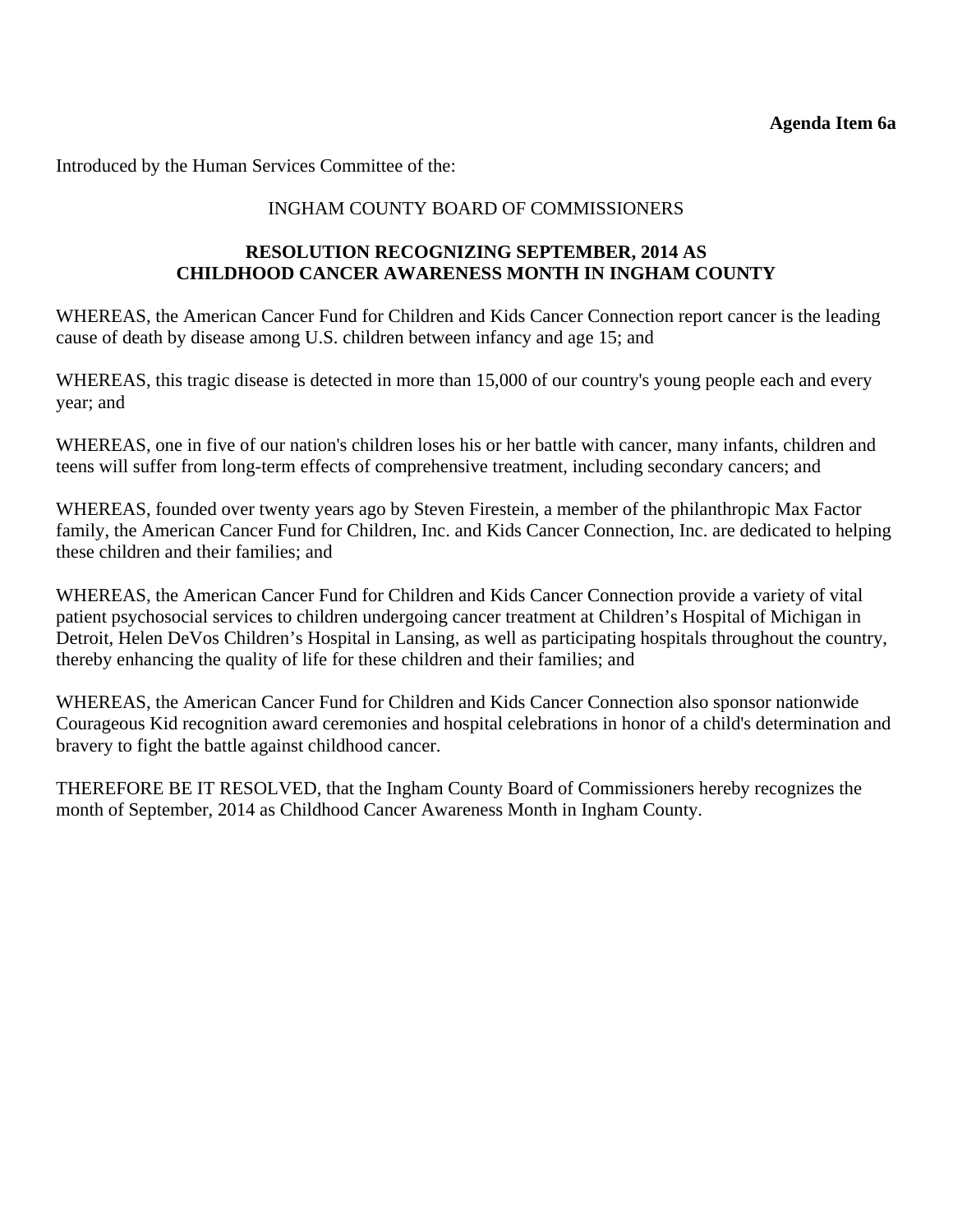<span id="page-47-0"></span>Introduced by the Human Services Committee of the:

# INGHAM COUNTY BOARD OF COMMISSIONERS

## **RESOLUTION CONGRATULATING THE COMMUNITY MENTAL HEALTH AUTHORITY OF CLINTON, EATON AND INGHAM COUNTIES ON THE EVENT OF THEIR 50TH ANNIVERSARY**

WHEREAS, the Community Mental Health Authority, formerly the Community Mental Health Board of Clinton-Eaton-Ingham Counties was formed in 1964, initially as a federally funded community mental health center, serving only the City of Lansing; and

WHEREAS, the organization moved towards its current tri-county structure when the Community Mental Health Board of Clinton-Eaton-Ingham Counties was created under the authority of Public Act 54 and the Urban Cooperation Act; and

WHEREAS, Michigan adopted legislation, Public Act 54, permitting counties to form mental health boards and to receive state grants to help finance services, this new philosophy stimulated the development of Michigan's Community Mental Health Boards to plan and develop local services; and

WHEREAS, the Community Mental Health Authority of Clinton, Eaton, and Ingham Counties (CEI), one of this state's pioneers in the community mental health movement, has worked for the past fifty years, to ensure that Michigan's citizens, especially the most vulnerable, have access to high quality mental health and substance abuse services and support; and

WHEREAS, CEI serves, through the work of staff and contractual providers, the mental health and related needs of approximately 11,000 residents of the tri-county region, drawn from four populations: children and adolescents with emotional disturbance; adults with mental illness; adults, children, and adolescents with developmental disabilities; and persons with substance abuse disorders; and

WHEREAS, the Community Mental Health Authority of Clinton, Eaton, and Ingham Counties is celebrating the  $50<sup>th</sup>$  Anniversary of their organization.

THEREFORE BE IT RESOLVED, that the Ingham County Board of Commissioners hereby congratulates the Community Mental Health Authority of Clinton, Eaton, and Ingham Counties on the event of their 50<sup>th</sup> anniversary and extends its sincere appreciation to staff and providers for services and contributions they have made to those citizens in need, especially the most vulnerable, within the tri-county area.